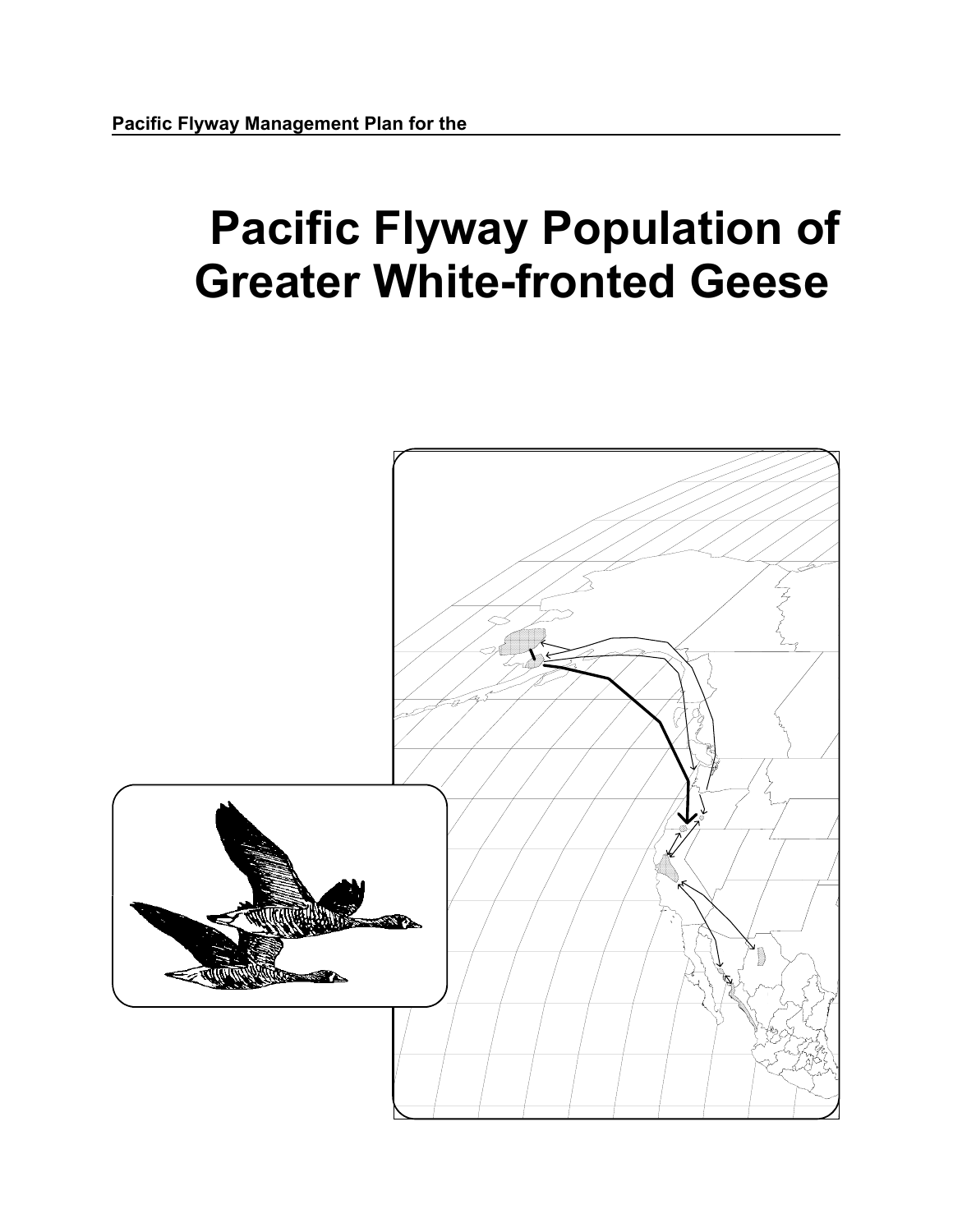This management plan is one of a series of cooperatively developed plans for managing migratory birds in the Pacific Flyway. Inquiries about this plan may be directed to the Pacific Flyway Representative, U.S. Fish and Wildlife Service, 911 N.E. 11<sup>th</sup> Avenue, Portland, OR.

Suggested Citation: Pacific Flyway Council. 2003. Pacific Flyway management plan for the greater white-fronted goose. Greater White-fronted Goose Subcomm., Pacific Flyway Study Comm. [c/o USFWS], Portland, OR. Unpubl. Rept. 27 pp.+ appendices.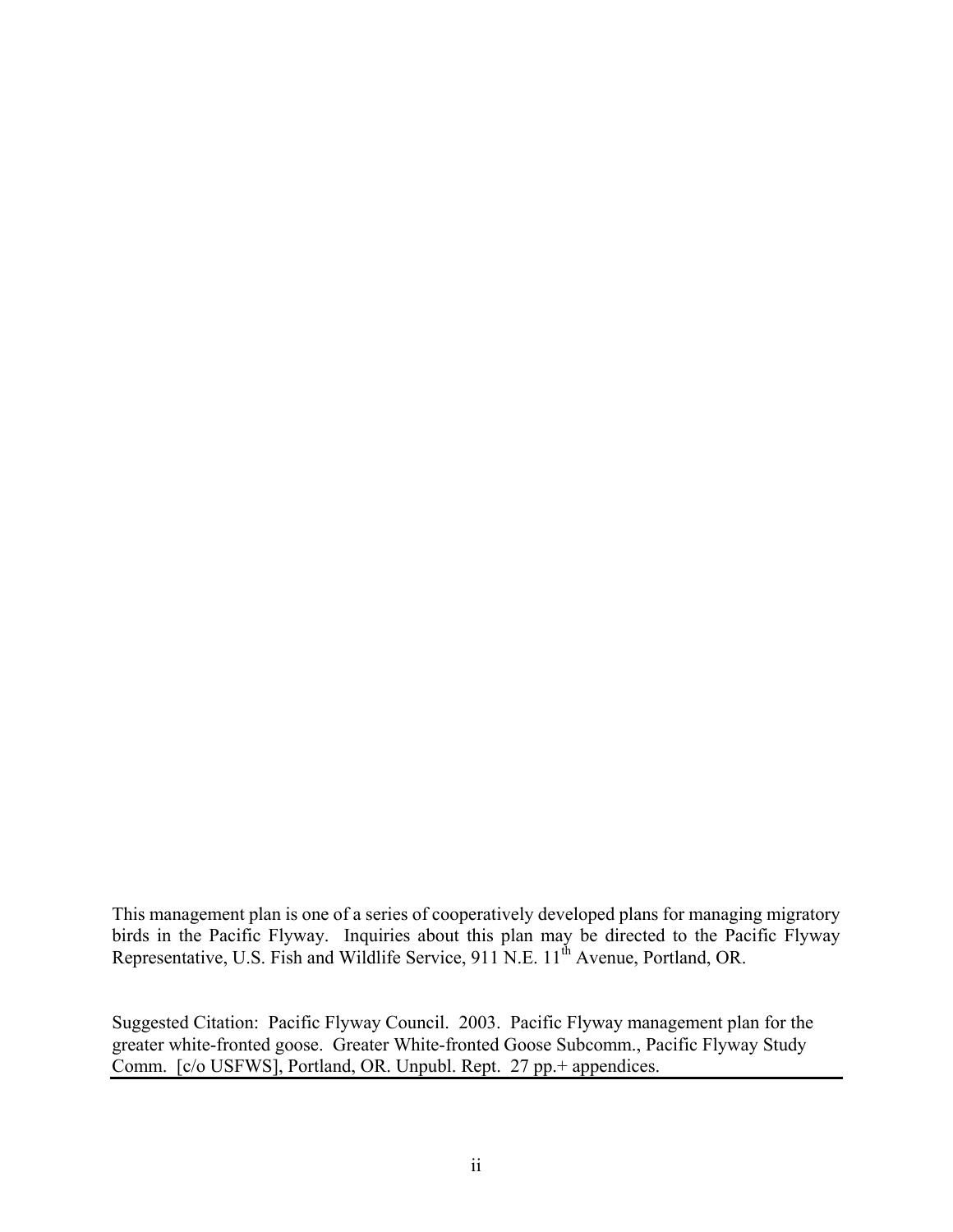Pacific Flyway Management Plan For The Pacific Flyway Population of Greater White-Fronted Geese

Prepared for the:

Pacific Flyway Council U.S. Fish and Wildlife Service Canadian Wildlife Service Dirección General de Conservación Ecológica de Recursos Naturales

by the

White-fronted Goose Subcommittee of the Pacific Flyway Study Committee

July 2003

Approved by:

Chair, Pacific Flyway Council Date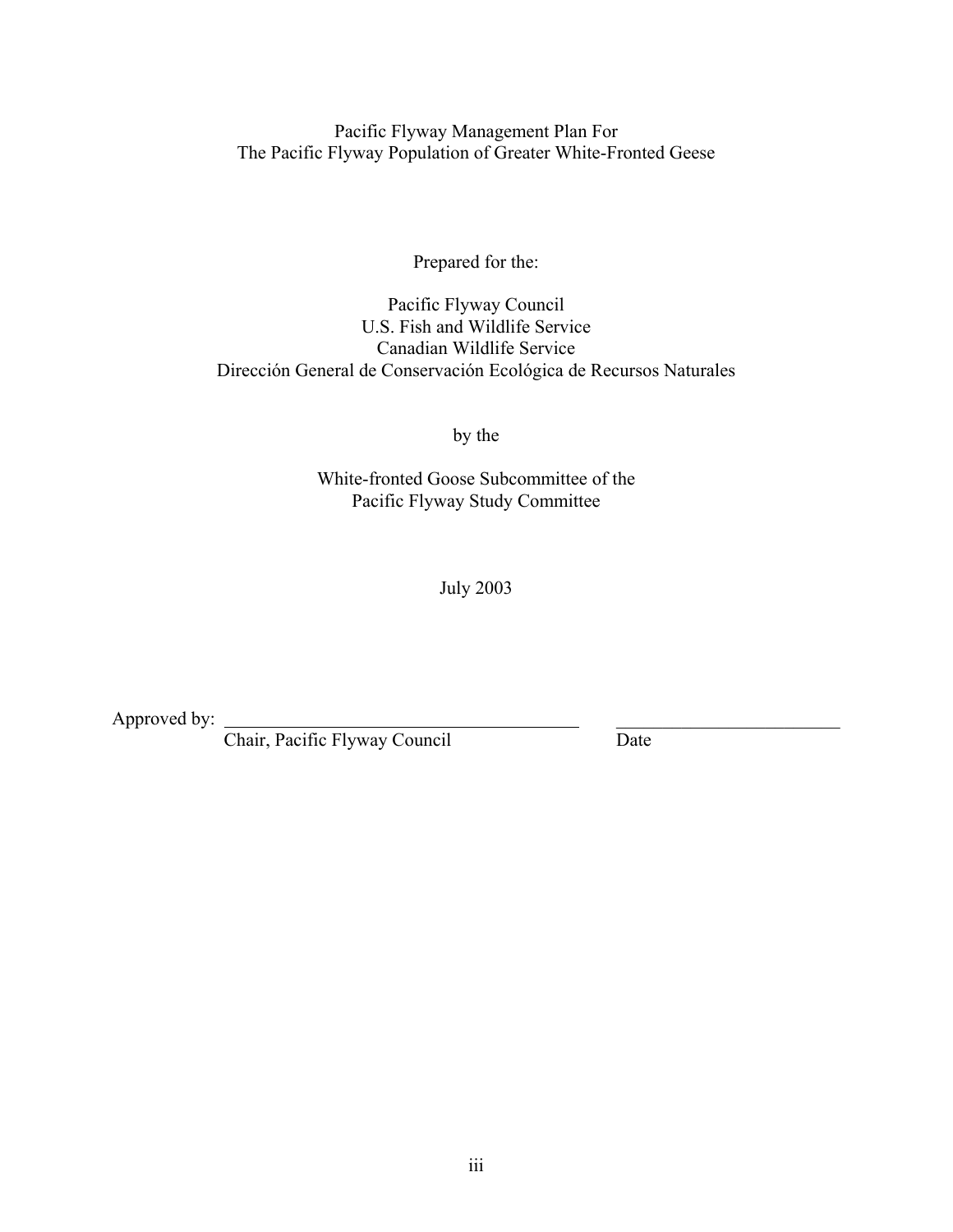## **ACKNOWLEDGEMENTS**

This plan was prepared by the Pacific Flyway Study Committee, Subcommittee on Greater White-fronted Geese. During the several years of bringing this plan to fruition, those persons belonging to the Subcommittee and/or contributing significantly to its development include:

Don Kraege, Washington Department of Fish and Wildlife, Olympia Dan Yparraguirre, California Department of Fish and Game, Sacramento Tom Rothe, Alaska Department of Fish and Game, Anchorage Brad Bales, Oregon Department of Fish and Wildlife, Portland Marty St. Louis, Oregon Dept. of Fish and Wildlife, Summer Lake Bob Leedy, USFWS, Anchorage Russ Oates, USFWS, Anchorage Bill Eldridge, USFWS, Anchorage Greg Mensik, USFWS, Sacramento NWR Complex Mike Wolder, USFWS, Sacramento NWR Complex Bob Trost, USFWS, Portland Craig Ely, USGS-BRD, Anchorage John Takekawa, USGS-BRD, Vallejo Dennis Orthmeyer, USGS-BRD, Dixon

The subcommittee also wishes to recognize the lasting contributions of our present and former colleagues who provided the biological expertise, dedication, and guidance to restore Pacific Flyway white-fronted geese to abundance since the first management plan was written. These include Cal Lensink, Dan Timm, Jim Bartonek, Ed O'Neill, Jim Hainline, Dennis Raveling, and numerous other field biologists who contributed to the management of Pacific white-fronts.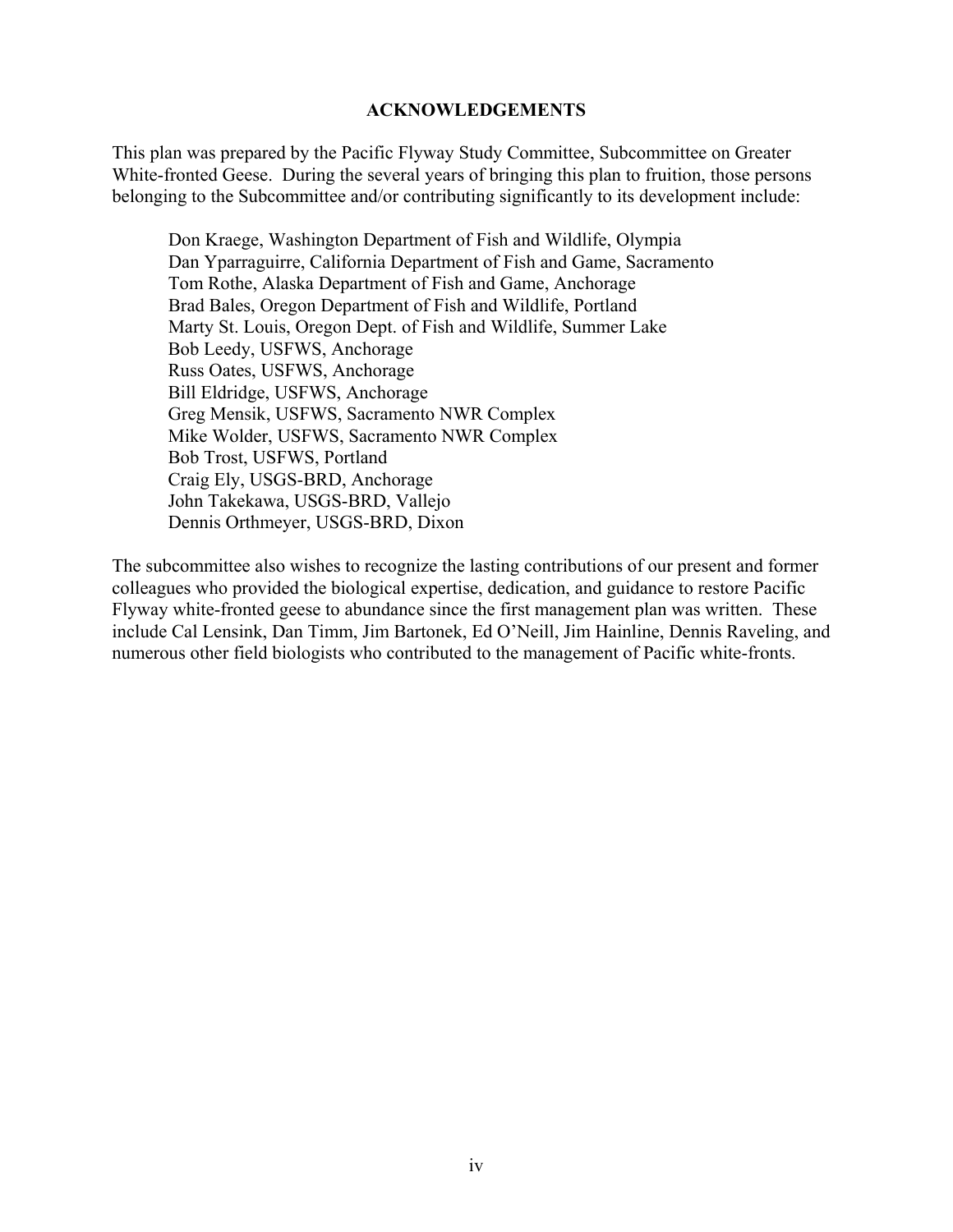# **TABLE OF CONTENTS**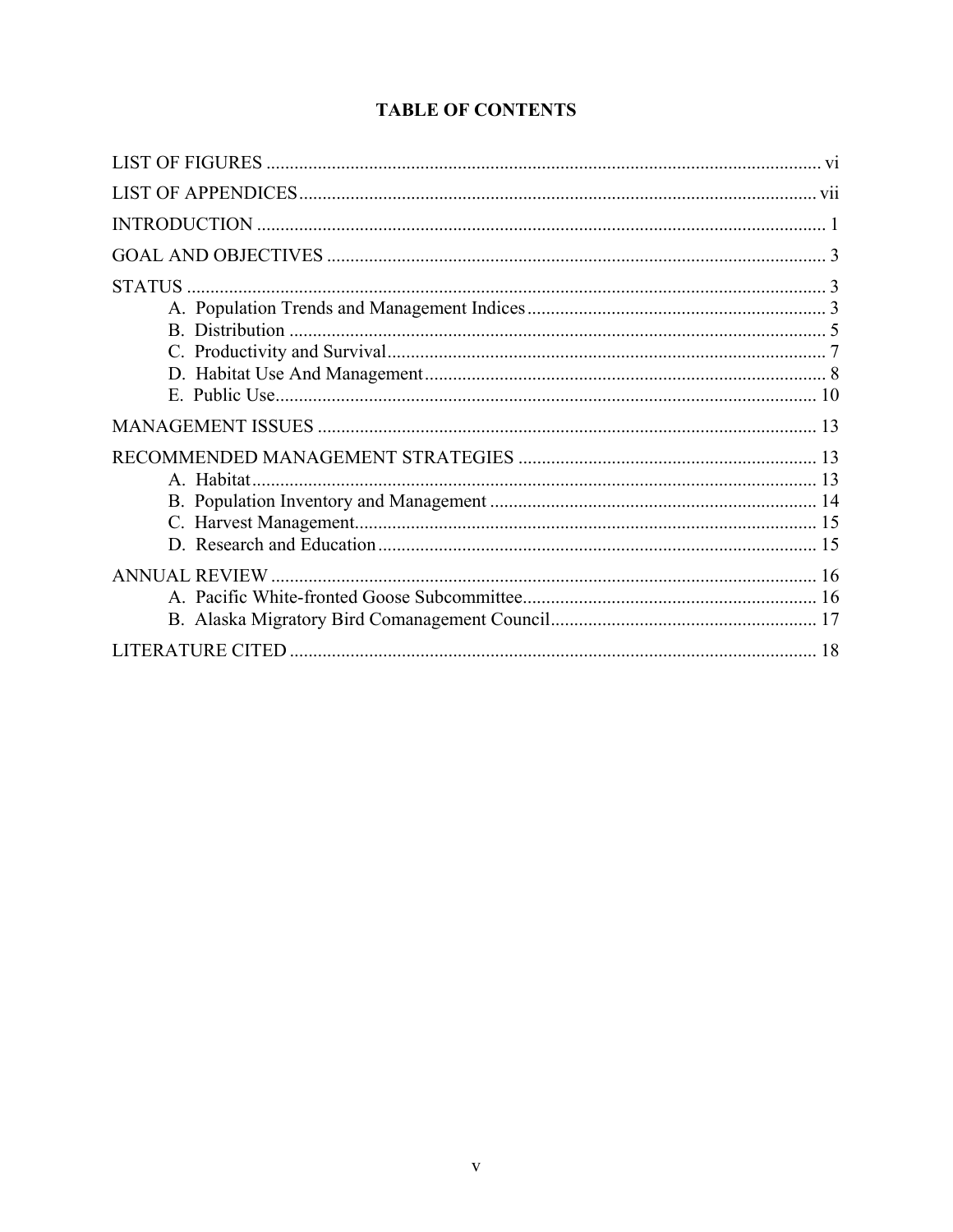# **LIST OF FIGURES**

| Figure 1. | Major use areas for Pacific white-fronts.                                                                                                                                         |
|-----------|-----------------------------------------------------------------------------------------------------------------------------------------------------------------------------------|
| Figure 2. | Fall indices of Pacific white-fronts from peak counts in the Klamath Basin<br>(through 2002) and coordinated fall surveys expanded to include the Sacramento<br>Valley (1979-98). |
| Figure 3. | Indicated breeding geese $(2x \text{ singles} + \text{paired})$ and total geese from Yukon-<br>Kuskokwim Delta (YKD) June aerial surveys 1985-2002.                               |
| Figure 4. | Relationship between reliable coordinated fall survey indices and total indicated<br>Pacific white-front indices for YKD and Bristol Bay 1985-1998.                               |
| Figure 5. | Projected fall population index and moving 3-year average for Pacific white-<br>fronts from total indicated geese regressed to fall surveys 1985-98.                              |
| Figure 6. | Fall-winter harvest of Pacific white-fronts in the Pacific Flyway 1962-2001.                                                                                                      |
| Figure 7. | Pacific white-front harvest: fall-winter harvest and subsistence harvest from the<br>YKD and Bristol Bay, 1985-2001.                                                              |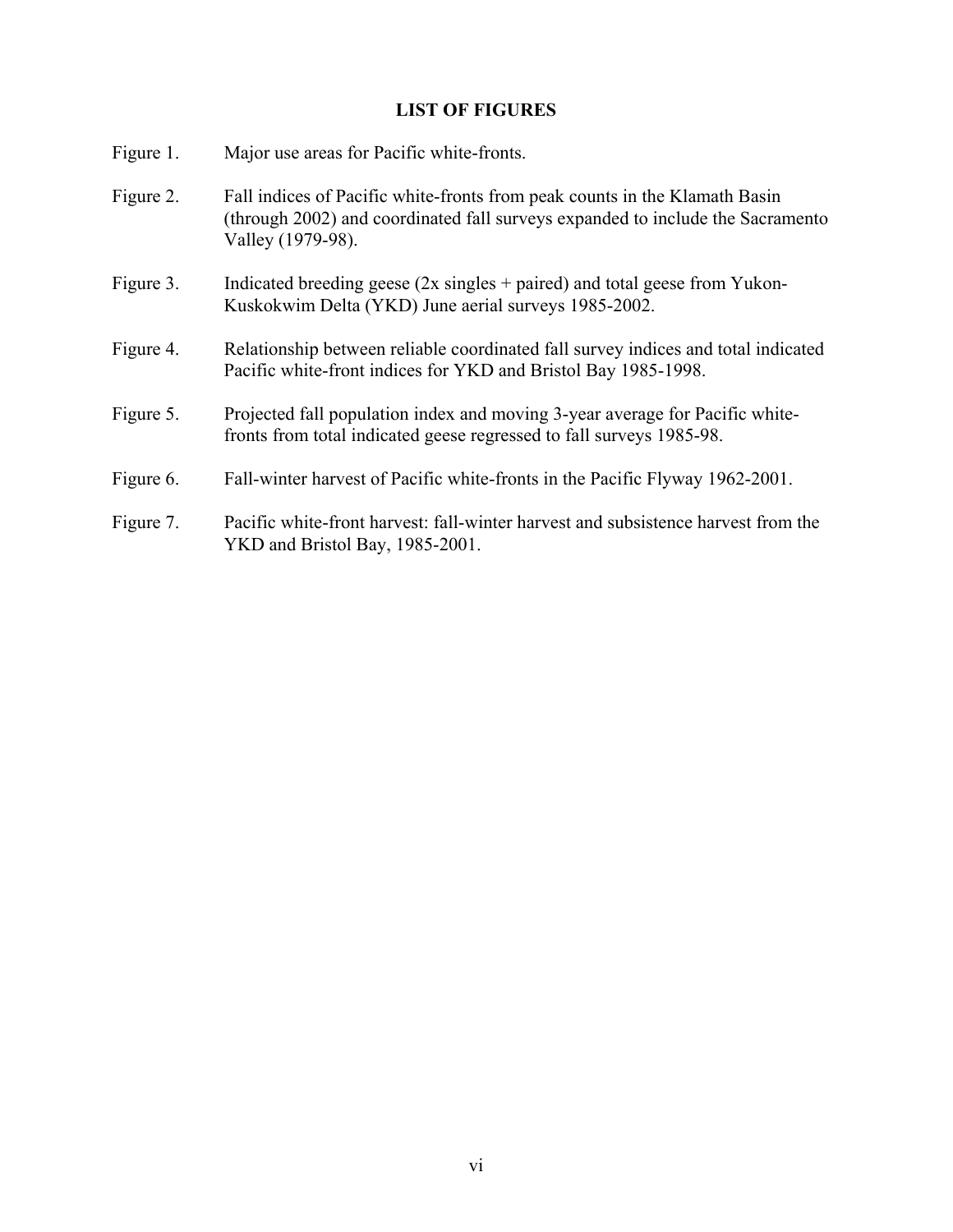## **LIST OF APPENDICES**

- Appendix A. Important use areas for Pacific white-fronts throughout their range.
- Appendix B. Peak fall counts of Pacific white-fronts in the Klamath Basin (1965-02) and from coordinated flyway surveys (1979-98).
- Appendix C. Indices of Pacific white-fronts as indicated breeding birds (2x singles + paired) and indicated total geese from June aerial surveys on the YKD and Bristol Bay lowlands (Eldridge and Dau 2002; Conant and Groves 2002).
- Appendix D. Derivation of the annual fall population index for Pacific white-fronts from the relationship between June total indicated geese from the YKD and Bristol Bay to previous reliable fall surveys (1985-98).
- Appendix E. Annual estimates of density and number of Pacific white-front nests sampled in random plots, and estimates expanded from aerial survey data to the entire YKD coastal survey area of  $12,852 \text{ mi}^2$  (Bowman et al. 2002).
- Appendix F. Proportion of Pacific white-front nests active at first plot search, mean clutch size, and predicted mean hatching dates from random plot surveys on the YKD (Bowman et al. 2002).
- Appendix G. Sample sizes and age ratios (immatures per adult) of greater white-fronted geese in Pacific Flyway harvests (excluding Alaska) as measured by tail fans in the Waterfowl Parts Collection Survey.
- Appendix H. Pacific White-fronted Goose Harvest Strategy, March 1999 March 2001 (extended through March 2003).
- Appendix I. Summary of Pacific white-front state-selected regulations and federal frameworks.
- Appendix J. Estimates of Pacific white-front harvests in the Pacific Flyway from federal surveys.
- Appendix K. Estimates of Pacific and mid-continent white-front harvests in Alaska from state mail questionnaire surveys 1972-1997.
- Appendix L. Seasonal and annual subsistence harvest of Pacific white-fronts on the YKD, Alaska from village household surveys.
- Appendix M. Subsistence harvest of Pacific white-fronts on the YKD and Bristol Bay regions of from village household surveys.
- Appendix N. Harvest of Pacific white-fronts on state and federal public hunting areas in California, 1962-2001.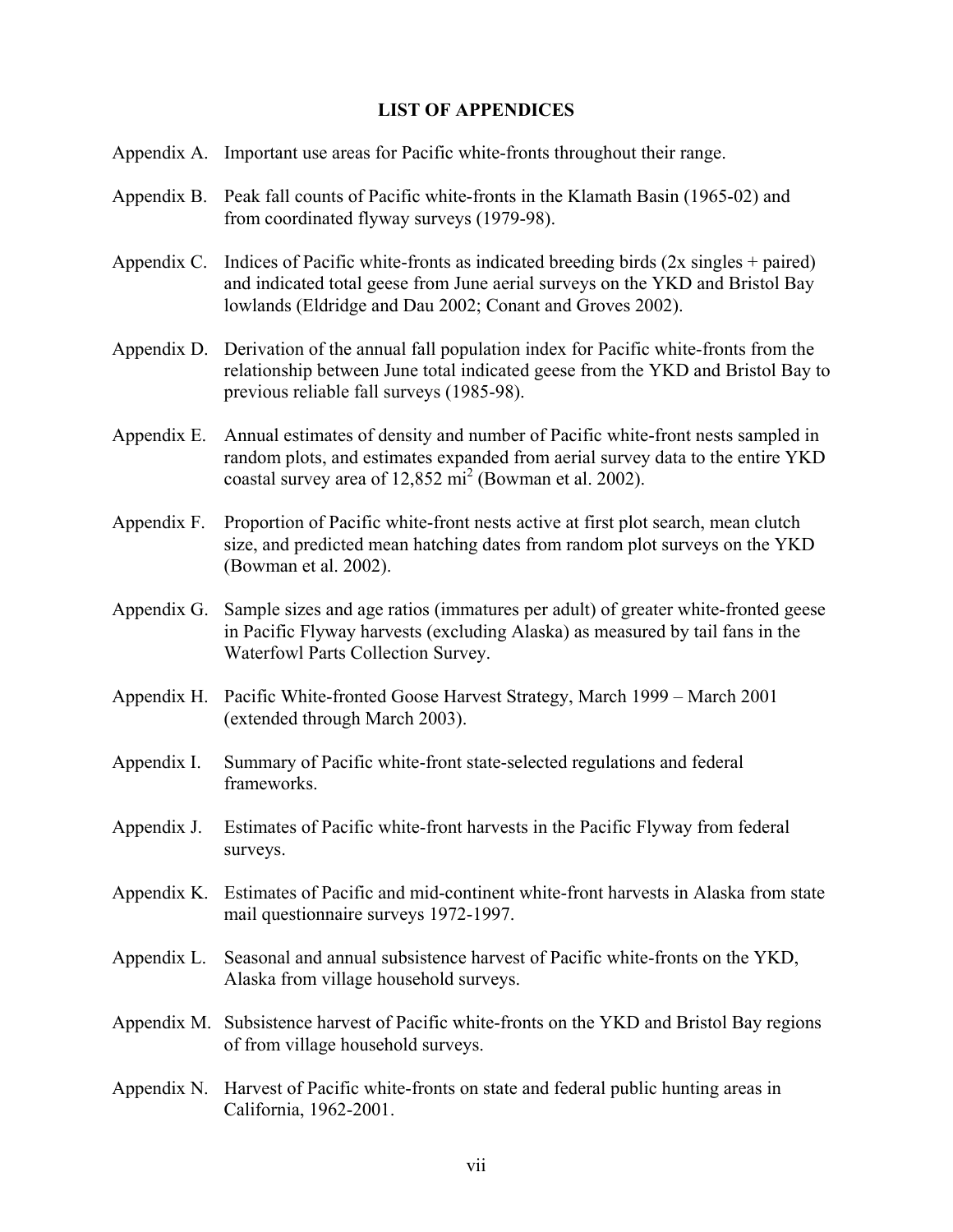# **PACIFIC FLYWAY MANAGEMENT PLAN FOR THE PACIFIC FLYWAY POPULATION OF GREATER WHITE-FRONTED GOOSE**

# **INTRODUCTION**

For the purposes of this management plan, the greater white-fronted goose subspecies (*Anser albifrons frontalis*) occurring in the Pacific Flyway is termed the Pacific Flyway Population of Greater White-fronted Goose, or the Pacific white-front. This subspecies is one of two whitefronted goose subspecies that breed in Alaska and winter primarily in California. The other subspecies is the Tule greater white-fronted goose (*A. a. gambelli*), which has a separate Pacific Flyway management plan, and is referenced in this plan as the Tule white-front. Orthmeyer et al. (1995) have described morphological differences among white-fronts. The Mid-continent Population of White-fronted Goose (*A. a. frontalis*), some of which breed in interior and northern Alaska, is treated in a separate management plan adopted by the Central, Mississippi, and Pacific Flyway Councils (1998), and is referenced in this plan as the mid-continent white-front.

Nearly all Pacific white-fronts breed from the Alaska Peninsula north to the Yukon River, with the majority nesting on the Yukon-Kuskokwim Delta (YKD) (Palmer 1976). The primary wintering areas for Pacific white-fronts are the Sacramento Valley and the Sacramento San Joaquin River Delta. These areas receive the majority of fall migrants, beginning in late September and they peak by early to mid-November. A small percentage of Pacific white-fronts, mostly from Bristol Bay, migrate early through the Klamath Basin in September, overfly the Sacramento Valley, and winter in the northern highlands of Mexico (Ely and Takekawa 1996). Distribution and use areas of Pacific white-fronts are presented in Figure 1 and Appendix A.

Fall counts of Pacific white-fronts declined 85% from the reported historical peak population estimates of 480,000 from 1966-68, to a low of 73,100 in coordinated fall surveys of 1979 (O'Neill 1979; Timm and Dau 1979; Raveling 1984). This decline resulted in focused management discussions in 1978 and flywaywide harvest restrictions in 1978. A major conservation program, now known as the YKD Goose Management Plan, was cooperatively implemented in 1984 by the USFWS, ADFG, CDFG, the YKD's Association of Village Council Presidents (AVCP) – Waterfowl Conservation Committee (WCC), California Waterfowl Association, and Waterfowl Habitat Owners Alliance to reverse the declines in four species of Pacific Flyway geese, including the Pacific white-front. This plan, implemented in 1984, specified measures for reducing the Pacific white-front harvest throughout the flyway, as well as a broad range of needed conservation and education efforts (Pamplin 1986). The successful implementation of this plan, and subsequent harvest strategy developed beginning in 1994, resulted in restoration of the population to objective level by 1996. During the late 1990s, population growth slowed, but the recent peak of 433,400 in 2001 is the highest index since 1968.

The purpose of this plan is to establish guidelines for cooperative management of Pacific whitefronts during the planning period 2003-2008, maintaining the population at objective levels through implementation of plan activities and harvest strategies.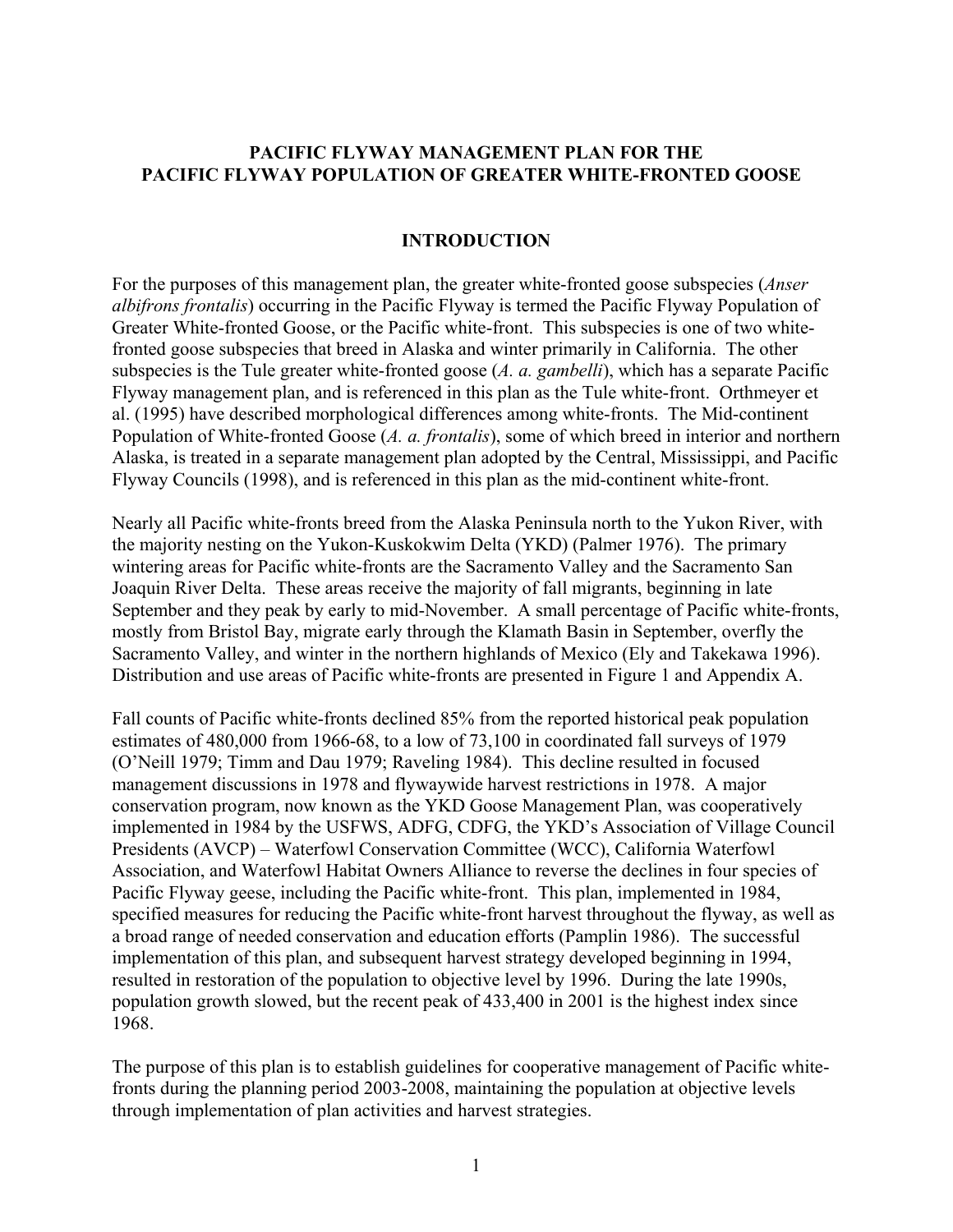

Figure 1. Major use areas for greater Pacific white-fronted geese. Please refer to Appendix A for area names and use descriptions.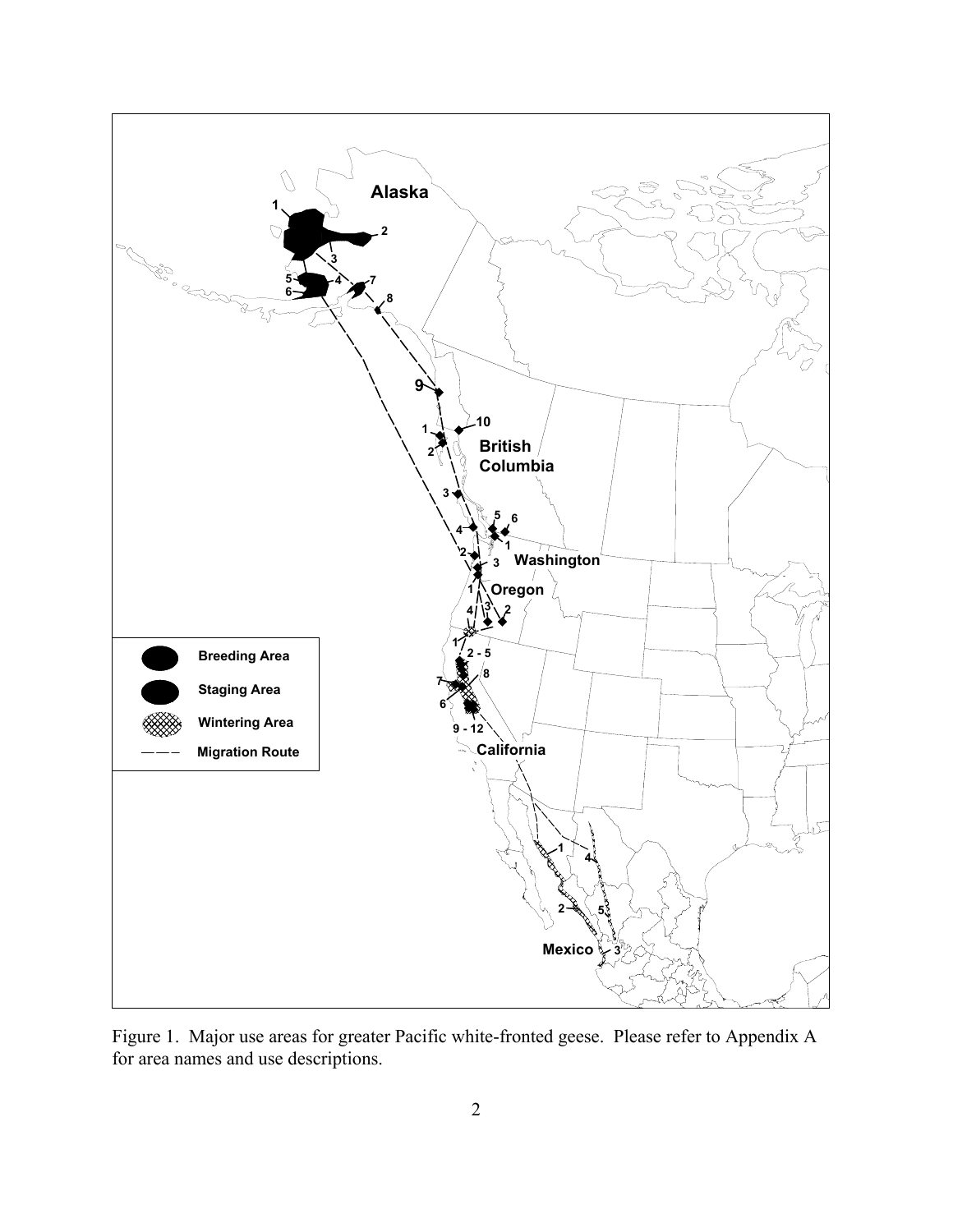## **GOAL AND OBJECTIVES**

The goal of this plan is to identify needs and responsibilities necessary to cooperatively manage numbers and distribution of Pacific white-fronts to maintain population viability and provide for aesthetic, educational, scientific, and hunting uses throughout their range.

Objectives:

- A. Maintain a population index of 300,000, as measured by a 3-year average projected fall index derived from indicated total geese on aerial surveys covering the YKD and Bristol Bay areas.
- B. Maintain, manage, and enhance nesting, migration and wintering habitats (Figure1; Appendix A) in sufficient quantity and quality to meet the population objective and public use needs.

#### **STATUS**

#### **A. Population Trends and Management Indices**

*Population trends—*Peak numbers of Pacific white-fronts in the Klamath Basin totaled 480,000 in 1966-68. The population declined to a low of 73,100 in coordinated fall surveys of 1979. Implementation of management actions, including harvest restrictions, resulted in steady increases in fall indices (Figure 2; Appendix B) and breeding population indices (Figure 3; Appendix C). Between 1985 and 1996, the population grew at an average annual rate of over 10%. The population surpassed the management objective of a 3-year average of 300,000 in 1996 and has continued to increase gradually (Figure 2). The population recently peaked at 433,400 in 2001, the highest estimate since 1968.



Figure 2 – Fall indices of Pacific white-fronts from peak counts in the Klamath Basin (through 2002) and coordinated fall surveys expanded to include the Sacramento Valley (1979-98).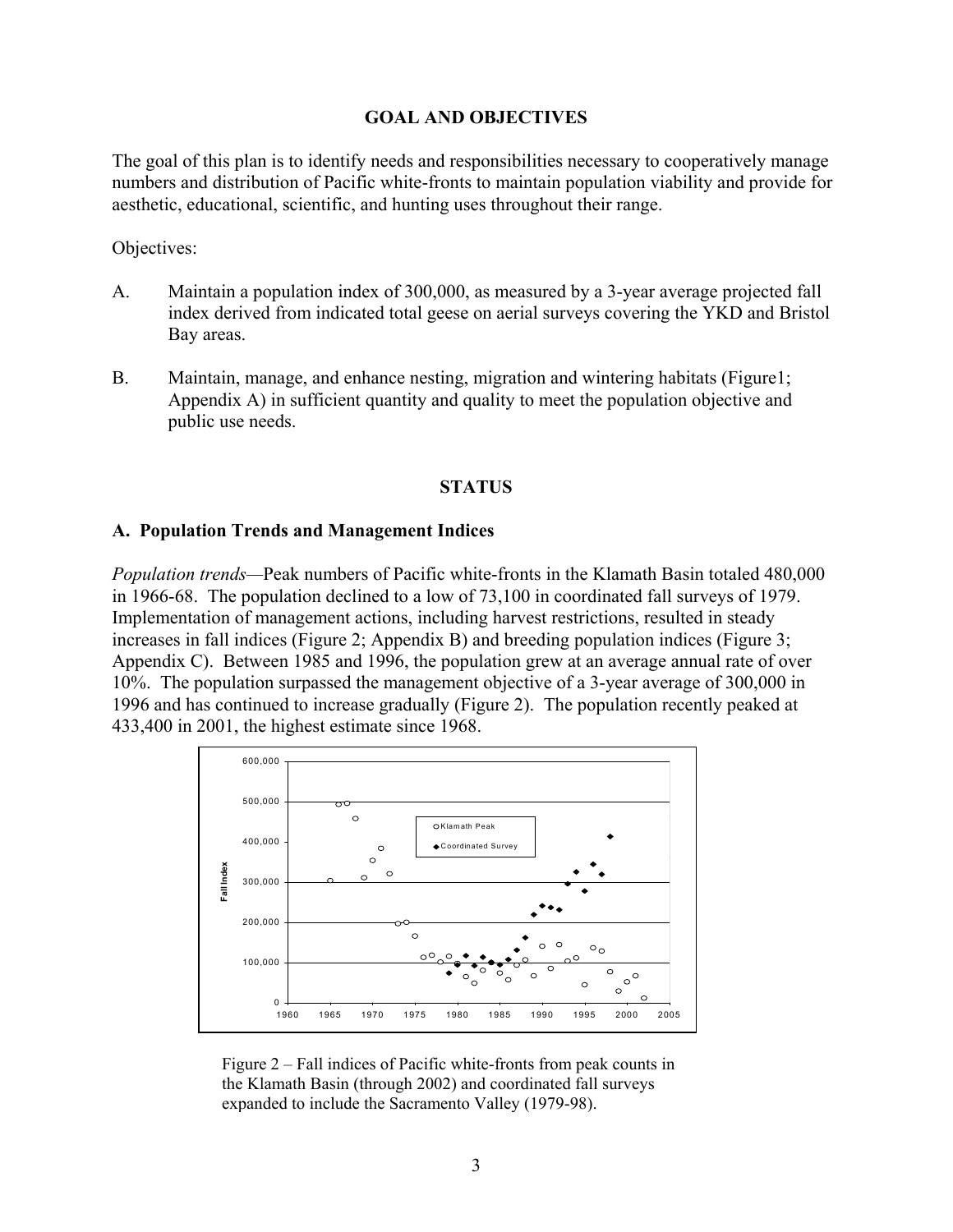*Management Indices—*During the period 1965-1978, the Pacific white-front population was estimated from peak fall counts only in the Klamath Basin (O'Neill 1979). A special November Dark Goose Survey was initiated throughout the Flyway in 1979 to provide more accurate population estimates. Beginning in 1979, coordinated fall surveys included the Sacramento Valley and the Klamath Basin. The expanded survey coverage improved estimates of the population as it began to increase. However, less concentrated use of the Klamath Basin by Pacific white-fronts and operational problems (e.g., extended periods of inclement weather and a wider distribution of geese in the Sacramento Valley) have confounded the ability to obtain reliable fall counts of the population in recent years. Historic fall estimates are presented in Figure 2 and Appendix B.

In 1985, a special aerial transect survey was initiated to quantify the number and distribution of breeding geese in the coastal region of the YKD (Butler and Malecki 1986). The YKD Coastal Zone Survey covers nearly all of the high-density Pacific white-front nesting range and has documented the increase in the population since 1985 (Eldridge and Dau 2002; Figure 3, Appendix C). Survey methods have been continually refined. In addition, Pacific white-fronts are annually surveyed as part of the Alaska-Yukon Waterfowl Breeding Population Survey for the Bristol Bay area (stratum 8) and interior portions of the YKD (stratum 9).

The last year that reliable fall counts of Pacific white-fronts were obtained was 1998. Due to difficulties encountered with the fall inventory, in 2002 the Pacific Flyway Council adopted a new population index for Pacific white-fronts in the form of a projected fall population derived from breeding ground data. Several breeding ground indexing methods were reviewed, similar to the approach adopted for cackling Canada geese (Stehn 1998), and options were summarized in a USFWS report (Eldridge and Dau 2002). Indices of total geese (including groups) were deemed more reliable than indices of breeding geese (singles and paired birds) because the proportion of breeders recorded on surveys varies considerably among years (Eldridge and Dau 2002). The projected fall index is based on a combination of indicated total Pacific white-fronts from the YKD Coastal Zone Goose Survey (Eldridge and Dau 2002) and the Alaska-Yukon Waterfowl Breeding Population Survey for Bristol Bay and the interior portions of the YKD (J. Hodges, USFWS, personal communication). The breeding ground data are expanded to a fall index by applying a factor derived from the historic relationship between two data sets when they were both considered reliable (1985-98; Figure 4). The projected fall index (Figure 5; Appendix D) is now used to guide management actions directed at Pacific white-fronts, and produces benchmarks for the success of this plan and the YKD Goose Management Plan.



Figure 3 – Indicated breeding geese (2x singles + pairs) and total geese from YKD June aerial surveys 1985-2002.



Figure 4 – Relationship between reliable coordinated fall survey indices and total indicated Pacific white-front indices for YKD and Bristol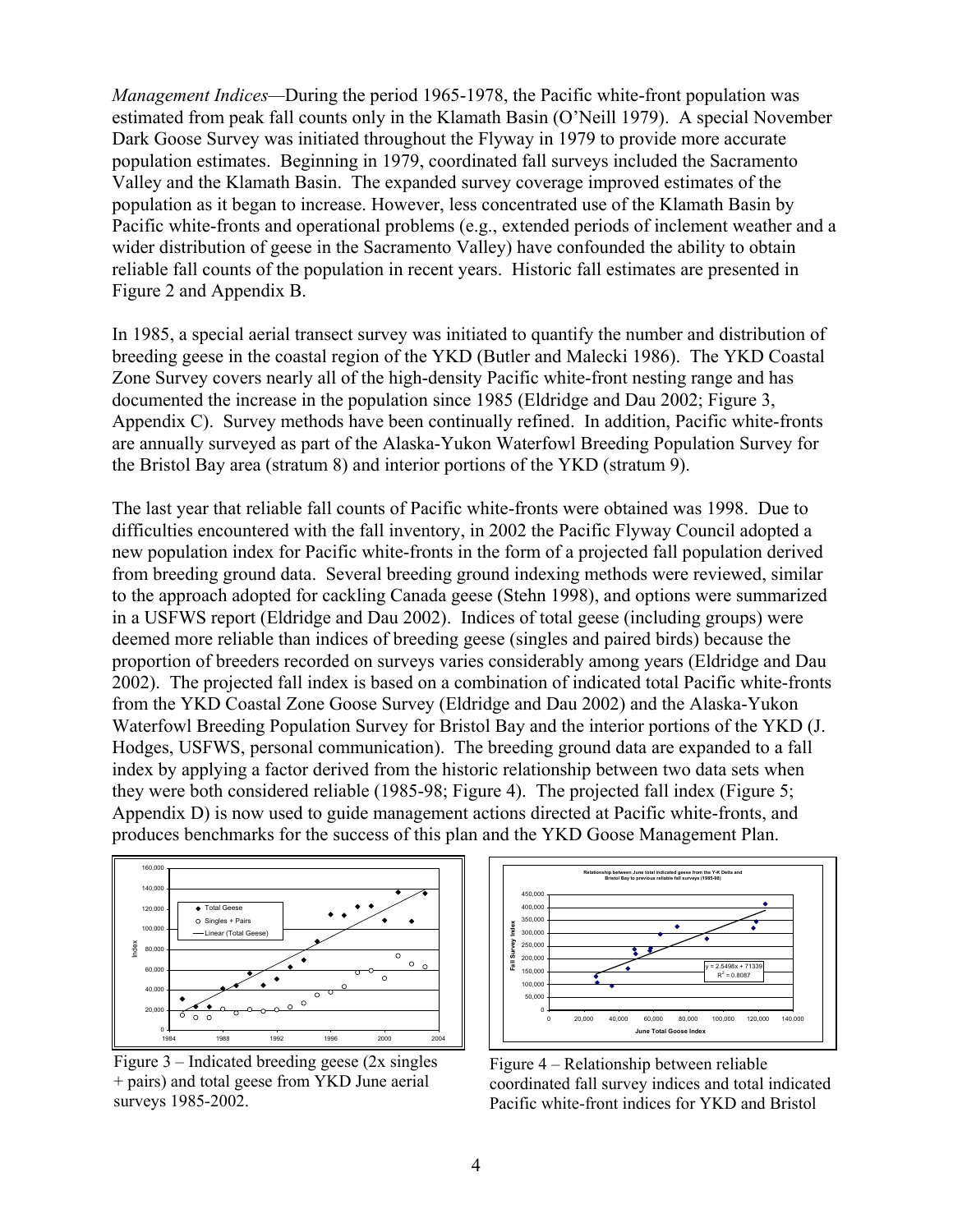

Figure 5 – Projected fall population index and moving 3-year average for Pacific white-fronts from total indicated geese regressed to fall surveys 1985-98.

# **B. Distribution**

*Breeding Distribution—*Timm and Dau (1979) speculated that over 95% of the Pacific whitefront population was endemic to the YKD. June aerial breeding bird surveys indicate that the YKD hosted an average of nearly 97% of Pacific white-fronts over the past 10 years (Eldridge and Dau 2002; Conant and Groves 2002). Three-quarters of the population breeds in the narrow coastal zone of the YKD, and another 22% are dispersed across the delta interior. The remainder of Pacific white-fronts nest in Bristol Bay and the Innoko River Basin. The number of Pacific white-fronts occurring in the Bristol Bay area has declined only slightly since 1985 (Appendix C). In 1985, when the Pacific white-front population was diminished, Bristol Bay birds constituted 15% of the population, but they now amount to only 4% (Conant and Groves 2002; Eldridge and Dau 2002).

*Fall Migration—* The fall migration of Pacific white-fronts begins in early to mid-August. Unlike cackling Canada geese, Pacific white-fronts do not usually aggregate on a few known staging areas and apparently remain on the YKD until late September (Ely and Dzubin 1994). Some geese remain east of the YKD until late September. Geese migrating along the Alaska Gulf Coast in late August and early September and passing through Cook Inlet and the Copper River Delta before the hunting season opens may be of Bristol Bay origin (Hawkings 1982, Ely and Dzubin 1994); there are only a few band recoveries from Cook Inlet. The Copper River Delta is the last known major use area north of the Klamath Basin (Appendix A). There have been only two band recoveries in Southeast Alaska and one in British Columbia. As the population has increased, more Pacific white-fronts have been observed in western Washington and Oregon during September.

Most Pacific white-fronts appear to move nonstop from the YKD to the mouth of the Columbia River and migrate through central Oregon before stopping at the Klamath Basin and Sacramento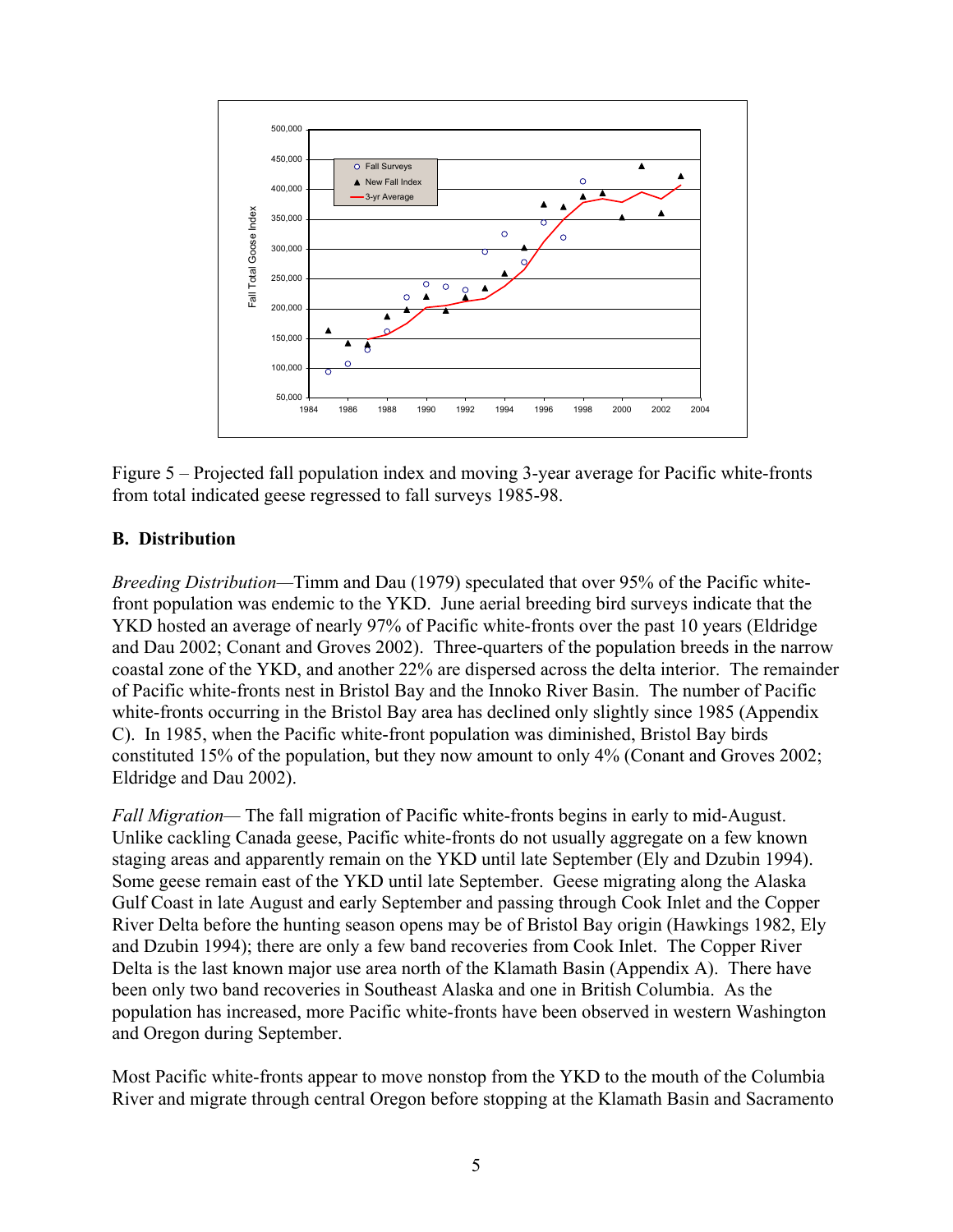Valley. In recent years, most apparently bypass the traditional Klamath Basin staging area (see Figure 2) and migrate directly to the Central Valley. Recent trends (1998-2002) show significant numbers of Pacific white-fronts arriving in the Sacramento Valley by late September, with 100,000-200,000 present by the first week in October. Although diminished in numbers from past years, the first arrivals in the Klamath Basin are seen about the end of August, and peak numbers occur in mid-October. Historic banding in the Klamath Basin indicated that Pacific white-fronts migrating through the Klamath Basin in September and early October were apt to be recovered in Mexico, whereas geese banded after 15 October were rarely recovered there (C. R. Ely, USGS, personal communication). The early birds are now known to be primarily the Bristol Bay group (Ely and Takekawa 1996).

*Winter Distribution—* Band recoveries from white-fronts banded on 11 major banding stations in Alaska have shown relationships between breeding and wintering areas (Lensink 1969). Recoveries have indicated that birds from the YKD stage and winter in the Pacific Flyway**.**  From the three banding regions on the YKD, 70.0% of the south Delta, 90.5% of the middle Delta and 84.6% of the north Delta band recoveries were from California (PFC 1987). A small proportion (7%) of white-fronts banded in the Innoko River Basin have been recovered in California, and likely represent molt migrants—Pacific white-fronts from the Yukon-Delta and Tule white-fronts from Cook Inlet. During the molt, Innoko hosts a mixture of these and midcontinent white-fronts. The westernmost banding sites in the Innoko have produced the highest proportion of California recoveries  $(20\%)$ , which is congruent with the distribution of molting Tule white-fronts in the region.

In recent years, Pacific white-fronts have largely bypassed the Klamath Basin, arriving in California's Sacramento Valley earlier and in larger numbers than in the past. In early fall, these parts are largely concentrated on NWRs on the western side of the Sacramento Valley because other habitats are limited. As fall and winter progress, Pacific white-fronts disperse from the western Sacramento Valley (and the special white-fronted goose harvest management area) into other parts of the Sacramento Valley and the Sacramento-San Joaquin River delta (Appendix A)**.**  The Sacramento Valley and to a lesser extent the Sacramento-San Joaquin River Delta and northern San Joaquin Valley (Appendix A) are the major wintering areas for Pacific white-fronts from the YKD (Ely and Takekawa 1996). Small numbers of Pacific white-fronts winter in the Klamath Basin of northeastern California and southeastern Oregon (less than 10,000), as well as several hundred birds in the lower Columbia River of Oregon and Washington.

At least 10,000 and probably many more Pacific Flyway white-fronts winter in Mexico. Winter survey counts in Mexico, done every third year (USFWS 2001), are quite variable, ranging from 10,000 to 20,000 or more. Band recovery data indicate that the propensity of Pacific whitefronts to winter in Mexico is highest in birds from the southern part of the breeding grounds, particularly Bristol Bay. Recoveries in Mexico varied among geese banded on the north YKD (none in Mexico), middle YKD (2.5%), and south YKD (23%). Analyses of historical banding have shown that a small proportion (9-10%) of birds from the primary YKD breeding grounds is recovered in Mexico, primarily from the coastal states of Sinaloa, Nayarit, and Sonora (Lensink 1969, 1986). However, 20-25% of YKD recoveries in Mexico were from the interior highlands of Chihuahua and Durango. In contrast, over 90% of Bristol Bay birds winter in Mexico, primarily in the interior (Ely and Takekawa 1996). Although some Pacific Flyway white-fronts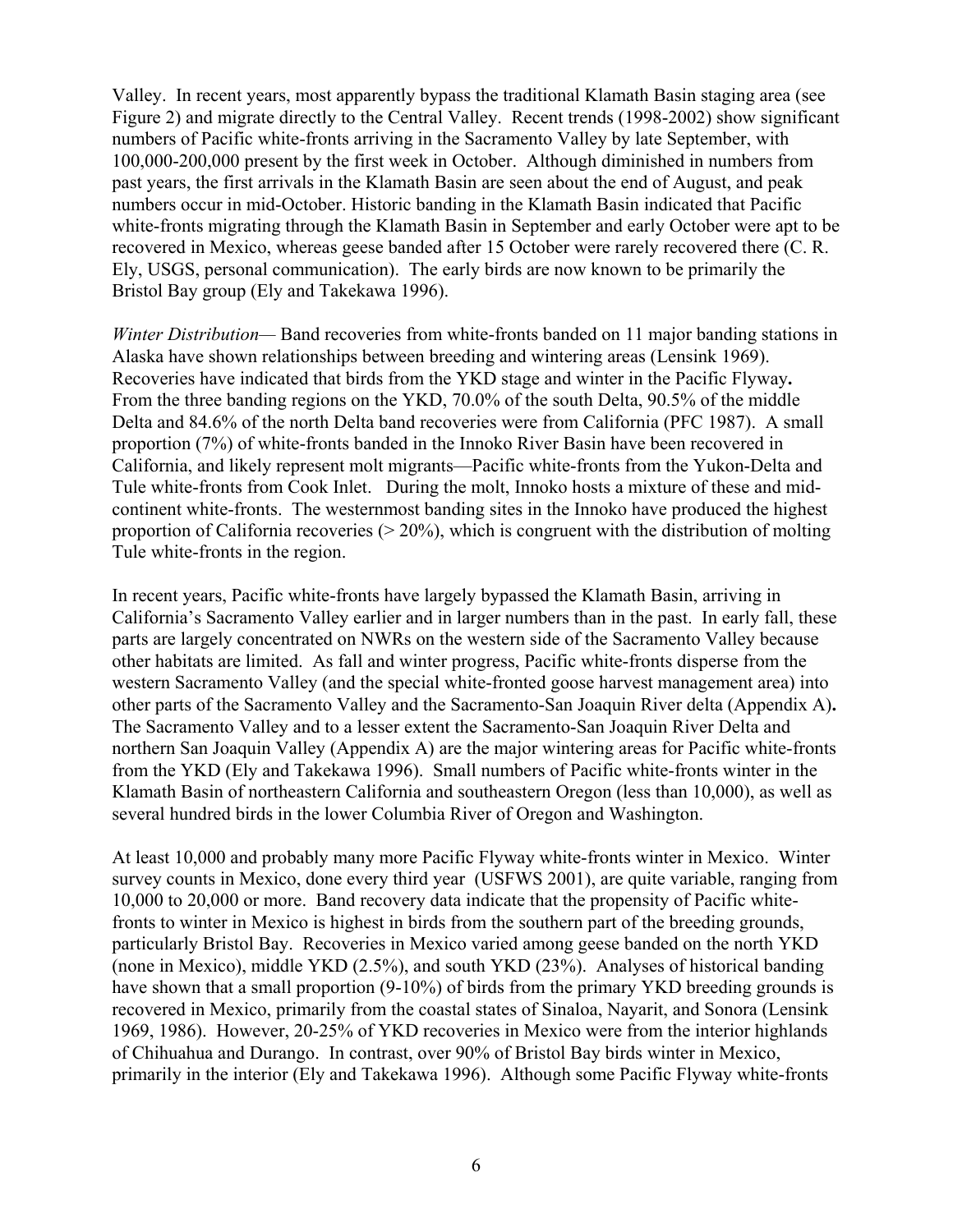winter in the interior highlands, they may not be sympatric with mid-continent white-fronts that use areas farther south and east (Ely and Dzubin 1994).

*Spring Migration—* Pacific white-fronts begin leaving the Central Valley of California in early February. Up to two-thirds of the population uses the Klamath Basin in late March, with some birds remaining until late April (Appendix A). Birds of Bristol Bay origin return from Mexico to use the Sacramento-San Joaquin Delta where they often stay through March before continuing north through the Klamath Basin and eastern Oregon (Ely and Takekawa 1996). Geese probably take both coastal and inland routes to Alaska because observations of migrating geese have been made in both areas.

Upper Cook Inlet is a regular stopover during late April (Timm 1982), but, at most, only a few thousand Pacific white-fronts accumulate during the two-week staging period (Butler and Gill 1987). Historically, over 25,000 Pacific white-fronts have been seen along the north side of the Alaska Peninsula in upper Bristol Bay in early May (Appendix A).

Peak arrival dates on the Y-K Delta have ranged from May 3 to 10 during 1972-78 (Timm and Dau 1979). Ely and Raveling (1984) reported Pacific white-fronts were already present on the nesting grounds near Old Chevak on 5 May 1977, 24 April 1978 and 3 May 1979.

# **C. Productivity and Survival**

From the Alaska-Yukon Waterfowl Breeding Population Survey, a substantial decline in Pacific white-fronts became evident on the breeding grounds by the early 1970s and continued into the 1980s (King and Conant 1983; Conant and Hodges 1986; King and Derksen 1986). The YKD Coastal Zone Goose Survey has shown increases in breeding pairs and total birds for Pacific white-fronts since it was initiated in 1985 (Eldridge and Dau 2002; Appendix C). During the period of most rapid increase (1991-1996) annual increases averaged 11.4% for indicated breeding birds (singles and pairs), and 14% for indicated total geese. Over the entire period of restoration from 1985 to present, average annual growth was 10.7% for indicated breeders and 9.3% for total geese.

Random plot ground surveys on the YKD began in 1986 to gather information on nest densities, distribution, and success for geese and other waterbirds (Stehn 1986). Bowman et al. (2002) summarized data and trends from ground plot surveys. Since 1985, Pacific white-front nest density on plots has increased from 1.4 nests/ $km^2$  to an average of 16.5 nests/ $km^2$  since 1996. Expanded estimates of nests for the entire YKD coastal area increased steadily from 11,200 in 1985 to nearly 105,000 in 2001 (Appendix E). Clutch size has varied little around the average of 4.3 eggs (range 3.73 – 4.70) (Appendix F). Ely and Raveling (1984) found that clutch size was highly correlated with the chronology of nest initiation in all years, with earliest nests containing the largest clutches.

Flooding, predation, and timing of nest initiation can influence productivity. Ely and Raveling (1984) reported flooding as a notable cause of nest losses near Old Chevak in 1978 and 1979. From the early to mid-1980s, the arctic fox (*Alopex lagopus*) population reached a cyclic high and nest predation was significant on the diminished Pacific white-fronts. Greatly reduced numbers of cackling Canada and emperor geese during the same period reduced the level of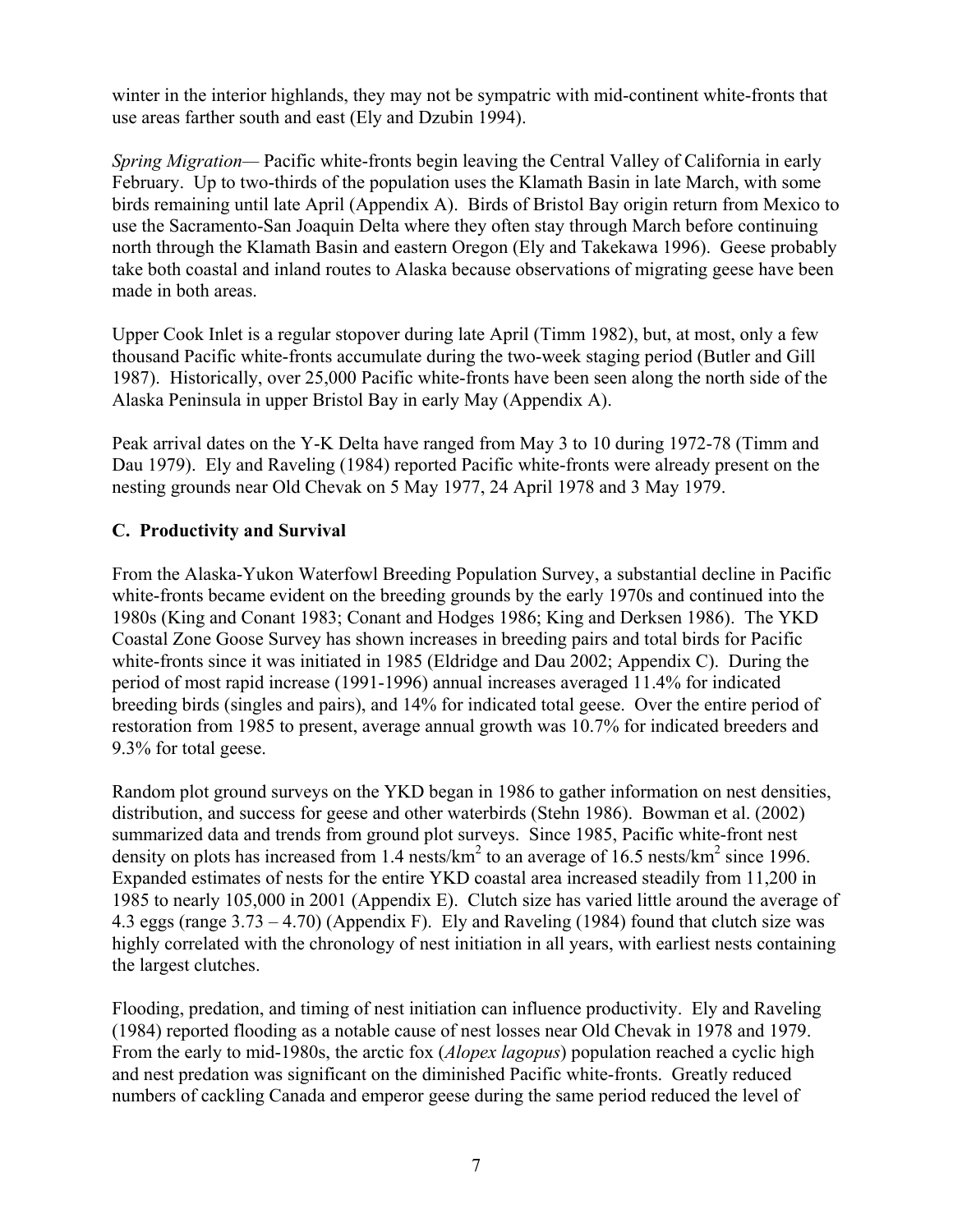buffer prey species for foxes, making nests more vulnerable. Intense fox predation affected the Pacific white-front population less than other goose species because their breeding distribution was more dispersed and extended farther inland. Nesting success for white-fronts is typically 20-40% higher than for cackling geese in years of high fox predation due to their greater abilities to defend against terrestrial predators.

There have been several summaries of post-breeding productivity data (Lynch 1971; Timm and Dau 1979; USFWS 2001). On staging and wintering areas, several methods have been utilized to monitor Pacific white-front production. In the Klamath Basin, average young per family group and percent young are estimated annually from field counts, however, these are currently thought to be primarily Pacific white-fronts from the Bristol Bay lowlands and not necessarily indicative of the larger YKD segment of the population (pers. comm., D. Mauser, Klamath Lake NWR). Similar surveys are conducted in the Sacramento Valley, but only on a portion of the National Wildlife Refuges. Although both types of surveys are subject to significant bias, the most reliable method is percent young in field counts, if enough flocks are observed over an extended period. Separate assessments of productivity may be obtained for Bristol Bay birds (early Klamath) and YKD (Sacramento Valley). An additional measure of productivity comes from age ratios of tail fans in USFWS Cooperative Waterfowl Parts Collection Survey, however this sample is not adjusted for differential vulnerability to harvest (Appendix G).

Survival rates have generally improved for Pacific white-fronts over the past 30 years, reflected in population growth during the late 1980s and early 1990s. Timm and Dau (1979) estimated annual survival at 0.679 from 1967 to 1969. Schmutz and Ely (1999) estimated annual survival of 0.749 during 1979-1982, and 0.85 during 1985-1996. Timm and Dau (1979) showed that immature Pacific white-fronts were particularly vulnerable to hunting; they are 2.8 times as likely to be harvested than adults.

# **D. Habitat Use and Management**

*Breeding areas*—Pacific white-fronts prefer to nest in the extensive pond and meadow mosaic habitats of the outer YKD. Most nests are established in meadows and slough banks (Mickelson 1975; Ely et al. 1996). Geese are dependent on foods on the breeding grounds before nesting and make extensive use various belowground plant parts and bases of emerging plants (Budeau et al. 1991). During brood rearing, Pacific white-front families use some of the same pond edge communities as do cackling geese consisting of *Carex mackenziei and C. subspathacea*, *Triglochin palustris*, and *Puccinellia phryganodes* (Babcock and Ely 1994). They are more frequently found in areas away from pond complexes than cackling geese, and only occasionally mix with broods of cackling geese and emperor geese. Brood rearing areas are typically slightly farther from water than areas used by cackling geese and typified by taller, coarser vegetation. By mid August, when geese are flighted and berries are ripe, geese on the Yukon Delta move to upland areas to forage on salmon berries (*Rubus chamaemorus*) and crow berries (*Empetrum nigrum*). Most of the primary breeding grounds are on federal lands within the Yukon Delta NWR and are protected. Many Pacific white-fronts are found also on the numerous private inholdings. Additional breeding areas are within Togiak and Alaska Peninsula NWRs.

*Migration areas*— Pacific white-fronts depend on intertidal coastal marshes of Cook Inlet, and likely other coastal areas of southeast and south-central Alaska, during spring stopover to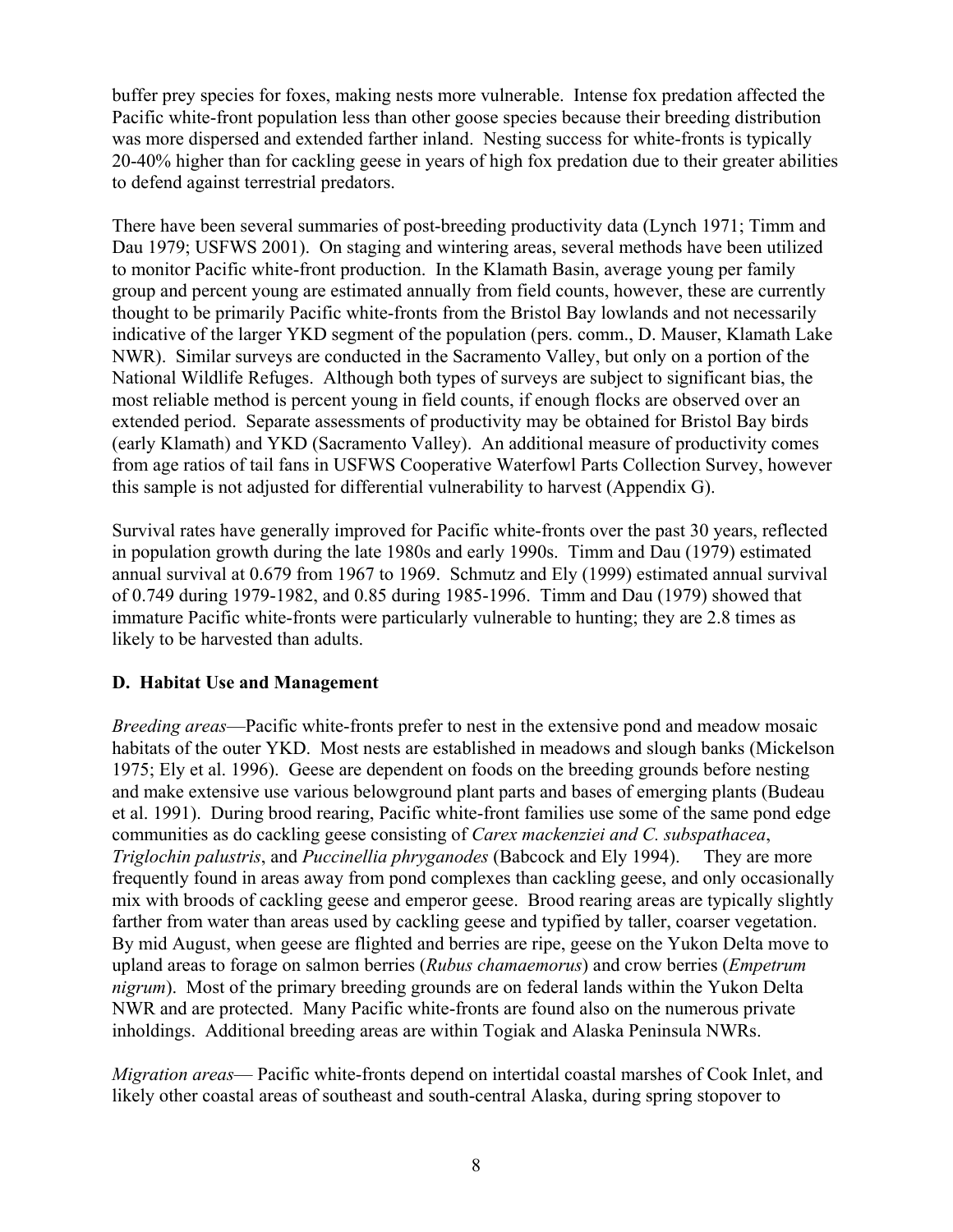develop energy reserves for breeding. Pacific white-fronts often feed in association with other geese on the outer marsh zone, where they likely consume similar types of vegetation such as *Puccinellia* and *Triglochin,* as *well* as *Carex ramenskii* meadows of the inner marsh when they become available. White-fronted geese also occasionally use agricultural fields and urban areas. Nearly all of the primary habitats in Cook Inlet are within protected state wildlife areas, including Palmer Hay Flats, Goose Bay, Susitna Flats, and Trading Bay State Game Refuges, Kenai River Flats, and the Redoubt Bay Critical Habitat Area.

The intertidal marshes and coastal wetlands on the north side of the Alaska Peninsula also are spring and fall staging habitats where white-fronted geese add substantial body mass for migration. Pacific white-fronts feed intensively on pond shorelines with *Puccinellia* and *Triglochin*, as well as tide flats where *Puccinellia* and *Hippuris* dominate. Most of the primary use areas are protected in the Pilot Point State Critical Habitat Area, and portions of white-front habitats are within Cinder River State Critical Habitat Area.

In the Klamath Basin during autumn and spring, Pacific white-fronts make extensive use of pastures and hay fields, small grains and potatoes, as well as seasonal wetlands. Potatoes and grains are used more heavily in autumn, while green vegetation is of greater importance in the diet in spring (Thomson 2001). White-fronts are much more widely distributed during spring than in autumn. Nearly all roost sites in the Klamath basin during autumn are on refuge lands, whereas private lands are much more important in spring. The availability of optimum habitats during spring is critical to achieve increases in body mass necessary for spring migration (Ely and Raveling 1989). On public lands, wetland and agricultural habitats are actively managed for geese and other wildlife.

*Wintering areas*—In the Central Valley of California, Pacific white-fronts feed primarily in agricultural fields (rice, corn, wheat), alkali/tuberous bulrush marsh, other seasonally flooded wetlands (including vernal pools), and short grass uplands. Rice is the predominant food crop in the Sacramento Valley, while corn sustains most white-fronts on the Sacramento-San Joaquin Delta (C. Ely, USGS, unpublished data). Roosting occurs in shallow wetland habitats on refuges, state wildlife areas, and private agricultural lands. Two-thirds of wetlands in California and the vast majority of agricultural lands are privately owned. Key areas for Pacific whitefronts are shown in Appendix A.

Wildlife refuges and wildlife areas are important wintering areas for Pacific white-fronts. These areas provide considerable undisturbed roosting habitat. Goose habitat management efforts include marsh management, the planting of some agricultural crops, prescribed burning, or livestock grazing on federal (e.g., Sacramento NWR and San Luis NWR complexes) and statemanaged areas (e.g., Los Banos). Some specific management practices on private agricultural lands include post-harvest burning and/or flooding of grain fields, maintenance of livestock grazing to provide readily available waste grain and forage. Short-grass habitats, such as annual grasslands, managed pastures, alkali meadows, and vernal pools are maintained through easements on some private ranches.

Sanctuaries on public lands that provide undisturbed feeding and roosting areas are essential for successful goose management and help alleviate depredation on private lands. Sanctuary benefits can be attained through a combination of spatial and temporal closures that are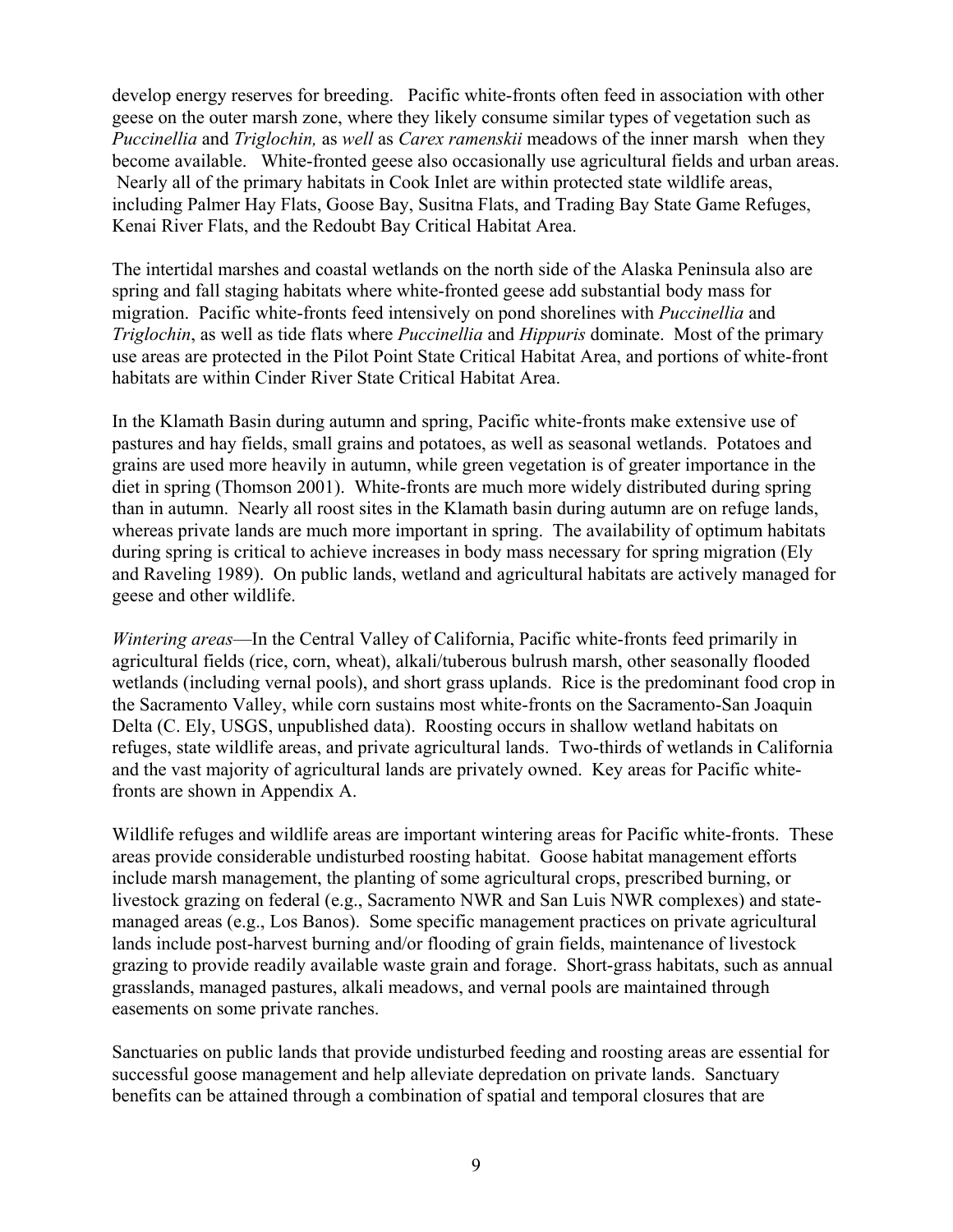essentially or totally free from all human disturbances. Disturbance from hunting, vehicle and foot traffic, viewing, and management activities can change habitat use, behavior and food habits of geese.

# **E. Public Use**

Experience over the past 30 years has illustrated that harvest (particularly adult mortality) is the most important factor regulating the size of the Pacific white-front population. Excessive harvest from the 1960s to the 1980s throughout their range caused a serious population decline that necessitated 15 years of restoration effort (Timm and Dau 1979; Raveling 1984; Pamplin 1986). Beginning in 1984, the Pacific Flyway wildlife agencies, Alaska Natives, and other public interest groups have cooperatively developed flyway-wide harvest guidelines and strategies in the YKD Goose Management Plan, which resulted in more restrictive hunting regulations and substantial reductions in harvest. Given the importance of harvest management in regulating the Pacific white-front population, the Council has established harvest guidelines, in cooperation with resource users throughout the flyway (Appendix H). A summary of the history of white-fronted goose harvest regulations in the Pacific Flyway is found in Appendix I.

*General Harvest Distribution*—Historic major harvest areas for Pacific white-fronts have been the YKD, and Northeastern and Balance-of-State zones in California. Fall and winter harvests of Pacific white-fronts (Figure 6; Appendix J) reached historic highs during 1962-70, averaging nearly 62,000 annually. Harvests averaged over 41,000 during the significant population decline of 1971-78. Harvest restrictions, first implemented in 1978, and farther reduced in the 1980s, produced all-time low harvests averaging less than 10,000 during 1984-91. Recently, with the population growing to over 400,000, fall and winter harvest has increased slightly with moderate changes in regulations. Harvest averaged >25,000 during 1996-2001 and reached 28,600 in 2000.



Figure 6 – Fall-winter harvest of Pacific white-fronts in the Pacific Flyway 1962-2001.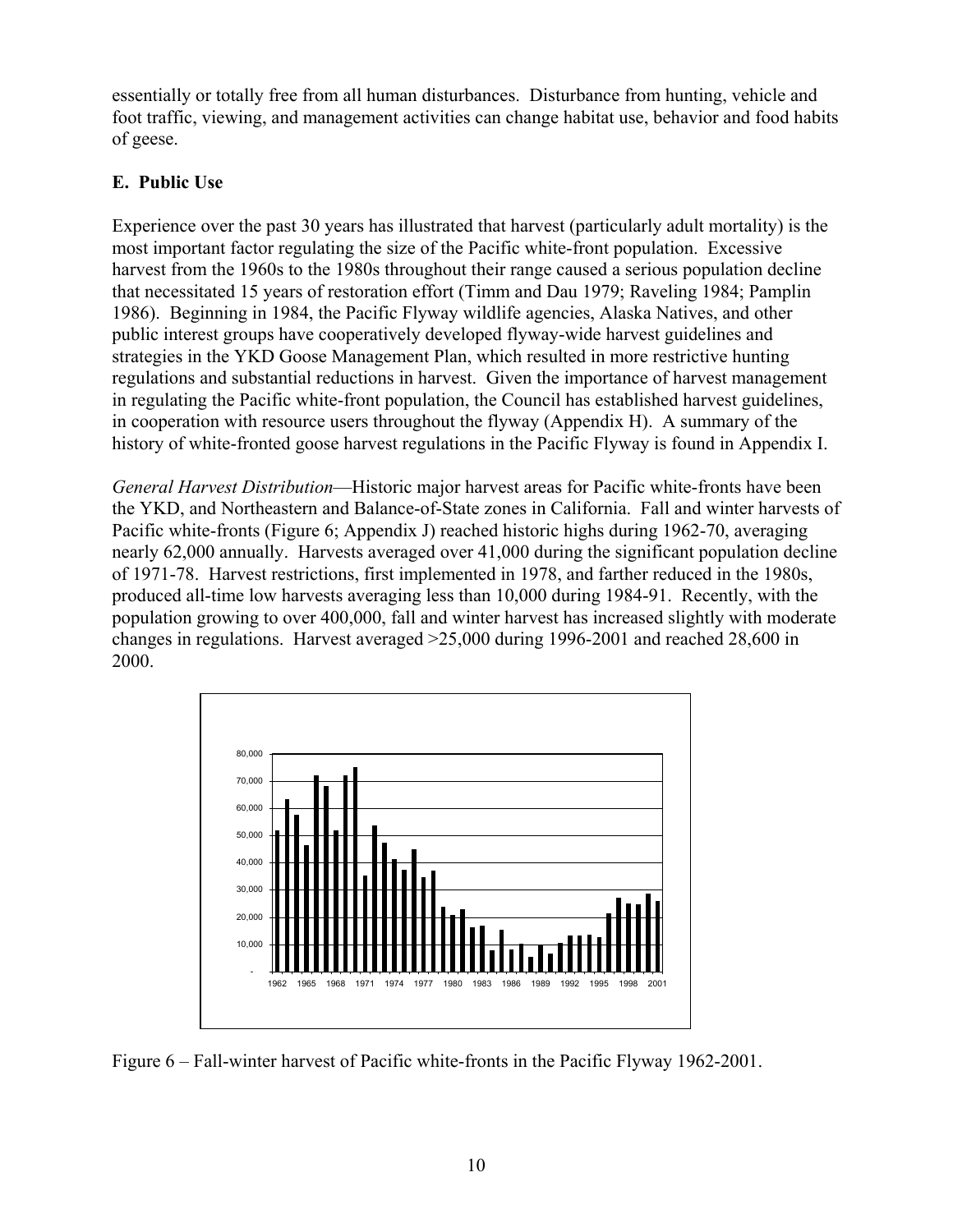Subsistence harvest of Pacific white-fronts in western Alaska was not well documented until cooperative conservation efforts were implemented in the mid-1980s. Although there is insufficient information to accurately assess trends in subsistence harvest prior to 1985, data from a few sources indicates that harvest may have been highest in the 1960s and early 1970s. Klein (1966), in his study of subsistence harvest of waterfowl on the Y-K Delta in 1964, estimated the spring-summer-fall harvest of Pacific white-fronts at 22,600 birds plus an unknown number of eggs. Similar to fall and winter harvests in the south, the major population decline resulted in significantly lower harvests during the 1980s, roughly 4,000-6,000 birds and a negligible number of eggs (Copp and Smith 1981; Copp 1987).

Historically, it seems clear that the lack of coordinated management of subsistence and fall harvest produced excessive harvest rates in the late 1960s and 1970s. In addition, the size of the Pacific white-front population is an important determinant of harvest levels. During the past 15 years, through cooperative efforts in managing all hunting, harvests have been maintained at a relatively low level, with subsistence and fall/winter harvests being nearly equal (Figure 7; Appendix J) but estimated harvests are currently increasing. Overall, the rate of increase in harvest has been less than the rate of increase in population size. During the last decade, the population has grown steadily, with the harvest rate index remaining below 10%.



Figure 7 – Pacific white-front harvest: fall-winter harvest and subsistence harvest from the YKD and Bristol Bay, 1985-2001.

*Alaska Harvest*—Federal harvest data from the mail questionnaire and Waterfowl Parts Collection surveys indicate an average annual fall harvest of less than 900 white-fronts in Alaska since 1966, with harvests of about 1,200 in some years (Appendix J). However, in many years, sample sizes have not been adequate to accurately measure the Alaska harvest; estimates have been highly variable. State mail surveys, with somewhat better sample sizes and lower variation, indicate a 19-year average statewide fall harvest of 873 white-fronts during 1972-1997 (Appendix K). State harvest data indicate that, on long-term average, 59% of Alaska's white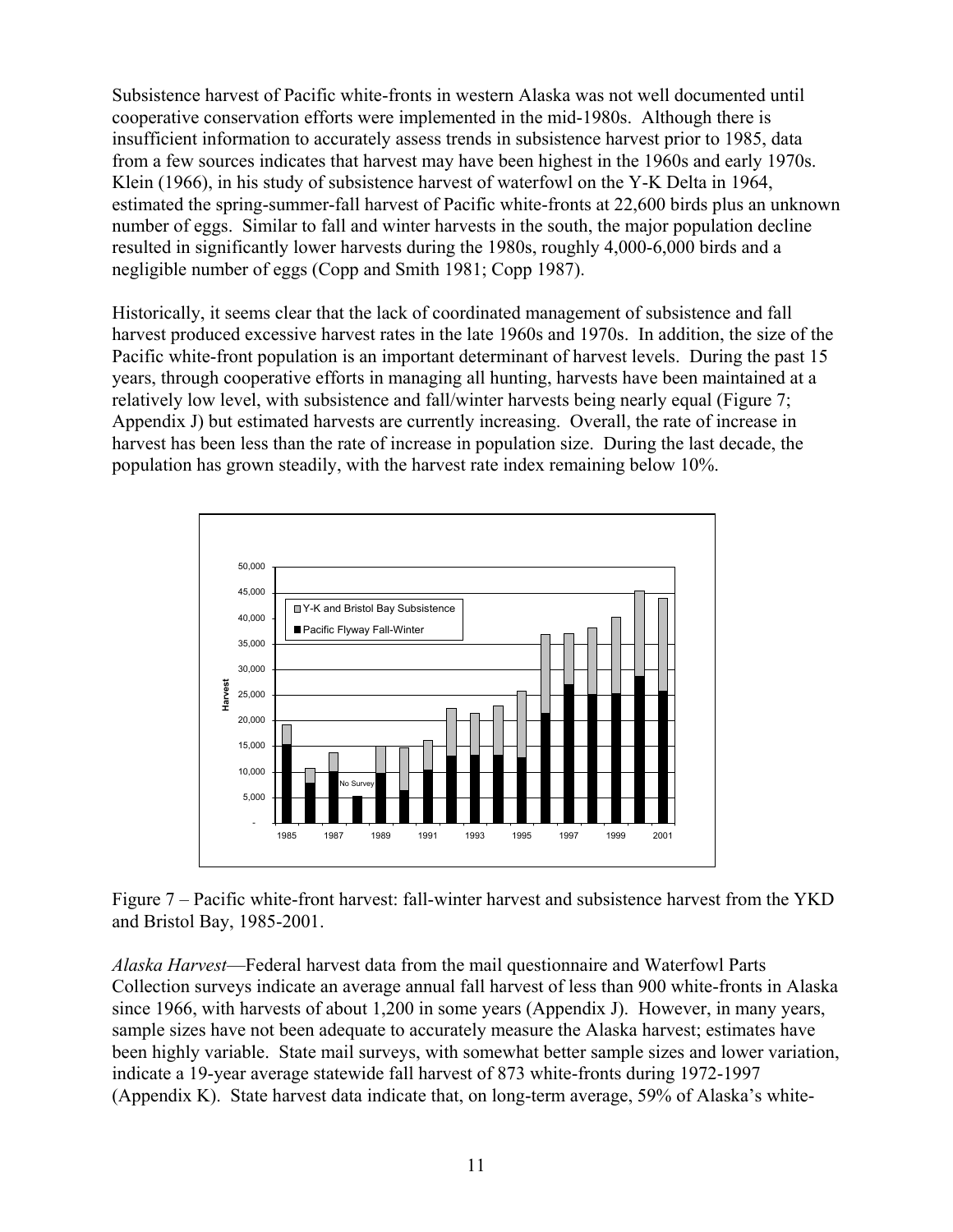front harvest is from mid-continent white-front areas in interior and northern regions, and 41% (350 geese) are from Pacific white-front range, primarily taken in the YKD, Alaska Peninsula, and Cook Inlet regions (Appendix K). Regulation frameworks for Pacific white-fronted geese in Alaska were relatively stable, without restrictions until the 1980s. As a result of conservation measures in the mid-1980s, white-front bag limits were reduced to 1 daily / 2 in possession in 1982, and increased to 2/4 for the period 1983-1993. In 1994, white-front restrictions were removed with resumption of aggregate dark goose limits of 4/8.

Subsistence harvest of Pacific white-fronts has been estimated in a consistent manner on the YKD since 1985 (Wentworth and Seim 1996). Household interview surveys in a sample of villages provide data on seasonal harvests of many species. Seasonal distribution of Pacific white-front harvest is greatest in spring (63%), with 22% occurring during summer and 15% in fall (Appendix L). Since 1989, YKD harvest has steadily increased, tracking population size, from about 5,300 to over 18,000 in 2001 (Wentworth 2001; Appendix L). Recently, subsistence harvest surveys have been expanded to Bristol Bay and Alaska Peninsula villages (Wong and Wentworth 1999; C. Wentworth, USFWS, Anchorage, unpublished data, 2000). Up to 1,300 Pacific white-fronts are taken in this region (Appendix M). Harvest surveys now cover all primary subsistence areas, indicating a total subsistence harvest of about 18,000 Pacific whitefronts.

*Migration Area Harvest*—Combined Pacific white-front harvests in British Columbia and Washington amount to no more than 1,000 geese, mostly taken incidentally by Canada goose hunters during general goose seasons. Oregon is a secondary harvest area in the Pacific Flyway outside of California. In recent years, annual harvest has been about 2,500 geese and occurs mostly in Lake and Klamath Counties. Harvest in other Pacific Flyway states is minimal (Appendix J).

*Wintering Area Harvest*— Most of the Pacific white-front harvest takes place in California (Appendix J) in both high 1970-71 (95%) and low harvest years 1988-89 (90%). The major harvest areas in California are Modoc and Siskiyou Counties (Klamath Basin); Colusa, Glenn, Butte and Sutter Counties (Sacramento Valley); Contra Costa, San Joaquin, Sacramento and Solano Counties (Sacramento-San Joaquin River Delta); and Merced County (San Joaquin Valley). Together they account for 75 % of the Pacific white-front harvest in California.

Harvests of white-fronted geese on state- and federal-managed public shooting areas in California comprise about 20 percent of the statewide estimated harvest (Appendix N). Until the mid-1980's, the majority of the Pacific white-front public hunting area harvest occurred on the Klamath Basin NWRs (Appendix N). Coincident with fewer geese, more restrictive hunting regulations and an earlier migration to the Sacramento Valley, the distribution of Pacific whitefront harvest on managed public hunting areas has changed (Appendix N).

*Nonconsumptive Use*—Geese are objects of public interest wherever they occur, and Pacific white-fronts are of interest to the public because of their gregarious behavior and local abundance. Non-consumptive use of California State waterfowl areas estimated by Calliga (1983) increased from 53,966 visits in 1973-74 to 149,753 in 1981-82. Total non-consumptive use at Sacramento NWR complex alone was 81,808 visits in 2000 (D. Dachner, Sacramento NWR, personal communication). This is up 29% from 63,316 visits in 1997. Public use of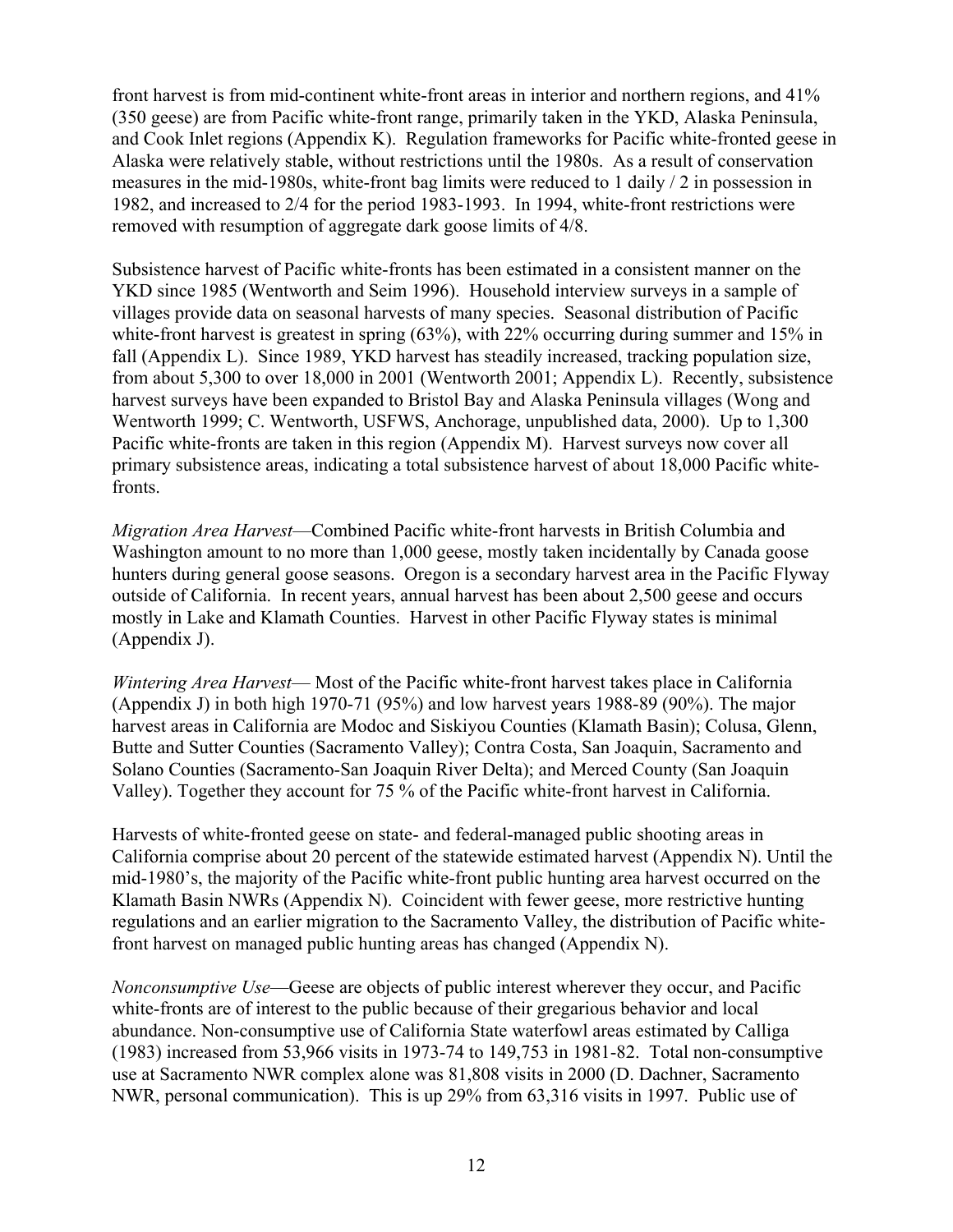many other wildlife areas to watch waterfowl is extensive, but visitation data are not routinely compiled. Public access on federal refuges and state wildlife areas varies greatly. The type and level of regulated public use is determined by the compatibility of that activity with the goals and objectives of individual refuges and wildlife areas. Some of the major non-consumptive uses of refuges and wildlife areas include bird watching, hiking, photography, and environmental research and education.

# **MANAGEMENT ISSUES**

- A. Hunting restrictions to protect Tule white-fronts have complicated harvest management.
- B. Rapid increase in sympatric nesting geese in the YKD coastal area may be creating interspecific competition and degradation of foraging habitat used by Pacific white-fronts that could affect gosling growth rates and ultimately, survival.
- C. Habitat conversion, drought or other water shortages, and changes in agricultural practices may adversely affect the quantity and distribution of foraging or roosting habitat, especially in the Sacramento Valley during winter and in the Klamath Basin during spring. In the Sacramento-San Joaquin Delta, substantial conversion from cereal grains to vegetable crops may differentially affect Bristol Bay geese that winter and stage in spring.
- D. The continued decline in use of the Klamath Basin as a key autumn and spring staging area by white-fronts and many other waterfowl species is a major cause for concern. The demise of this historic and world-class wetland will place additional stress on other wetlands in the flyway.
- E. Increasing human activity on the YKD has potential for significant disturbance during the critical nesting and brood-rearing period. Increasing human disturbance may adversely affect these geese throughout their range.
- F. Estimates of subsistence harvest are not obtained annually from some areas, particularly in the Bristol Bay and Alaska Peninsula regions.
- G. Estimates of fall harvest in low harvest areas may not be reliable.
- H. Existing fall surveys could be improved to document distribution more accurately.

# **RECOMMENDED MANAGEMENT STRATEGIES**

The following management strategies are recommended although the degree and timing of their implementation by the agencies involved will be influenced by fiscal and legislative constraints.

# **A. Habitat**

1. Winter habitat protection: Identify preferred white-fronted goose use areas not currently being protected and determine desirability and feasibility of protecting those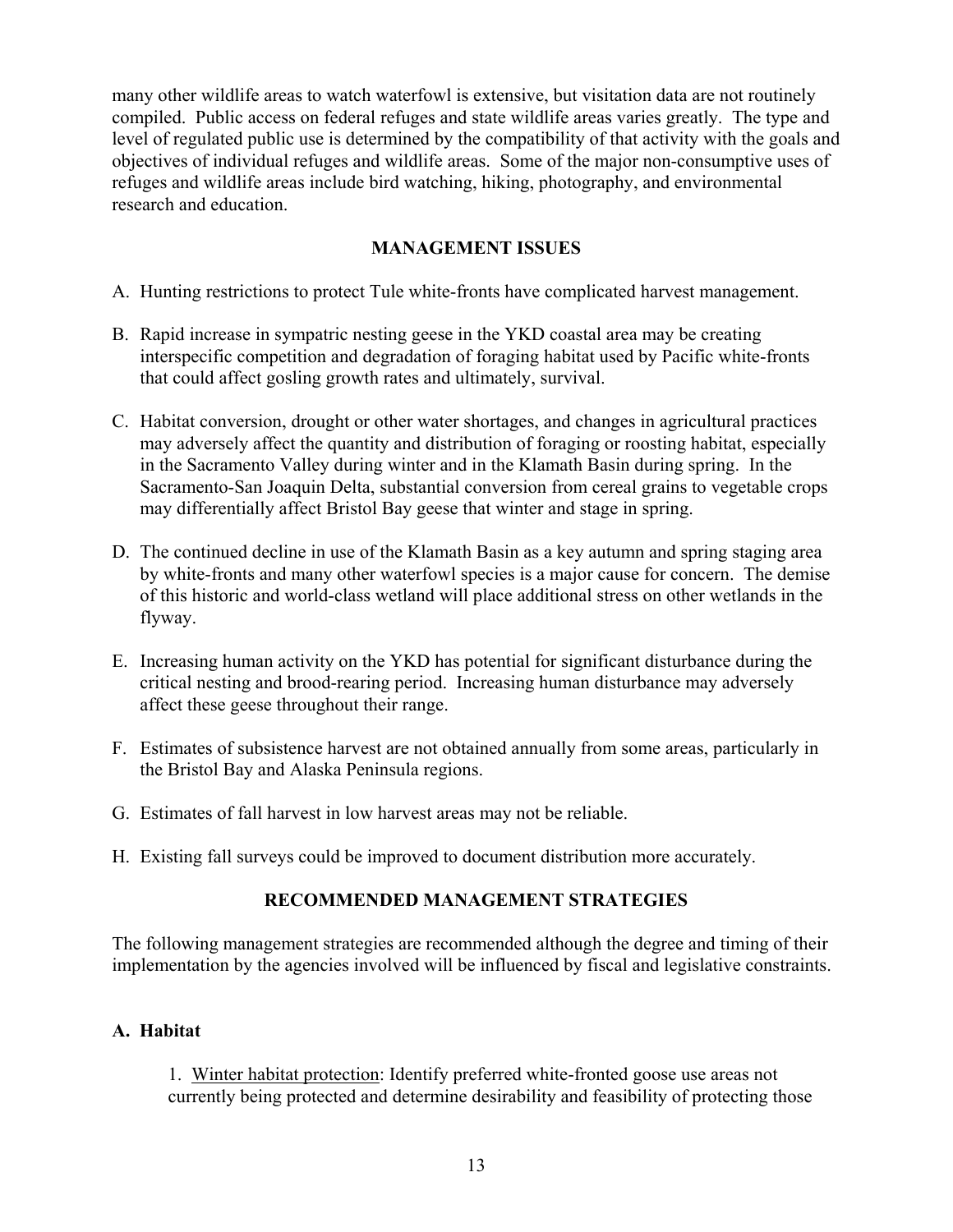areas through fee title acquisition or easement programs. Priority areas include preservation of Pacific white-front habitats in areas of the Klamath Basin, East Grasslands, and Sacramento-San Joaquin Delta areas of California.

Lead Agency: USFWS, CDFG, ODFW, WDFW Participating: Central Valley, Pacific Coast, Intermountain West JVs Priority: Schedule: Ongoing

2. Winter habitat management: Encourage beneficial land use and management practices on public lands and cooperatively managed private lands in wintering areas.

Lead Agency: USFWS, CDFG, ODFW, WDFW Participating: Priority: 2 Schedule: Ongoing

#### **B. Population Inventory and Management**

1. Population monitoring: Conduct the annual YKD Coastal Zone Survey and Alaska-Yukon Waterfowl Breeding Population Survey for use in calculating the annual projected fall management index for the population.

Lead Agency: USFWS – Region 7 Participating: Priority: 1 Schedule: Ongoing

2. Breeding ground nest plot survey: Continue the random nest plot survey on the YKD to monitor density and distribution of breeding birds, develop air-ground comparison data, and monitor annual production.

Lead Agency: USFWS Participating: USGS-BRD Priority: 2 Schedule: Ongoing

3. Fall and winter surveys: Continue and expand annual coordinated fall surveys for dark geese and the Pacific Flyway midwinter survey to monitor seasonal distribution.

Lead Agency: USFWS Participating: CDFG, ODFW, WDFW Priority: 3 Schedule: Ongoing

4. Fall and winter productivity surveys: Continue annual collection of family group size and age ratio data from field surveys in the Klamath Basin and Sacramento Valley.

Lead Agency: USFWS Participating: Priority: 3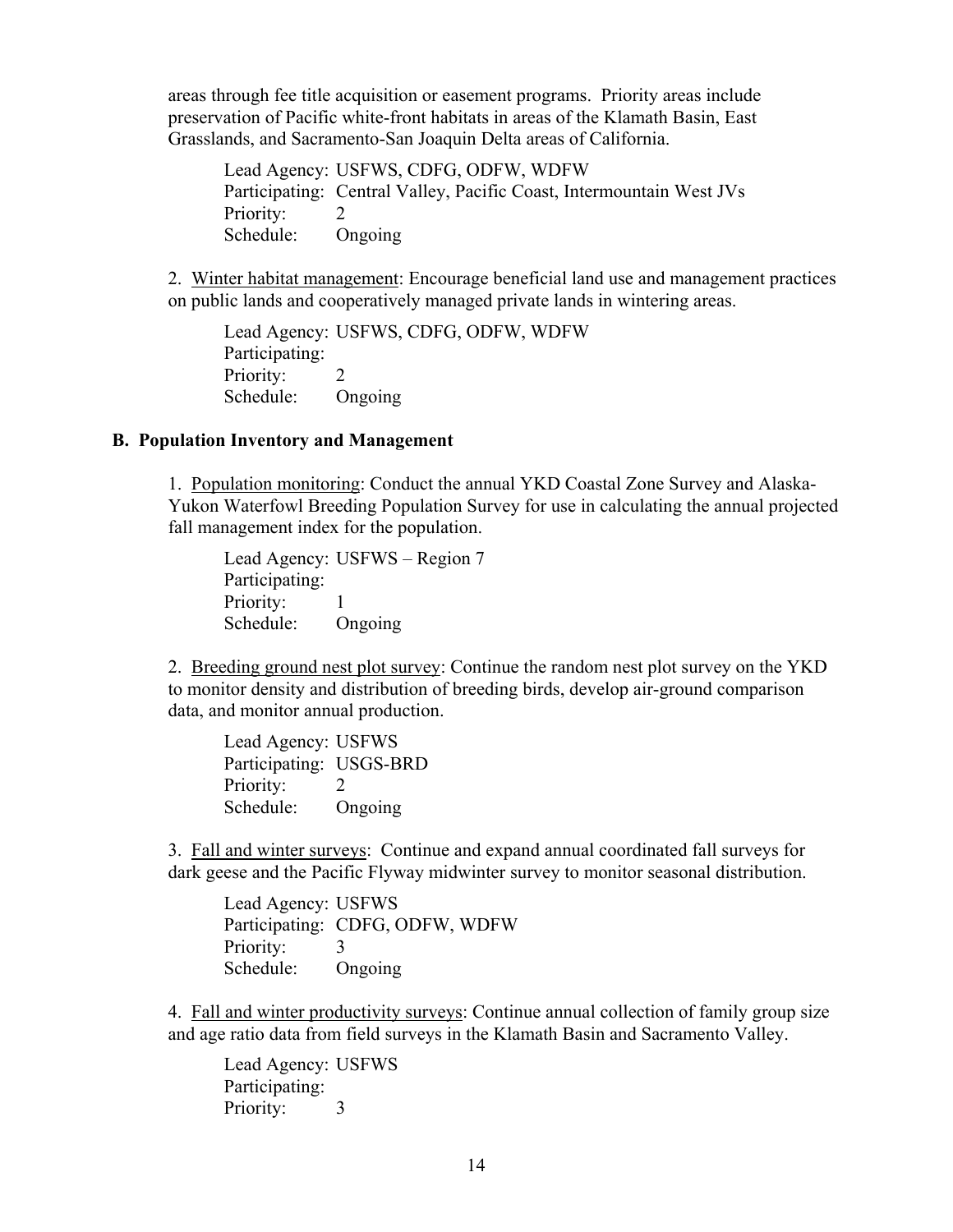Schedule: Ongoing

5. Operational banding program: Annually band a sample of 500-1,000 Pacific whitefronts on the YKD or by preseason banding in Klamath Basin.

Lead Agency: USFWS Participating: USGS-BRD, CDFG Priority: 3 Schedule: Annual

#### **C. Harvest Management**

1. Harvest Strategy: Maintain a rangewide cooperative harvest strategy for Pacific whitefronts (Appendix H). The strategy will be reviewed and revised in coordination with review and revision of the YKD Goose Management Plan. Cooperatively develop and review regulation proposals through the AMBCC, Flyway Council, and integrate with the national harvest management system.

Lead Agency: PFSC, AVCP-WCC Participating: USFWS, AMBCC Priority: 1 Schedule: Ongoing

2. Fall/winter Harvest Surveys: Continue operational harvest surveys, parts collection, and state and federal check stations to provide more accurate estimates of the size and distribution of fall harvest.

Lead Agency: USFWS, CDFG, ODFW, WDFW Participating: Priority: 1 Schedule: Ongoing

3. Subsistence Harvest Surveys: Continue village harvest surveys on the YKD and improve survey consistency in other areas of Alaska to annually estimate seasonal subsistence harvest on breeding and staging areas.

Lead Agency: USFWS Participating: ADFG, AMBCC Priority: 1 Schedule: Ongoing

### **D. Research and Education**

1. Effects of population abundance on breeding and brood rearing habitats: Assess the effects of higher densities of breeding Pacific white-fronts and competition with other geese on quality of pre-nesting, nesting, and brood rearing habitats.

Lead Agency: USGS-BRD Participating: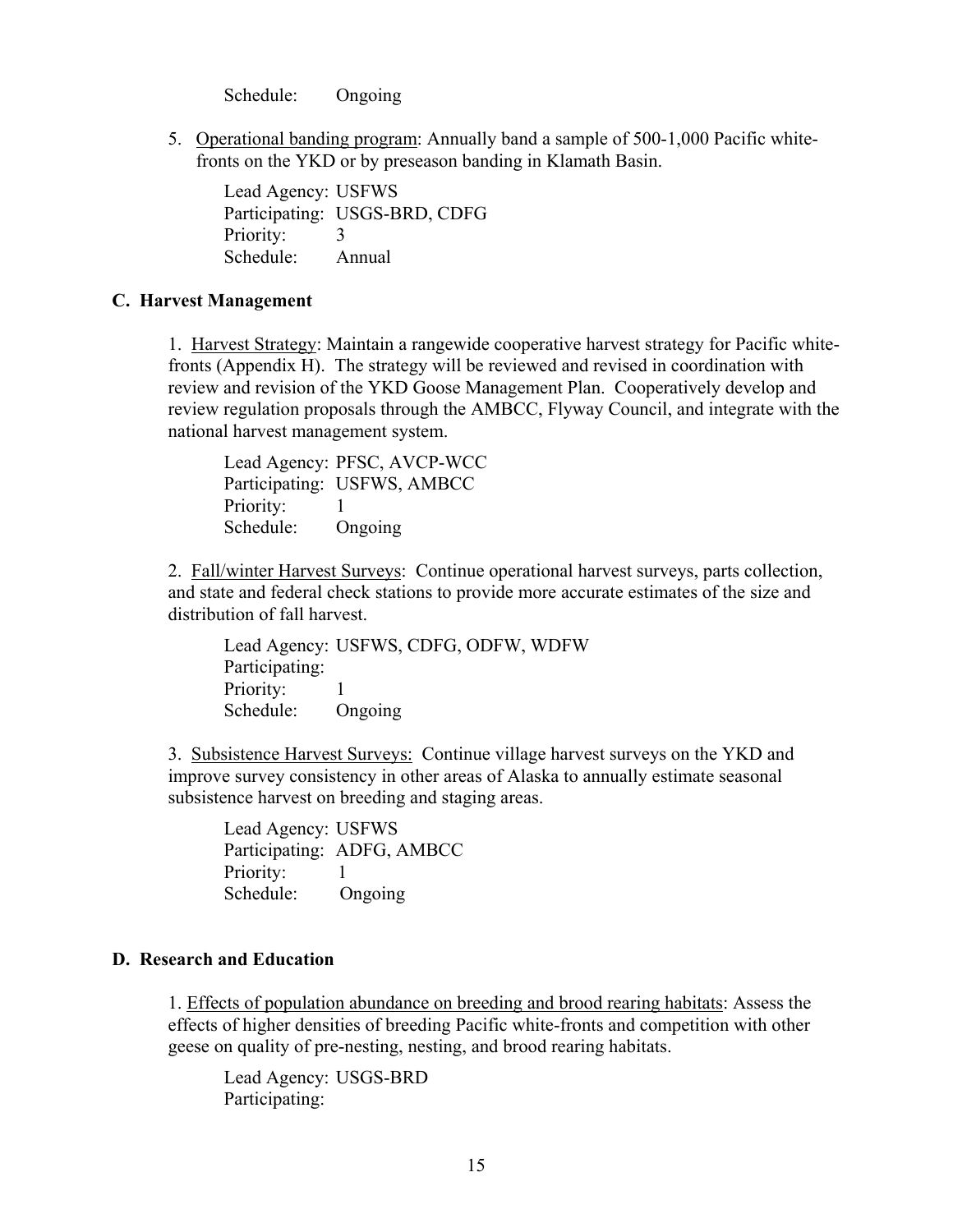Priority: 2 Schedule: 2003

2. Education: Continue efforts to disseminate population information, basic biological concepts on migratory waterfowl, and management programs with sportsmen and Alaska Native groups to foster support and understanding among user groups.

Lead Agency: USFWS Participating: ADFG, CDFG, ODFW, WDFW Cooperating: AMBCC Priority: 1 Schedule: Ongoing

#### **ANNUAL REVIEW**

# **A. Pacific White-fronted Goose Subcommittee**

The Subcommittee shall meet twice annually or as needed to review progress toward achieving the goals and objectives of this plan and to recommend actions and revisions. The Subcommittee shall report to the Pacific Flyway Council, through the Pacific Flyway Study Committee, on accomplishments and shortcomings of management efforts, and shall share its findings with parties responsible for or interested in Pacific white-fronts.

The Subcommittee shall be comprised of one representative from each federal and state agency having management responsibility for this population. It shall be the responsibility of those members to assure that the objectives and procedures of this plan are integrated and coordinated with those plans and activities of the various wildlife and land management agencies and local planning systems within their agency's purview. Chairmanship shall be rotated biennially among member agencies. The Subcommittee may invite *ex officio* participation by individuals, groups, and agencies whose expertise, counsel or managerial capacity is required for the coordination and implementation of management programs.

| Priority: | Lead Group: Subcommittee                                                                 |
|-----------|------------------------------------------------------------------------------------------|
| Meetings: | Twice annually, at the March and July meetings of the Pacific<br>Flyway Study Committee. |

Schedule for rotation of the chair, beginning October 1:

2001 - Washington 2003 – USFWS R-7 2005 – California 2007 – Alaska 2009 – Oregon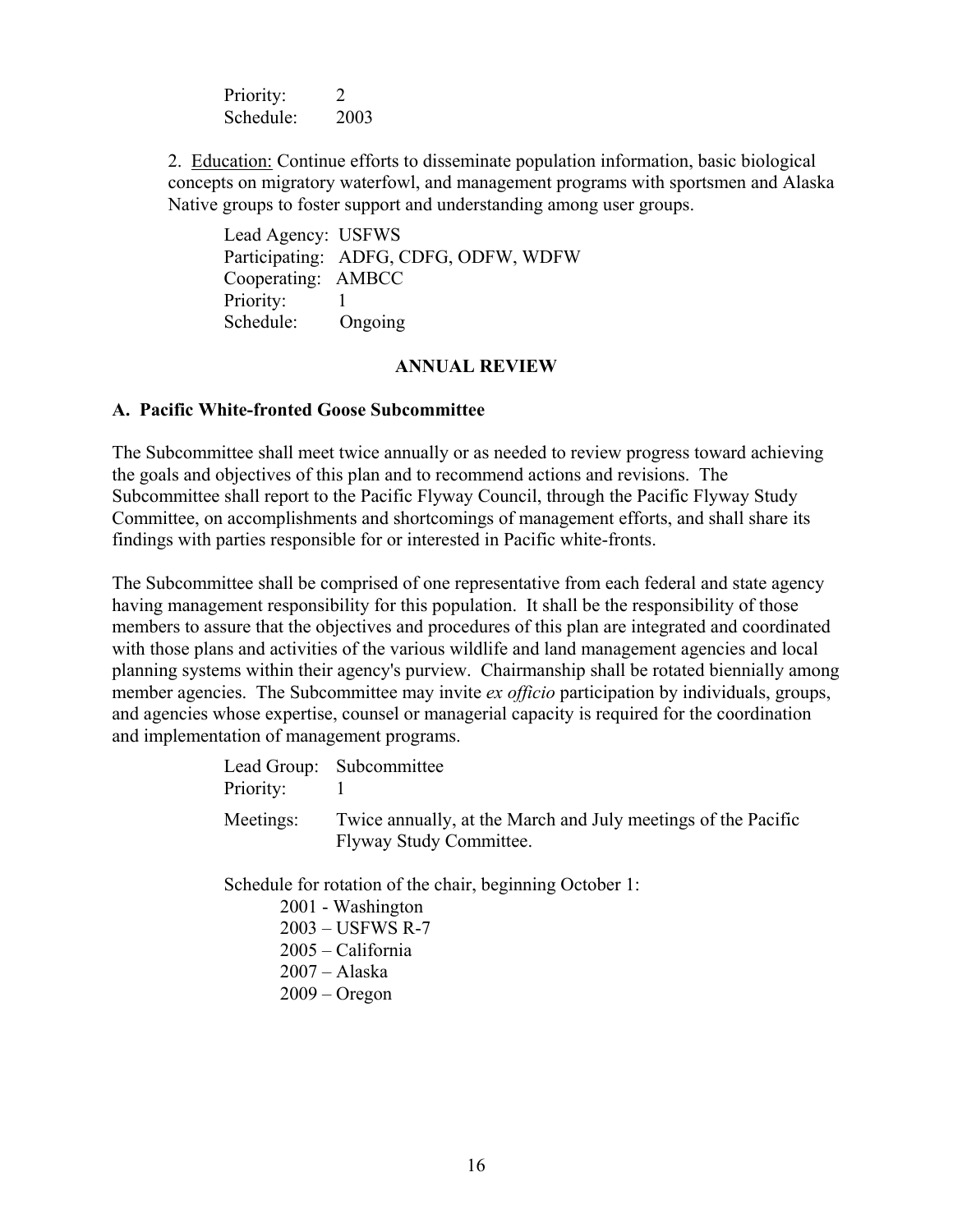# **B. Alaska Migratory Bird Comanagement Council**

Continued coordination with this Council will benefit Pacific white-fronts and other migratory bird populations through cooperative management planning, information exchange, and implementation of conservation measures.

> Lead Agency: AMBCC Participating: USFWS, ADFG, WDFW, ODFW, CDFG Priority: 1<br>Schedule: Ongoing Schedule: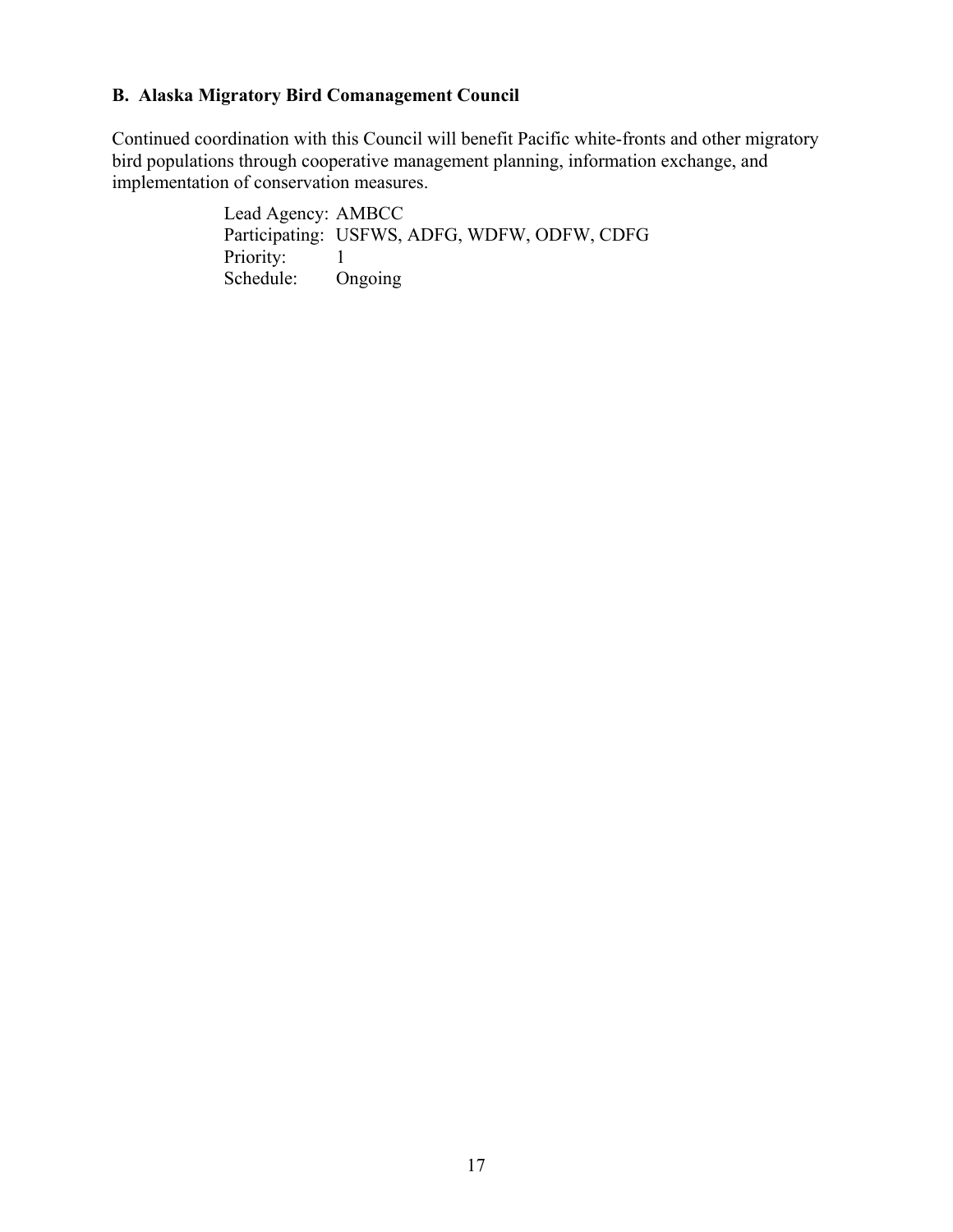#### **LITERATURE CITED**

- Babcock, C.A. and C.R. Ely. 1994. Classification of vegetation communities in which geese rear broods on the Yukon-Kuskokwim Delta, Alaska. Can. J. Bot. 72: 1294-1301.
- Bowman, T., J. Fischer, R. Stehn, and G. Walters. 2002. Population size and production of geese and eiders nesting on the Yukon-Kuskokwim Delta, Alaska in 2002. Unpubl. Rep. U.S. Fish and Wildl. Serv., Anchorage, AK. 24pp.
- Budeau, D., J.T. Ratti, and C.R. Ely. 1991. Energy dynamics, foraging ecology, and behavior of prenesting Greater White-fronted Geese. J. Wildl. Manage. 55: 556-563.
- Butler, W.I. and R.A. Malecki. 1986. Development of an aerial breeding pair survey for geese nesting in the coastal zone of the Yukon Delta. Unpubl. Rep. U.S. Fish and Wildl. Serv., Anchorage. 20pp.
	- and R.E. Gill. 1987. Spring 1986 aerial surveys of geese and swans staging in Upper Cook Inlet. Unpubl. Rep. U.S. Fish and Wildl. Serv., Anchorage. 21pp.
- Calliga, L. 1983. A summary of public recreation use on State owned or operated areas. Unpubl. Rep. Calif. Dept. of Fish and Game, Sacramento.
- Central, Mississippi, and Pacific Flyway Councils. 1998. Management plan for Midcontinent greater white-fronted geese. Unpubl. Rept. C/o U.S. Fish and Wildl. Serv., Div. of Migr. Bird Mgmt., Denver, CO, Columbia, MO, or Portland, OR
- Conant, B. and D. Groves. 2002. Alaska-Yukon Waterfowl Breeding Population Survey. Unpubl. Rept. U.S. Fish and Wildl. Serv., Juneau, Alaska. 35 pp.
- Copp, J. 1987. Results of the 1986 survey of waterfowl hunting on the Yukon-Kuskokwim Delta, Alaska. Unpubl. Rep. Oregon State University, Corvallis.
- and M. Smith. 1981. A preliminary analysis of the spring take of migratory waterfowl by Yup'ik Eskimos on the Yukon-Kuskokwim Delta, Alaska. Unpubl. Rep. U.S. Fish and Wildl. Serv., Bethel.
- Eldridge, W.E. and C.P. Dau. 2002. Preliminary report to the Pacific Flyway Committee on the combined Pacific white-fronted goose surveys to estimate a breeding population index for Alaska, 1985-2002. Unpubl. Rept. U.S. Fish and Wildl. Serv., Migr. Bird Mgmt., Anchorage. 6pp.
- Ely, C.R., and D.G. Raveling. 1984. Breeding biology of Pacific white-fronted geese. J. Wildl. Manage. 48(3):823-837.
- Ely, C.R., and D.G. Raveling. 1989. Body composition and weight dynamics of Greater Whitefronted Geese. J. Wildl. Manage. 53: 80-87.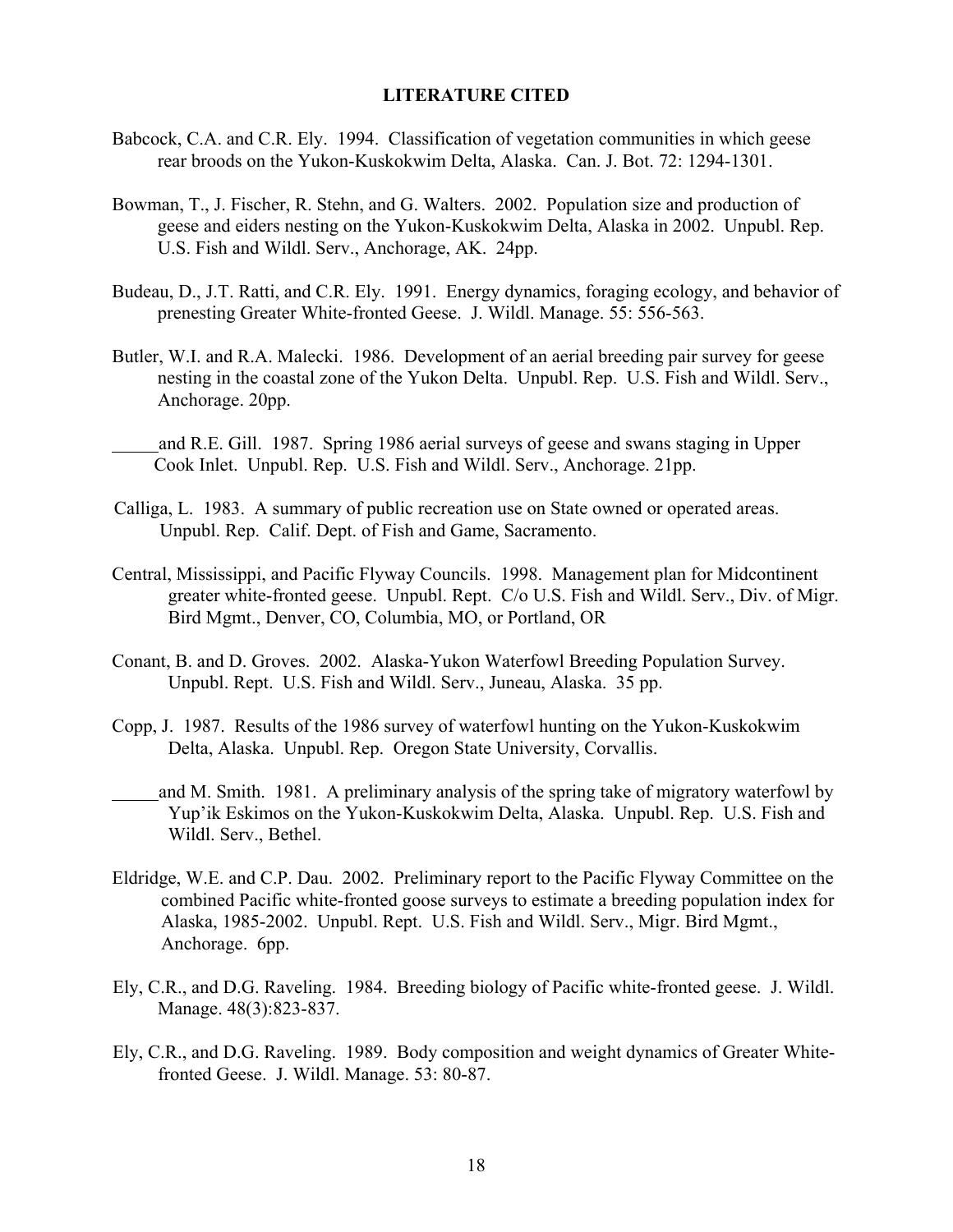- Ely, C.R. and A.X. Dzubin. 1994. Greater white-fronted goose (*Anser albifrons*). *In* The Birds of North America, No. 131 (A. Poole and F. Gill, eds.). The Academy of Natural Sciences, Philadephia; The American Ornithologists Union, Washington, D.C.
- Ely, C.R. and J.Y. Takekawa. 1996. Geographic variation in migratory behavior of greater white-fronted geese (*Anser albifrons*). Auk 113(4):889-901.
- Ely, C.R., A.C. Fowler, T. DeMaria, M. Brice, and K. Steger. 1996. Nesting ecology of geese along the Kashunuk River, Yukon-Kuskokwim Delta, Alaska. Unpubl. Rept. Nat. Biol. Survey, Alaska Science Ctr., Anchorage.
- Hawkings, J.S. 1982. Migration and habitat relationships of geese on the eastern Copper River Delta, Alaska. M.S. Thesis. Univ. of Alaska, Fairbanks. 113pp.
- Klein, D.R. 1966. Waterfowl in the economy of the Eskimo on the Yukon-Kuskokwim Delta, Alaska. Arctic 19 (4):319-336
- Lensink, C.J. 1969. The distribution of recoveries from white-fronted geese (*Anser albifrons frontalis*) banded in North America. Unpubl. Rep. Bur. Sport Fish and Wildl. Bethel, Alaska. 63pp.
- Lensink, C.J. 1986. Recoveries of Alaska banded white-fronted geese in Mexico. Research Information Bull. 86-32. U.S. Fish and Wildl. Serv., Anchorage. 2pp.
- Lynch, J. J. 1971. 1970 productivity and mortality and population histories for period 1966- 1970 for geese, swans and brant. Prog. Rep. Bur. Sport Fish and Wildl. 12pp.
- Mickelson, P.G. 1975. Breeding biology of cackling geese and associated species on the Yukon-Kuskokwim Delta, Alaska. Wildl. Monogr. 45. 35pp.
- O'Neill, E.J. 1979. Fourteen years of goose populations and trends at Klamath Basin Refuges. Pages 316-321 *in* R.L. Jarvis and J.C. Bartonek (eds.). Management and biology of Pacific Flyway geese. 0regon State Univ. Bookstores, Inc. Corvallis, OR.
- Orthmeyer, D. L., J. Y. Takekawa, C. R. Ely, M. L. Wege, and W.E. Newton. 1995. Morphological differences in Pacific Coast populations of greater white-fronted geese (*A. albifrons*). Condor, 97:123-132.
- Palmer, J.M. 1976. Handbook of North American birds. Vol. 2, Pt. 1. Yale Univ. Press, New Haven & London. 521pp.
- Pamplin, W.L. Jr. 1986. Cooperative efforts to halt population declines of geese nesting on Alaska's Yukon-Kuskokwim Delta. Trans. N. Amer. Wildl. Nat. Res. Conf. 51:487-506.
- Raveling, D.G. 1984. Geese and hunters of Alaska Yukon Delta: Management problems and political dilemmas. Trans. N. Amer. Wildl. Nat. Res. Conf. 49:555-575.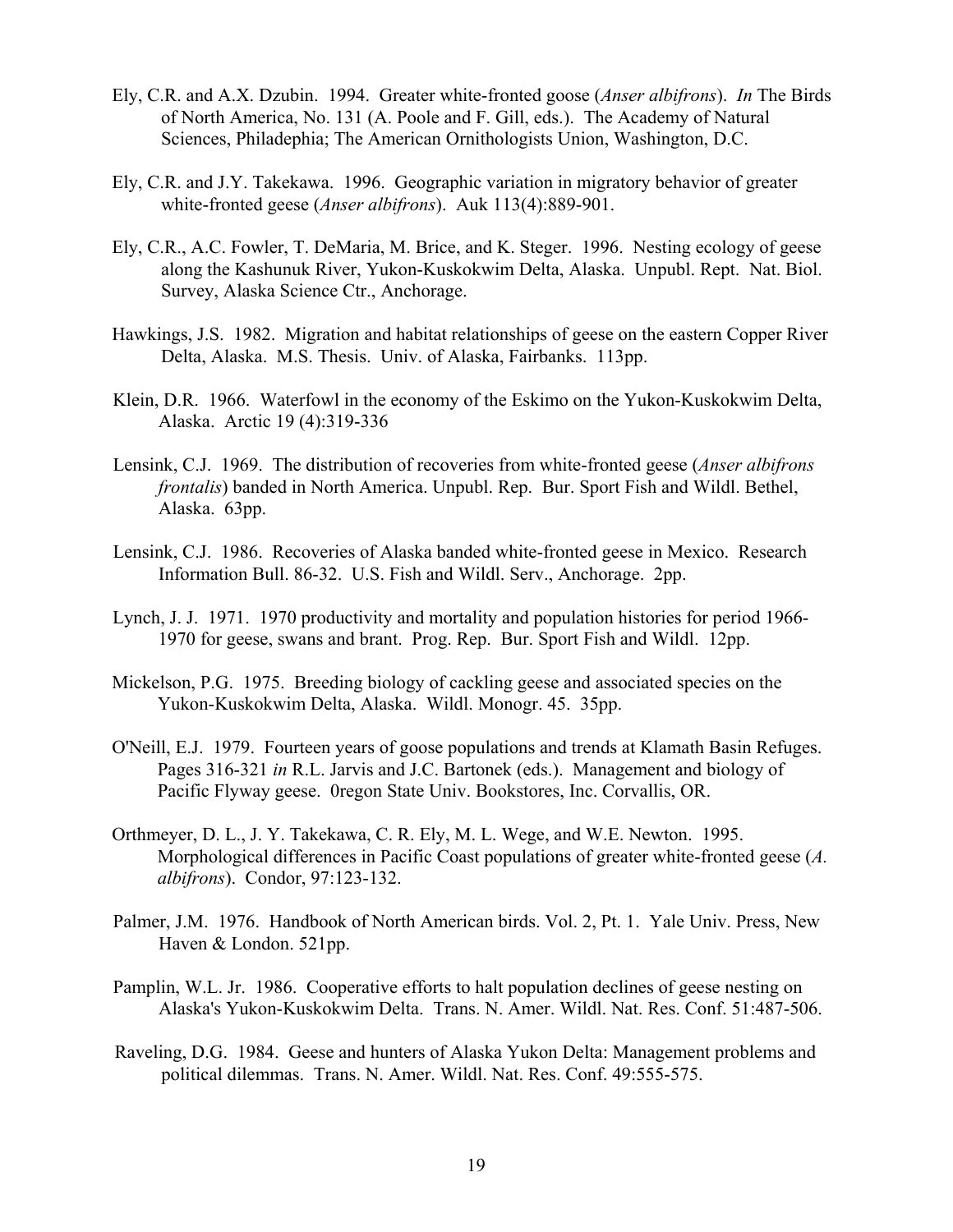- Schmutz, J.A. and C.R. Ely. 1999. Survival of greater white-fronted geese: effects of year, season,, sex and body condition. J. Wildl. Manage. 63:1239-1249.
- Stehn, R. 1986. Nesting success of geese in the coastal tundra region of the Yukon-Kuskokwim Delta. Unpubl. Field Rep. U.S. Fish and Wildl. Serv., Alaska Fish and Wildl. Res. Ctr., Anchorage. 12pp.
- Timm, D.E. 1982. Some observations of spring migratory waterfowl during 1982. Unpubl. Rep. Alaska Dept. of Fish and Game, Anchorage.
	- and C. Dau. 1979. Productivity, mortality, distribution and population status of Pacific Flyway white-fronted geese. Pages 280-298 *in* R.L. Jarvis and J.C. Bartonek, eds. Management and biology of Pacific Flyway geese. Oregon State Univ. Bookstores, Inc. Corvallis.
- Thomson, D.L. 2001. Wildlife use of agricultural habitats, 2001; Klamath Basin National Wildlife Refuges. Unpubl. Rep. U.S. Fish and Wildl. Serv., Klamath Basin National Wildlife Refuges.
- USFWS. 2001. Productivity surveys of geese, swans, and brant wintering in North America, 2001. Unpubl. Rep. U.S. Fish and Wildl. Serv., Div. of Migr. Bird Manage., Mare Island, CA. 83pp.
- Wentworth, C. 2001. Subsistence waterfowl harvest survey, Yukon-Kuskokwim Delta. 2000 results and comparative data, 1991-2000. Unpubl. rept. U. S. Fish and Wildl. Serv., Anchorage, AK. 7 pp.
- Wentworth, C. and S. G. Seim. 1996. Subsistence waterfowl harvest survey Yukon-Kuskokwim Delta 1985-1995. Unpubl. rept. U.S. Fish and Wildl. Serv., Anchorage, AK. 236pp.
- Wong, D. and C. Wentworth. 1999. Subsistence waterfowl harvest survey, Bristol Bay 1995- 1998. Unpubl. rept. U.S. Fish and Wildl. Serv., Anchorage, AK. 14 pp.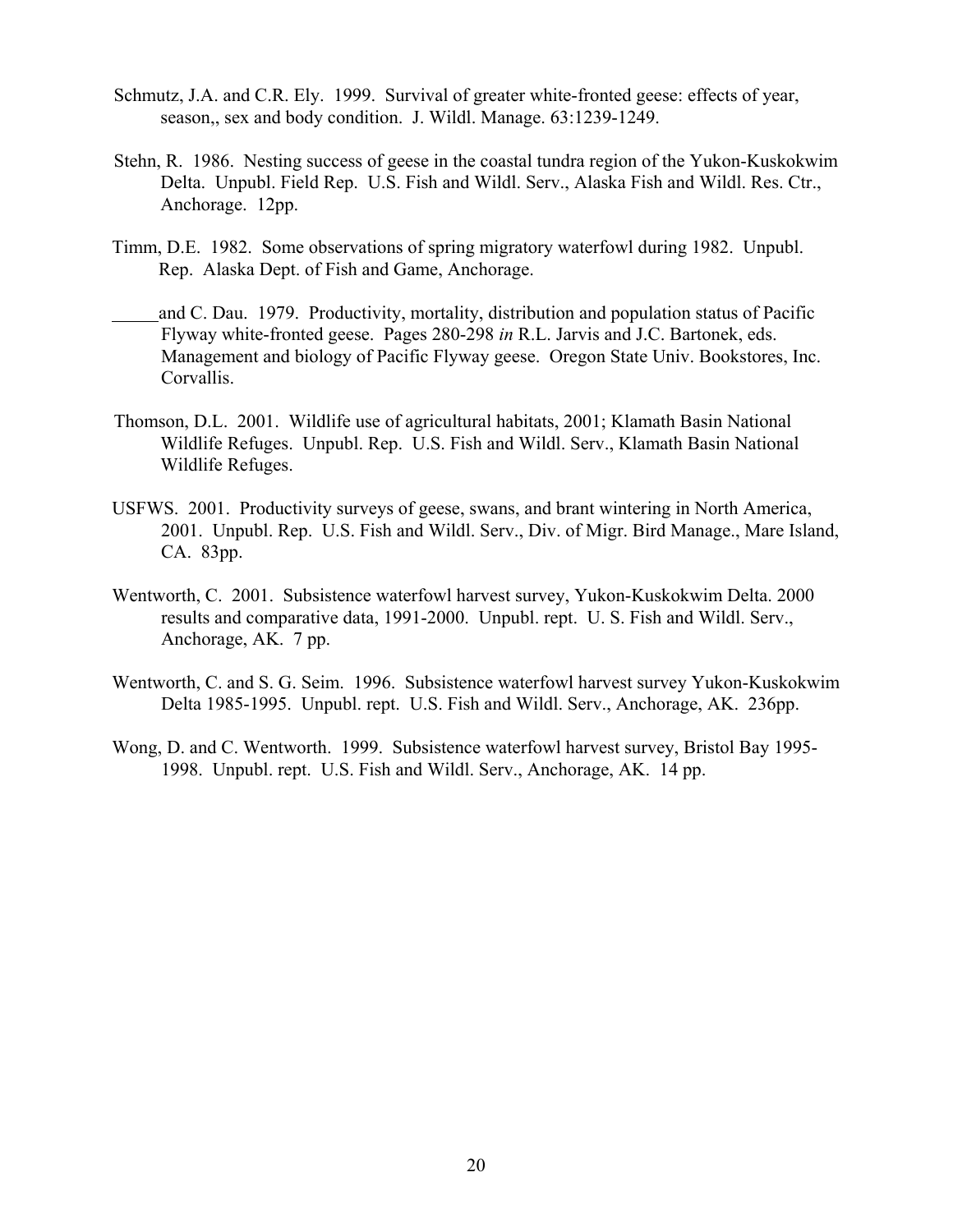| No.            | Area                                                           | <b>Type of Use</b>                                            | <b>Population Estimate</b>        | <b>Habitat Condition and Threats</b>                                                                                                                                                                 |  |
|----------------|----------------------------------------------------------------|---------------------------------------------------------------|-----------------------------------|------------------------------------------------------------------------------------------------------------------------------------------------------------------------------------------------------|--|
|                | <b>ALASKA</b>                                                  |                                                               |                                   |                                                                                                                                                                                                      |  |
| $\mathbf{1}$   | <b>YKD</b>                                                     | nesting, molting,<br>brood rearing                            | 97% of total<br>population        | Partially Yukon Delta NWR; some land<br>in private ownership.                                                                                                                                        |  |
| $\overline{2}$ | Innoko River Valley                                            | molting area for failed<br>and non-breeding<br>adults         | several thousand                  | Majority included in Innoko NWR;<br>some private land. Mixed with mid-continent<br>white-fronts.                                                                                                     |  |
| 3              | Paimiut Slough                                                 | fall staging                                                  | $1000+$                           | Private and non-refuge public lands.                                                                                                                                                                 |  |
| $\overline{4}$ | <b>Bristol Bay Lowlands</b>                                    | nesting                                                       | $5 - 6,000$                       | Mix of state, private and Federal lands.                                                                                                                                                             |  |
| 5              | Nushagak River Delta                                           | spring-possible fall                                          | unknown                           | Potential oil contamination if drilling<br>occurs in Bristol Bay.                                                                                                                                    |  |
| 6              | Naknek River, Egegik,<br>Cinder River and<br>Ugashik Tidelands | spring & probable fall<br>migration                           | Spring 25,000+<br>fall-unknown    | Most areas classified as State Critical<br>Habitats.                                                                                                                                                 |  |
| $\overline{7}$ | <b>Upper Cook Inlet</b>                                        | spring & fall migration                                       | spring- $3-5,000$<br>fall-unknown | Susitna Flats, Palmer Hay Flats, and Trading<br>Bay State Game Refuges, Kenai NWR. Oil<br>and gas development active; increasing<br>disturbance from aircraft.                                       |  |
| 8              | Copper River Delta, Bering<br>River.                           | spring $&$ fall migration                                     | few thousand                      | Managed by USFS, BLM, and state coop.<br>agreement; State Critical Habitat Area.<br>Potential threat from coal mining, logging and<br>related increased road access on East CRD<br>and Bering River. |  |
| 9              | <b>Rocky Pass</b>                                              | spring migration                                              | several thousand                  | Managed by U.S Forest<br>Service                                                                                                                                                                     |  |
| 10             | <b>Stikine River Delta</b>                                     | spring migration<br>(D. Rosenberg, ADFG,<br>unpublished data) | $500+$                            | Managed by U.S Forest Service                                                                                                                                                                        |  |
|                | <b>BRITISH COLUMBIA</b>                                        |                                                               |                                   |                                                                                                                                                                                                      |  |
|                | Massat, Queen Charlotte<br>Island                              | spring $&$ fall migration                                     | Less than $1,000$                 | Habitat threatened by urbanization                                                                                                                                                                   |  |

Appendix A. Areas known to be used by Pacific white-fronts (refers to Figure 1).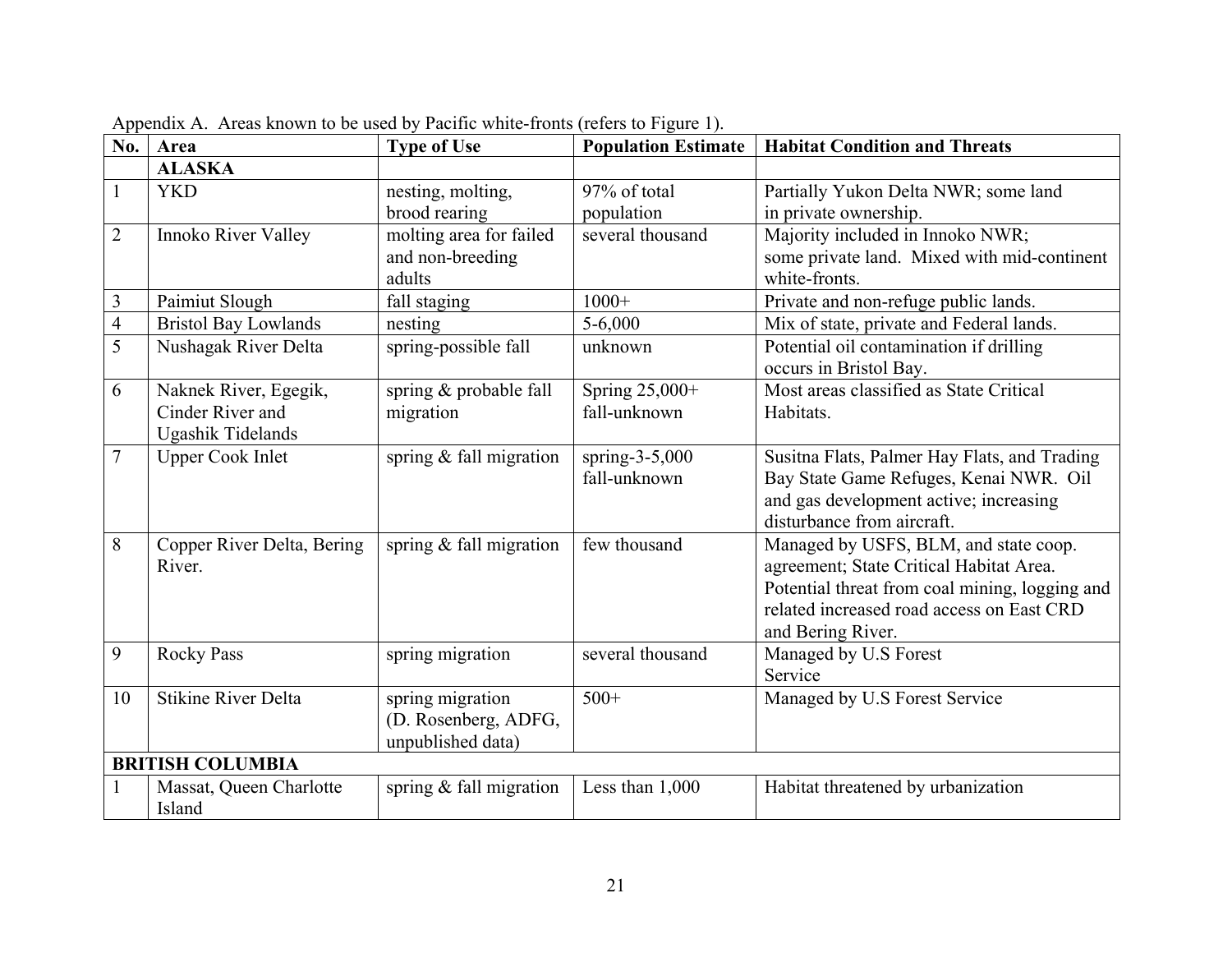| No.            | Area                      | <b>Type of Use</b>         | <b>Population Estimate</b> | <b>Habitat Condition and Threats</b>     |
|----------------|---------------------------|----------------------------|----------------------------|------------------------------------------|
| $\overline{2}$ | Tell, Queen Charlotte Is. |                            |                            |                                          |
| $\overline{3}$ | Port Hardy                | $\boldsymbol{\mathsf{H}}$  | $\mathbf{H}$               | $\overline{\phantom{a}}$                 |
| $\overline{4}$ | Alberni Lowlands          | $\pmb{\mathsf{H}}$         | $^{\prime\prime}$          | $\lambda$                                |
| 5              | Frazer Delta              | $\boldsymbol{\mathsf{H}}$  | $\mathbf{H}$               | $\lambda$                                |
| 6              | Sumas Lake                | $\boldsymbol{\mathsf{H}}$  | $\mathbf{H}$               | $\lambda$                                |
|                | <b>WASHINGTON</b>         |                            |                            |                                          |
|                | Skagit Delta              | spring $&$ fall migration  | less than 1,000            | Habitat threatened by urbanization       |
| $\overline{2}$ | Grays Harbor              | spring $&$ fall migration  | less than 1,000            | NWR, state wildlife area & private land. |
| $\overline{3}$ | Lower Columbia River      | spring $&$ fall migration  | less than $1,000$          | NWR, state wildlife area & private land. |
|                | <b>OREGON</b>             |                            |                            |                                          |
|                | Sauvie Island             | fall migration             | total use $-1,000$         | State management area & private land.    |
| $\sqrt{2}$     | Harney Valley             | spring & fall migration    | total use $-3,100$         | National Wildlife Refuge & private land. |
| $\overline{3}$ | Summer Lake               | fall migration             | total use $-1,000$         | State management area.                   |
| $\overline{4}$ | Klamath Basin             | See #1 - California        | total use - 17,000         | State management area & private land.    |
|                | <b>CALIFORNIA</b>         |                            |                            |                                          |
|                | Tule L.-Lower Klamath     | fall $&$ spring migration; | <b>Bristol Bay segment</b> | National Wildlife Refuge.                |
|                | (Klamath Basin)           | wintering recent years     | in fall; $200,000+$ peak   |                                          |
|                |                           |                            | population                 |                                          |
|                |                           |                            | spring; 15,000             |                                          |
|                |                           |                            | wintering                  |                                          |
| $\overline{2}$ | Sacramento                | early Sept.-early April    | Bulk of population in      | National Wildlife Refuge.                |
|                |                           |                            | early fall, less           |                                          |
|                |                           |                            | through winter             |                                          |
| $\overline{3}$ | Colusa                    | early Sept.-early April    | $20,000+$ through          | National Wildlife Refuge.                |
|                |                           |                            | winter                     |                                          |
| $\overline{4}$ | Delevan                   | early Sept.-early April    | Bulk of population in      | National Wildlife Refuge.                |
|                |                           |                            | early fall, less           |                                          |
|                |                           |                            | through winter             |                                          |
| 5              | Sutter                    | early Sept.-mid April      | $20,000+$ through          | National Wildlife Refuge.                |
|                |                           |                            | winter                     |                                          |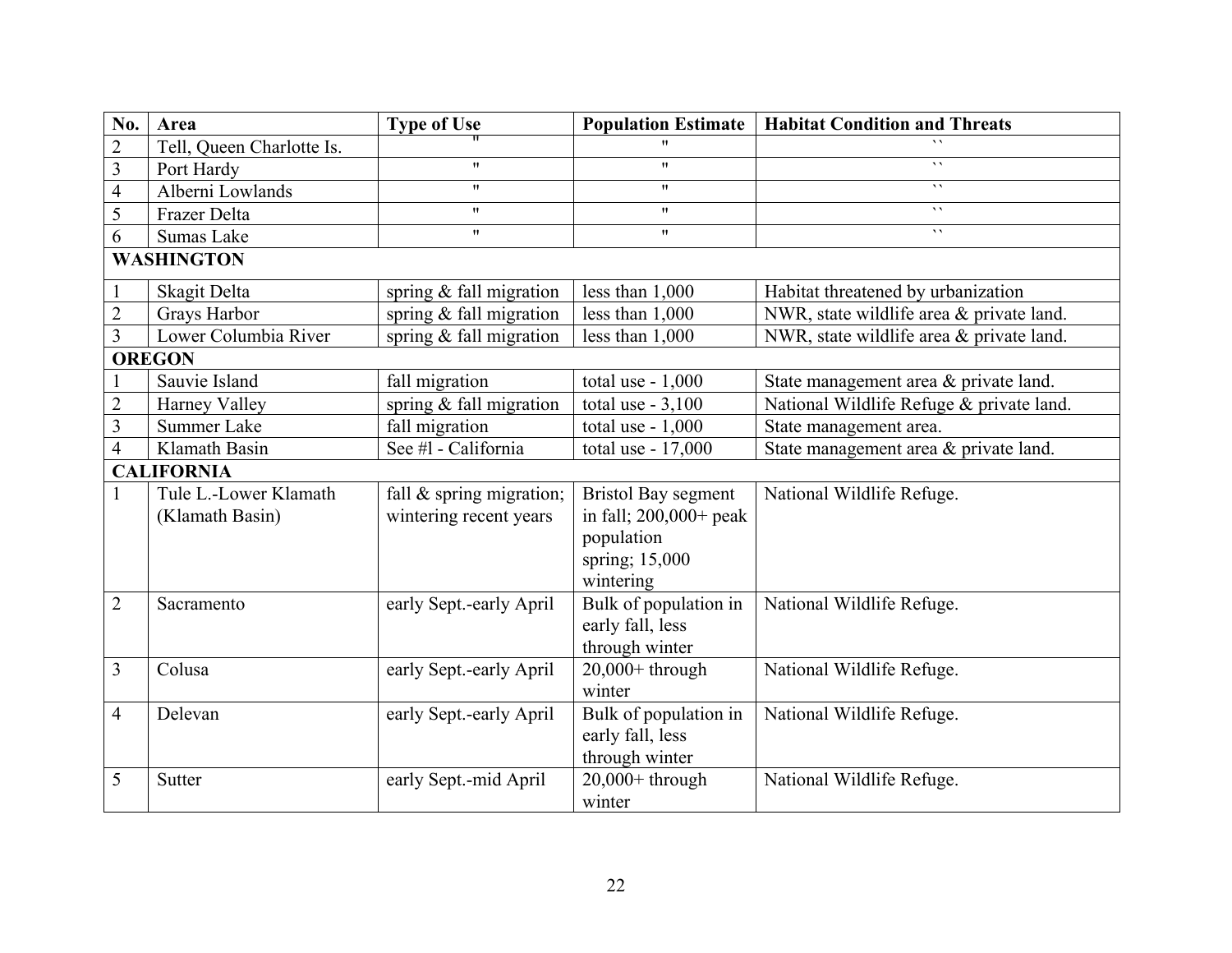| No.            | Area                   | <b>Type of Use</b>      | <b>Population Estimate</b>                 | <b>Habitat Condition and Threats</b>                        |
|----------------|------------------------|-------------------------|--------------------------------------------|-------------------------------------------------------------|
| 6              | Grizzly Island         | early Sept.-early April | Few Pacific white-                         | National Wildlife Refuge and State Wildlife                 |
|                |                        |                         | fronts                                     | Area                                                        |
| $\overline{7}$ | Sacramento-San Joaquin | early Nov.-mid April    | 10-20 $%$ of                               | Private farmland. Threatened by changes in                  |
|                | Delta                  |                         | population in winter                       | conversion of grain to vegetables.                          |
| 8              | Sacramento Valley      |                         |                                            |                                                             |
| 9              | San Luis               | early Oct.-mid March    | less than $1,000$                          | National Wildlife Refuge                                    |
| 10             | Volta                  | early Oct.-mid March    | less than $1,000$                          | State Wildlife Area (leased land)                           |
| 11             | Los Banos              | early Oct.-mid March    | less than $1,000$                          | State Wildlife Area                                         |
| 12             | Merced                 | early Oct.-mid March    | less than $1,000$                          | National Wildlife Refuge                                    |
|                | <b>MEXICO</b>          |                         |                                            |                                                             |
| $\mathbf{1}$   | Sonora                 | $^{\prime\prime}$       | Less than $10\%$ of                        | Coastal wetlands and lowlands threatened by                 |
| 2              | Sinaloa                | $^{\prime\prime}$       | YKD birds; few<br><b>Bristol Bay birds</b> | aquaculture, salt extraction, recreational<br>developments. |
| $\overline{3}$ | Nayarit                | $^{\prime\prime}$       |                                            |                                                             |
| $\overline{4}$ | Chihuahua              | $^{\prime\prime}$       | >90% of Bristol Bay                        | Northern interior highlands threatened by                   |
|                |                        | 11                      | birds; $\leq$ 5% of YKD                    | drought, water withdrawal; habitat                          |
| 5              | Durango                |                         | birds                                      | conversion.                                                 |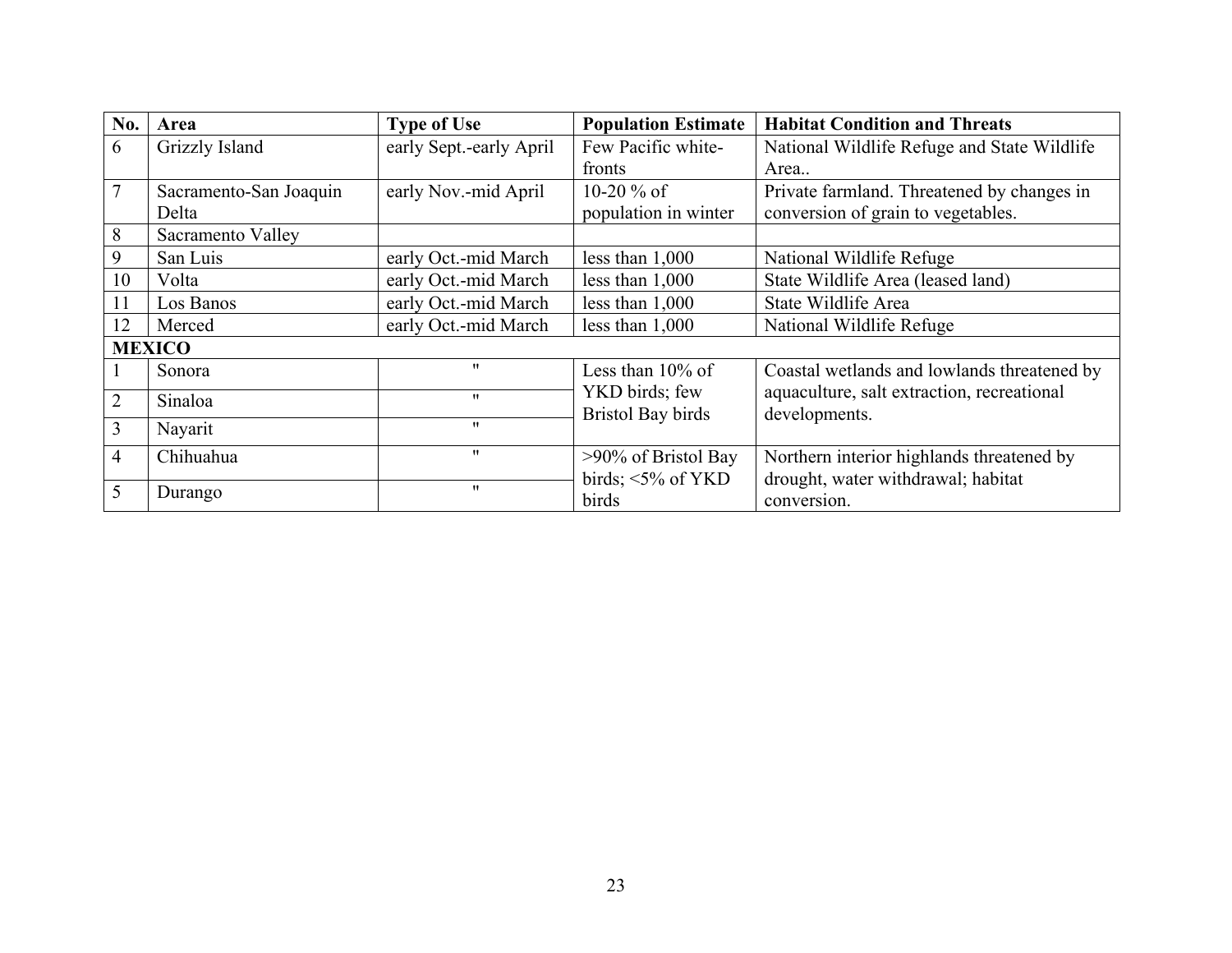|      | Klamath Basin |             |  |  |
|------|---------------|-------------|--|--|
| Year | Fall Peak     | Fall Survey |  |  |
| 1965 | 303,200       |             |  |  |
| 1966 | 492,900       |             |  |  |
| 1967 | 495,500       |             |  |  |
| 1968 | 457,700       |             |  |  |
| 1969 | 310,600       |             |  |  |
| 1970 | 353,400       |             |  |  |
| 1971 | 383,600       |             |  |  |
| 1972 | 320,600       |             |  |  |
| 1973 | 196,200       |             |  |  |
| 1974 | 199,600       |             |  |  |
| 1975 | 165,300       |             |  |  |
| 1976 | 112,300       |             |  |  |
| 1977 | 117,700       |             |  |  |
| 1978 | 100,700       |             |  |  |
| 1979 | 114,900       | 73,100      |  |  |
| 1980 | 97,000        | 93,500      |  |  |
| 1981 | 64,200        | 116,500     |  |  |
| 1982 | 48,000        | 91,700      |  |  |
| 1983 | 80,100        | 112,900     |  |  |
| 1984 | 99,100        | 100,200     |  |  |
| 1985 | 73,400        | 93,900      |  |  |
| 1986 | 56,500        | 107,100     |  |  |
| 1987 | 93,000        | 130,600     |  |  |
| 1988 | 106,000       | 161,500     |  |  |
| 1989 | 66,300        | 218,800     |  |  |
| 1990 | 140,100       | 240,800     |  |  |
| 1991 | 84,630        | 236,500     |  |  |
| 1992 | 143,800       | 230,900     |  |  |
| 1993 | 102,960       | 295,300     |  |  |
| 1994 | 111,000       | 325,000     |  |  |
| 1995 | 44,100        | 277,500     |  |  |
| 1996 | 136,000       | 344,100     |  |  |
| 1997 | 128,200       | 319,000     |  |  |
| 1998 | 76,400        | 413,100     |  |  |
| 1999 | 28,520        |             |  |  |
| 2000 | 51,400        |             |  |  |
| 2001 | 66,290        |             |  |  |
| 2002 | 10,900        |             |  |  |
|      |               |             |  |  |

Appendix B. Peak fall counts of Pacific white-fronted geese in the Klamath Basin (1965-02) and from coordinated fall flyway surveys (1979-98).

\* Surveys believed to be incomplete because of coverage or weather problems.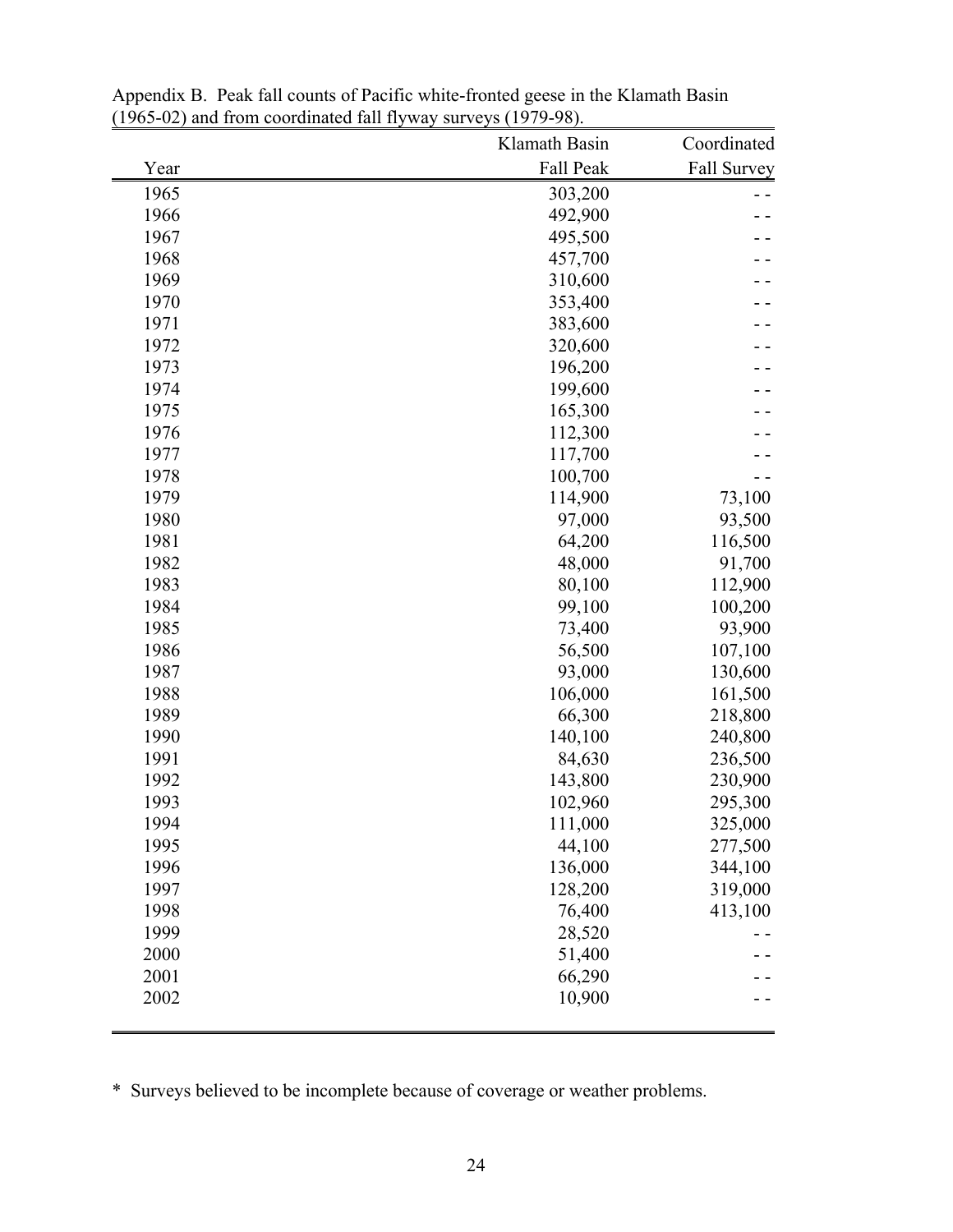|      | Y-K Delta      |         | Y-K Interior   |        |           | <b>Bristol Bay</b> |                | Y-K Total |                | All PF W-f |  |
|------|----------------|---------|----------------|--------|-----------|--------------------|----------------|-----------|----------------|------------|--|
|      | <b>Singles</b> | Total   | <b>Singles</b> | Total  | Singles   | Total              | <b>Singles</b> | Total     | <b>Singles</b> | Total      |  |
| Year | $+$ Pairs      | Geese   | $+$ Pairs      | Geese  | $+$ Pairs | Geese              | $+$ Pairs      | Geese     | $+$ Pairs      | Geese      |  |
| 1985 | 9,382          | 18,914  | 5,698          | 12,082 | 1,219     | 5,050              | 15,080         | 30,996    | 16,299         | 36,046     |  |
| 1986 | 6,713          | 13,400  | 5,894          | 10,019 | 1,915     | 4,266              | 12,607         | 23,419    | 14,522         | 27,685     |  |
| 1987 | 7,819          | 15,717  | 4,715          | 7,564  | 1,045     | 3,657              | 12,534         | 23,281    | 13,579         | 26,938     |  |
| 1988 | 11,953         | 27,191  | 9,037          | 14,145 | 522       | 3,918              | 20,990         | 41,336    | 21,512         | 45,254     |  |
| 1989 | 11,982         | 28,004  | 5,108          | 16,307 | 1,045     | 5,398              | 17,090         | 44,311    | 18,135         | 49,709     |  |
| 1990 | 11,705         | 37,836  | 8,841          | 18,468 | 871       | 2,003              | 20,546         | 56,304    | 21,417         | 58,307     |  |
| 1991 | 12,584         | 31,286  | 6,287          | 13,262 | 1,741     | 4,527              | 18,871         | 44,548    | 20,612         | 49,075     |  |
| 1992 | 14,077         | 34,671  | 6,287          | 16,110 | 522       | 7,052              | 20,364         | 50,781    | 20,886         | 57,833     |  |
| 1993 | 15,010         | 39,748  | 8,055          | 22,790 | 697       | 1,306              | 23,065         | 62,538    | 23,762         | 63,844     |  |
| 1994 | 20,155         | 56,513  | 6,680          | 12,966 | 871       | 4,092              | 26,835         | 69,479    | 27,706         | 73,571     |  |
| 1995 | 26,985         | 77,710  | 7,859          | 10,215 | 1,393     | 2,612              | 34,844         | 87,925    | 36,237         | 90,537     |  |
| 1996 | 21,887         | 78,032  | 15,914         | 36,543 | 697       | 4,353              | 37,801         | 114,575   | 38,498         | 118,928    |  |
| 1997 | 27,611         | 83,215  | 15,521         | 30,452 | 871       | 3,657              | 43,132         | 113,667   | 44,003         | 117,324    |  |
| 1998 | 40,872         | 87,881  | 16,307         | 34,381 | 1,567     | 1,915              | 57,179         | 122,262   | 58,746         | 124,177    |  |
| 1999 | 48,207         | 95,040  | 10,806         | 27,800 | 1,393     | 3,483              | 59,013         | 122,840   | 60,406         | 126,323    |  |
| 2000 | 42,558         | 91,911  | 8,841          | 16,798 | 871       | 1,654              | 51,399         | 108,709   | 52,270         | 110,363    |  |
| 2001 | 63,555         | 113,603 | 10,806         | 24,460 | 348       | 6,095              | 73,752         | 136,461   | 74,100         | 142,556    |  |
| 2002 | 51,381         | 90,407  | 14,146         | 17,387 | 1,219     | 5,311              | 65,527         | 107,794   | 66,746         | 113,105    |  |
| 2003 | 51,670         | 117,951 | 11,002         | 17,387 | 522       | 2,177              | 62,672         | 135,338   | 63,194         | 137,515    |  |

APPENDIX C. Indices of Pacific white-fronted geese as indicated breeding birds (2 x singles + paired) and indicated total geese from June aerial surveys on the Y-K Delta and Bristol Bay Lowlands (Eldridge 2003; Conant and Groves 2003).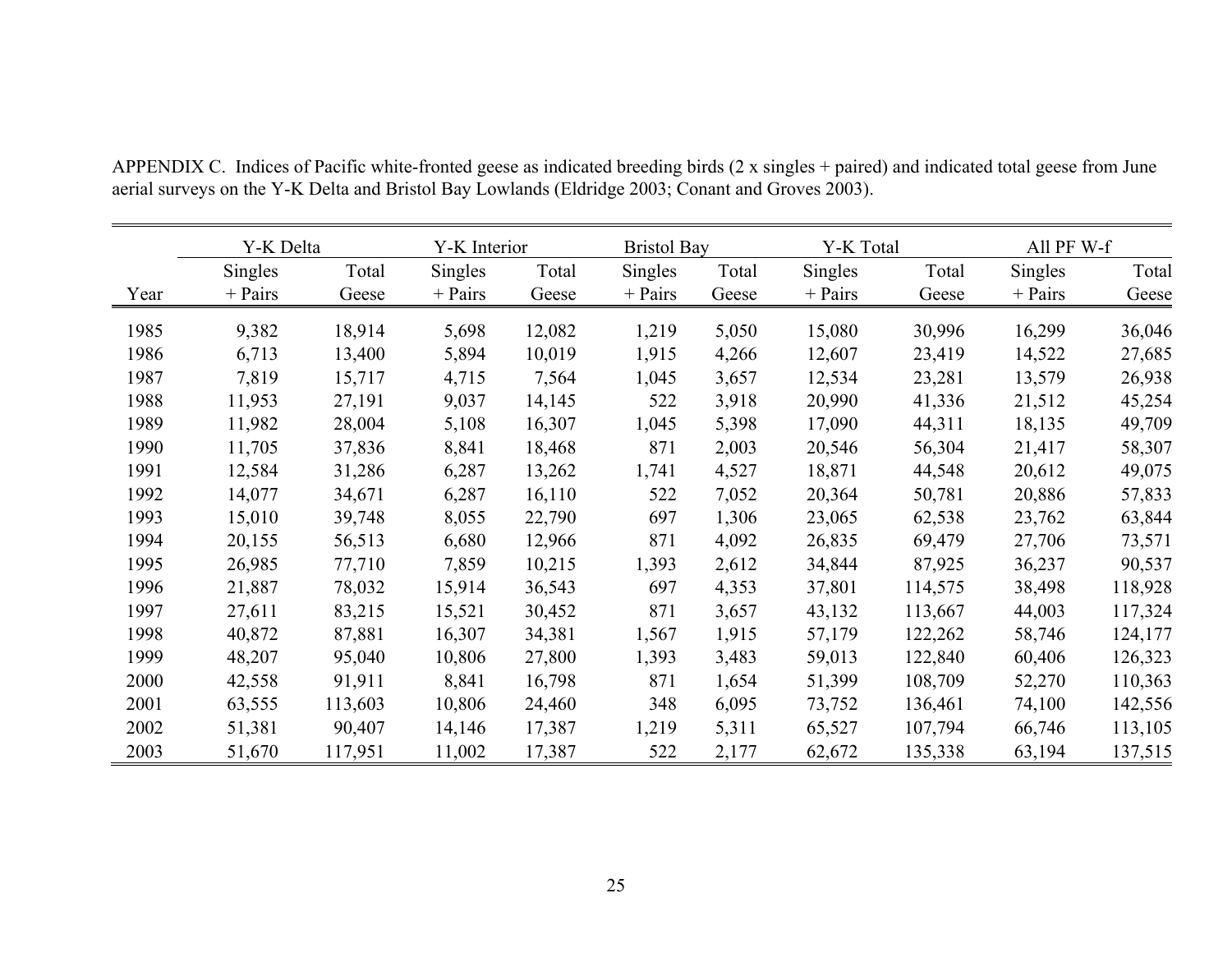|      | Indicated | Fall    | New Fall  | 3-Year  |
|------|-----------|---------|-----------|---------|
| Year | Birds $1$ | Survey  | Index $2$ | Average |
| 1985 | 36,046    | 93,800  | 163,249   |         |
| 1986 | 27,685    | 107,100 | 141,930   |         |
| 1987 | 26,938    | 130,600 | 140,026   | 148,402 |
| 1988 | 45,254    | 161,500 | 186,728   | 156,228 |
| 1989 | 49,709    | 218,800 | 198,087   | 174,947 |
| 1990 | 58,307    | 240,800 | 220,010   | 201,608 |
| 1991 | 49,075    | 236,500 | 196,470   | 204,856 |
| 1992 | 57,833    | 230,900 | 218,802   | 211,761 |
| 1993 | 63,844    | 295,100 | 234,128   | 216,467 |
| 1994 | 73,571    | 324,800 | 258,930   | 237,287 |
| 1995 | 90,537    | 277,500 | 302,190   | 265,083 |
| 1996 | 118,928   | 344,100 | 374,582   | 311,901 |
| 1997 | 117,324   | 319,000 | 370,492   | 349,088 |
| 1998 | 124,177   | 413,100 | 387,966   | 377,680 |
| 1999 | 126,323   |         | 393,437   | 383,965 |
| 2000 | 110,363   |         | 352,743   | 378,048 |
| 2001 | 144,158   |         | 438,913   | 395,031 |
| 2002 | 113,105   |         | 359,734   | 383,797 |
| 2003 | 137,515   |         | 421,975   | 406,874 |

APPENDIX D. Derivation of the annual fall population index for Pacific white-fronted geese from the relationship between June total indicated geese from the Y-K Delta and Bristol Bay to previous reliable fall surveys (1985-98).

<sup>1</sup> TIB = 2 x (pairs + singles) + group birds Y-K Delta and Bristol Bay

<sup>2</sup> Fall Population Index = (TIB x 2.5498) + 71,339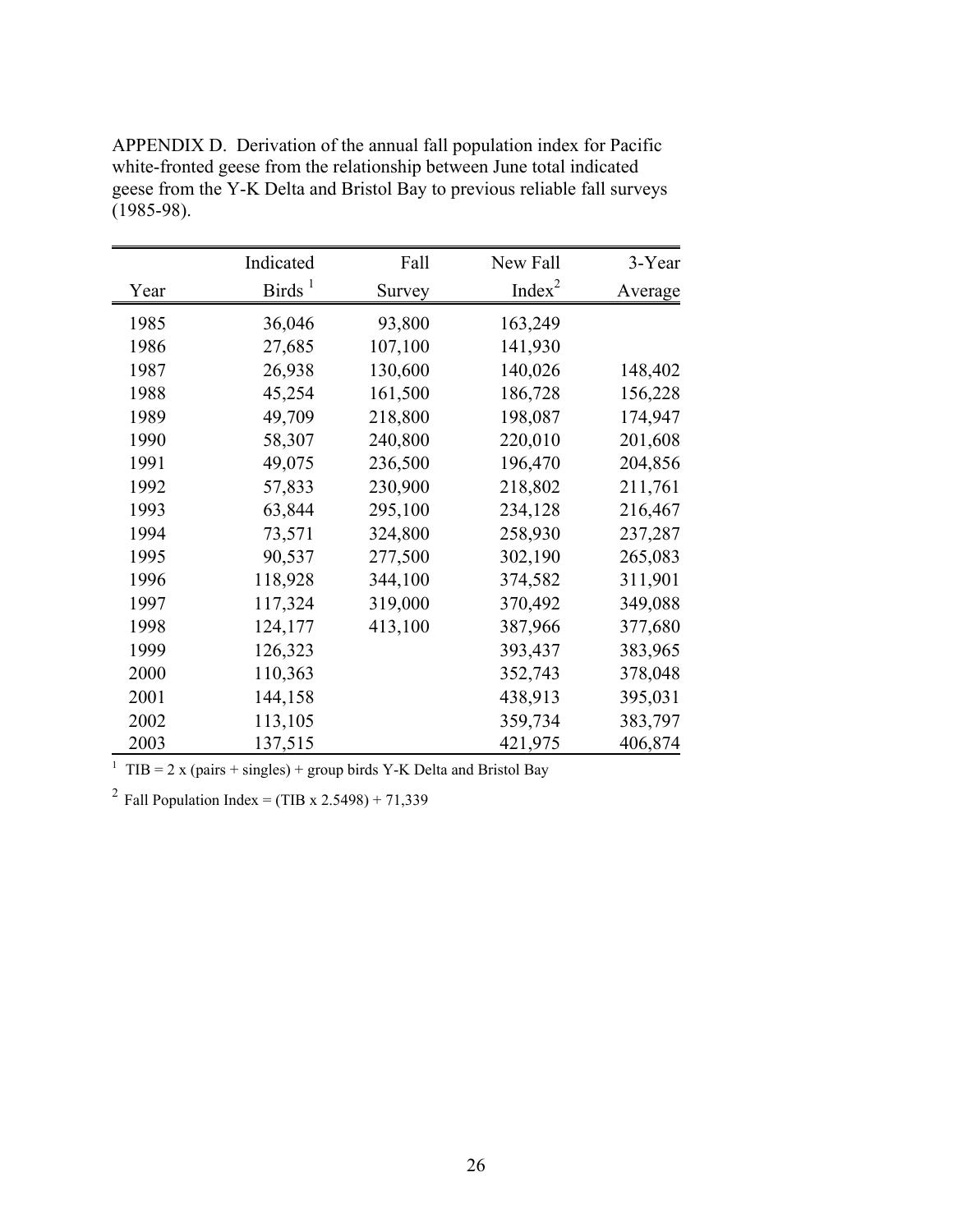|            | Ground Plot Samples |        |                       |              | Estimated |            | Expanded to Entire Y-K Coast |              |           |              |           |         |           |
|------------|---------------------|--------|-----------------------|--------------|-----------|------------|------------------------------|--------------|-----------|--------------|-----------|---------|-----------|
|            | No.                 | Plot   | Density               | Total        |           | Aerial Obs | <b>Nests</b>                 | Total        |           | Active       |           | Active  |           |
|            | Year Plots          | Area   | Nests/km <sup>2</sup> | <b>Nests</b> | <b>SE</b> | Out/In     | Outside                      | <b>Nests</b> | <b>SE</b> | <b>Nests</b> | <b>SE</b> | Eggs    | <b>SE</b> |
|            |                     |        |                       |              |           |            |                              |              |           |              |           |         |           |
| 1985       | 48                  | 1421.6 | 1.4                   | 2,009        | 633       | 4.545      | 9,131                        | 11,140       | 3,180     | 6,138        | 2,228     | 21,619  | 7,836     |
| 1986       | 101                 | 3961.3 | 1.7                   | 6,697        | 1,019     | 0.991      | 6,638                        | 13,335       | 1,738     | 12,045       | 1,667     | 52,336  | 7,561     |
| 1987       | 125                 | 4536.1 | 2.0                   | 9,115        | 1,226     | 0.482      | 4,397                        | 13,512       | 1,569     | 12,887       | 1,526     | 58,455  | 6,824     |
| 1988       | 96                  | 3961.3 | 1.9                   | 7,695        | 1,252     | 0.767      | 5,903                        | 13,598       | 1,761     | 13,027       | 1,647     | 56,252  | 6,859     |
| 1989       | 89                  | 4137.4 | 2.2                   | 9,308        | 1,751     | 0.753      | 7,007                        | 16,315       | 2,397     | 16,197       | 2,384     | 71,062  | 9,738     |
| 1990       | 101                 | 3961.3 | 3.6                   | 14,270       | 2,216     | 0.780      | 11,128                       | 25,398       | 3,174     | 22,771       | 3,073     | 104,401 | 14,651    |
| 1991       | 97                  | 2661.9 | 6.5                   | 17,394       | 2,378     | 1.001      | 17,414                       | 34,808       | 3,854     | 32,539       | 3,567     | 156,610 | 19,495    |
| 1992       | 69                  | 1974.4 | 7.2                   | 14,300       | 1,740     | 1.575      | 22,521                       | 36,821       | 4,110     | 35,626       | 4,055     | 162,553 | 19,439    |
| 1993       | 99                  | 2263.2 | 5.3                   | 11,974       | 1,544     | 1.167      | 13,973                       | 25,947       | 2,937     | 25,082       | 2,771     | 109,142 | 12,066    |
| 1994       | 43                  | 715.7  | 12.1                  | 8,637        | 1,066     | 5.228      | 45,154                       | 53,791       | 7,562     | 52,514       | 7,364     | 230,539 | 32,589    |
| 1995       | 50                  | 715.7  | 14.0                  | 9,993        | 1,093     | 5.074      | 50,705                       | 60,698       | 7,143     | 58,961       | 6,968     | 249,724 | 29,842    |
| 1996       | 54                  | 715.7  | 18.0                  | 12,849       | 1,303     | 4.534      | 58,260                       | 71,109       | 8,320     | 68,663       | 8,117     | 308,892 | 36,740    |
| 1997       | 75                  | 715.7  | 15.2                  | 10,847       | 1,127     | 4.772      | 51,761                       | 62,608       | 7,011     | 61,586       | 6,997     | 264,711 | 30,918    |
| 1998       | 72                  | 856.6  | 17.0                  | 14,538       | 1,339     | 4.931      | 71,686                       | 86,224       | 9,089     | 83,947       | 8,843     | 361,604 | 38,520    |
| 1999       | 59                  | 856.6  | 13.9                  | 11,881       | 1,236     | 5.350      | 63,567                       | 75,448       | 8,815     | 71,390       | 8,393     | 298,427 | 35,270    |
| 2000       | 80                  | 715.7  | 19.1                  | 13,646       | 1,258     | 6.294      | 85,884                       | 99,530       | 10,178    | 97,312       | 10,076    | 433,252 | 45,263    |
| 2001       | 81                  | 715.7  | 15.9                  | 11,407       | 935       | 8.172      | 93,222                       | 104,629      | 10,163    | 97,869       | 9,848     | 377,719 | 39,187    |
| 2002       | 84                  | 715.7  | 16.8                  | 11,995       | 1,002     | 6.825      | 81,861                       | 93,856       | 9,993     | 91,791       | 9,830     | 402,850 | 44,260    |
| 2003       | 83                  | 716.0  | 15.7                  | 11,265       | 1,151     | 5.993      | 67,506                       | 78,771       | 9,408     | 74,121       | 9,024     | 314,351 | 38,626    |
| <b>AVG</b> |                     |        |                       | 11,043       |           | 3.644      | 40,406                       | 51,449       |           | 49,182       |           | 212,342 |           |

APPENDIX E. Annual estimates of density and number of Pacific white-fronted goose nests sampled in random plots, and estimates expanded from aerial survey data to the entire Y-K Delta coastal survey area of 12,852 mi<sup>2</sup> (Fischer, Bowman, Stehn, and Walters  $2003$ ).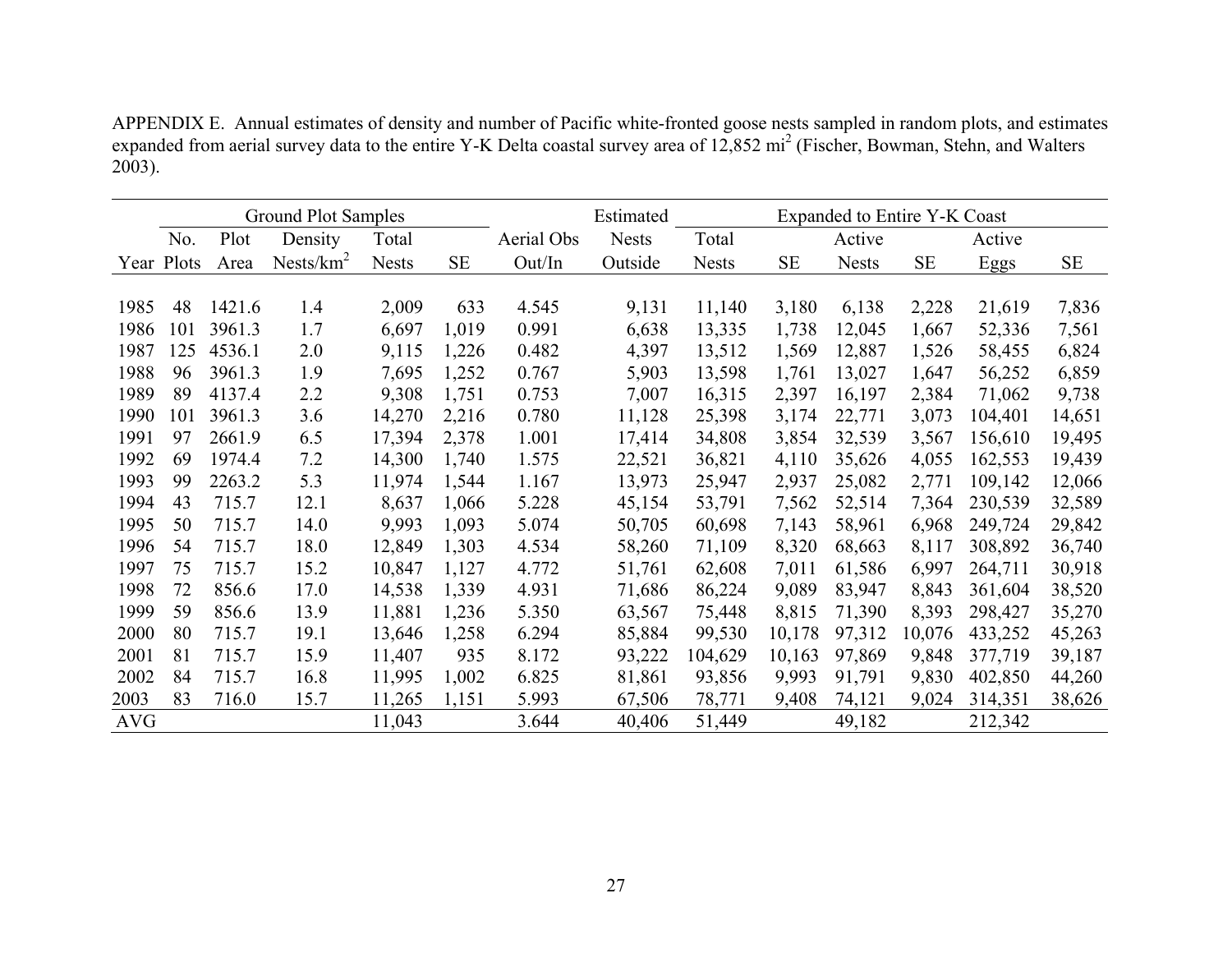|            | Proportion of |             | Clutch size    |             |     | Predicted Hatch Date |     |             |
|------------|---------------|-------------|----------------|-------------|-----|----------------------|-----|-------------|
|            |               |             |                |             |     | June $1 = 601$       |     | July $1 =$  |
|            | Nests Active  |             | (active nests) |             |     | 701                  |     |             |
| Year       | Prop          | $\mathbf n$ | Eggs           | $\mathbf n$ | Avg | min                  | max | $\mathbf n$ |
| 1982       | 0.643         | 28          | 3.73           | 15          | 704 | 626                  | 712 | 14          |
| 1983       | 0.922         | 51          | 4.29           | 38          | 621 | 613                  | 719 | 25          |
| 1984       | 0.903         | 31          | 4.57           | 28          | 623 | 616                  | 701 | 25          |
| 1985       | 0.741         | 58          | 4.07           | 42          | 630 | 623                  | 707 | 42          |
| 1986       | 0.878         | 123         | 4.26           | 104         | 626 | 617                  | 712 | 102         |
| 1987       | 0.944         | 144         | 4.70           | 133         | 626 | 619                  | 703 | 60          |
| 1988       | 0.966         | 89          | 4.44           | 86          | 622 | 615                  | 703 | 32          |
| 1989       | 0.991         | 112         | 4.52           | 111         | 628 | 622                  | 704 | 21          |
| 1990       | 0.936         | 173         | 4.60           | 161         | 622 | 611                  | 629 | 52          |
| 1991       | 0.932         | 219         | 4.63           | 202         | 621 | 612                  | 703 | 138         |
| 1992       | 0.971         | 209         | 4.48           | 202         | 629 | 619                  | 724 | 115         |
| 1993       | 0.970         | 199         | 4.31           | 191         | 623 | 617                  | 705 | 84          |
| 1994       | 0.973         | 222         | 4.36           | 214         | 619 | 611                  | 628 | 129         |
| 1995       | 0.971         | 315         | 4.24           | 306         | 621 | 609                  | 701 | 178         |
| 1996       | 0.966         | 349         | 4.50           | 337         | 618 | 607                  | 630 | 144         |
| 1997       | 0.984         | 368         | 4.30           | 360         | 618 | 607                  | 629 | 184         |
| 1998       | 0.974         | 392         | 4.32           | 380         | 625 | 617                  | 706 | 261         |
| 1999       | 0.947         | 263         | 4.18           | 246         | 627 | 619                  | 710 | 208         |
| 2000       | 0.978         | 493         | 4.46           | 478         | 625 | 614                  | 709 | 334         |
| 2001       | 0.935         | 418         | 3.86           | 390         | 628 | 619                  | 707 | 311         |
| 2002       | 0.978         | 455         | 4.39           | 444         | 622 | 614                  | 630 | 306         |
| 2003       | 0.941         | 423         | 4.20           | 397         | 619 | 606                  | 631 | 272         |
| <b>AVG</b> | 0.929         | 233         | 4.34           | 221         | 627 | 615                  | 687 | 138         |

APPENDIX F. Proportion of Pacific white-fronted goose nests active at first plot search, mean clutch size, and predicted mean hatching dates from random plots surveys on the Y-K Delta (Fischer, Bowman, Stehn and Walters 2003).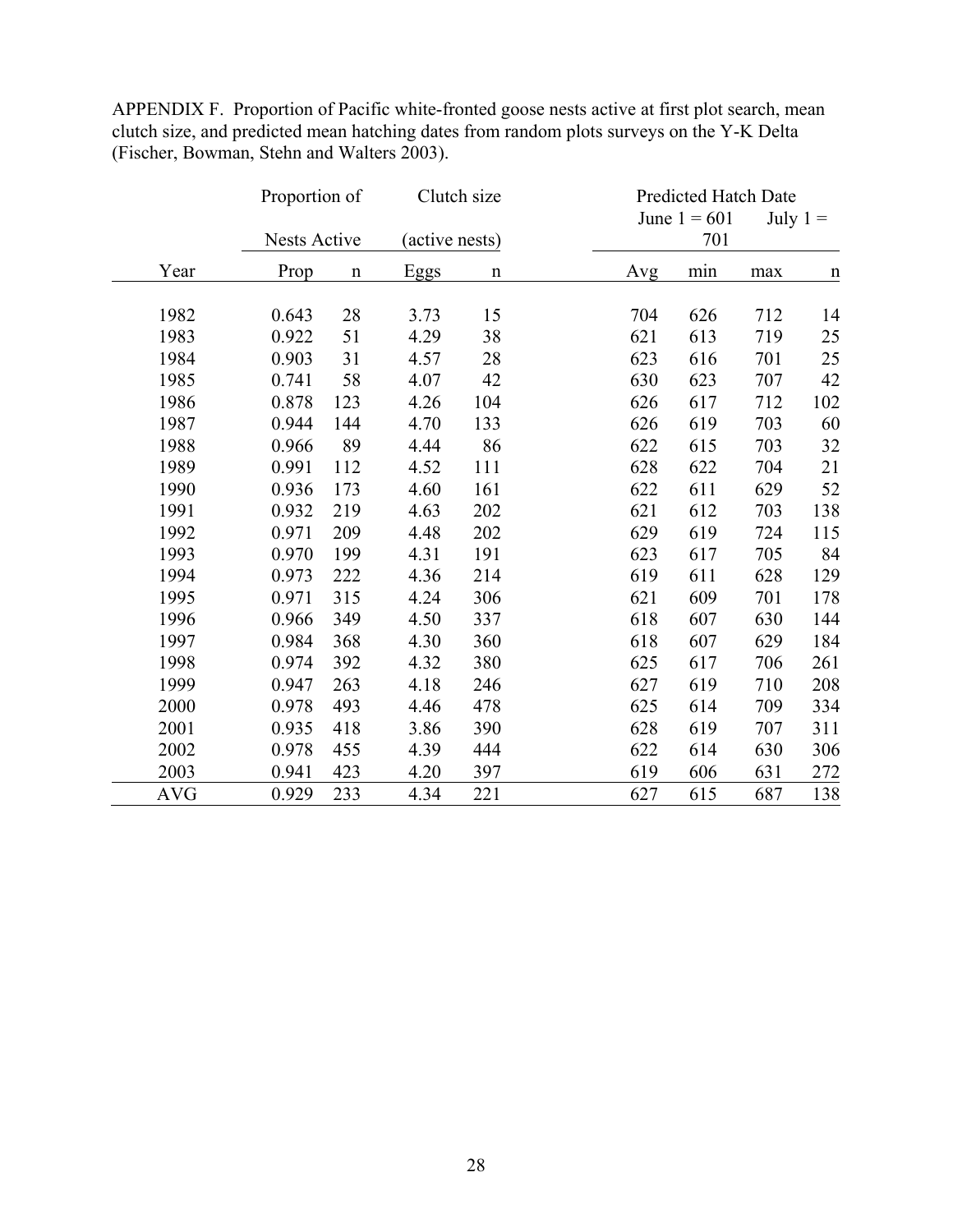| Year         | $\mathbf n$ | Imm/Ad |
|--------------|-------------|--------|
| 1962         | 232         | 1.95   |
| 1963         | 313         | 1.25   |
| 1964         | 480         | 1.33   |
| 1965         | 186         | 1.05   |
| 1966         | 218         | 1.52   |
| 1967         | 266         | 1.24   |
| 1968         | 205         | 1.5    |
| 1969         | 207         | 2.06   |
| 1970         | 199         | 1.05   |
| 1971         | 126         | 1.44   |
| 1972         | 96          | 1.58   |
| 1973         | 159         | 0.88   |
| 1974         | 123         | 0.63   |
| 1975         | 130         | 1.21   |
| 1976         | 94          | 1.84   |
| 1977         | 74          | 2.68   |
| 1978         | 112         | 2.14   |
| 1979         | 61          | 2.12   |
| 1980         | 82          | 1.59   |
| 1981         | 109         | 0.96   |
| 1982         | 56          | 0.83   |
| 1983         | 60          | 0.9    |
| 1984         | 37          | 0.8    |
| 1985         | 59          | 0.41   |
| 1986         | 40          | 0.56   |
| 1987         | 52          | 1.03   |
| 1988         | 52          | 0.89   |
| 1989         | 89          | 1.53   |
| 1990         | 100         | 1.34   |
| 1991         | 148         | 1.46   |
| 1992         | 207         | 1.64   |
| 1993         | 164         | 1.61   |
| 1994         | 127         | 1.23   |
| 1995         | 118         | 1.02   |
| 1996         | 170         | 0.52   |
| 1997         | 195         | 1.38   |
| 1998         | 138         | 1.85   |
| 1999         | 150         | 1.54   |
| 2000         | 147         | 0.8    |
| 2001         | 141         | 0.73   |
| <b>TOTAL</b> | 127         | 1.29   |

APPENDIX G. Sample size and age ratios (immatures per adult) of greater white-fronted geese in Pacific Flyway harvests (excluding Alaska) as measured by tail fans in the Waterfowl Parts Collection Survey.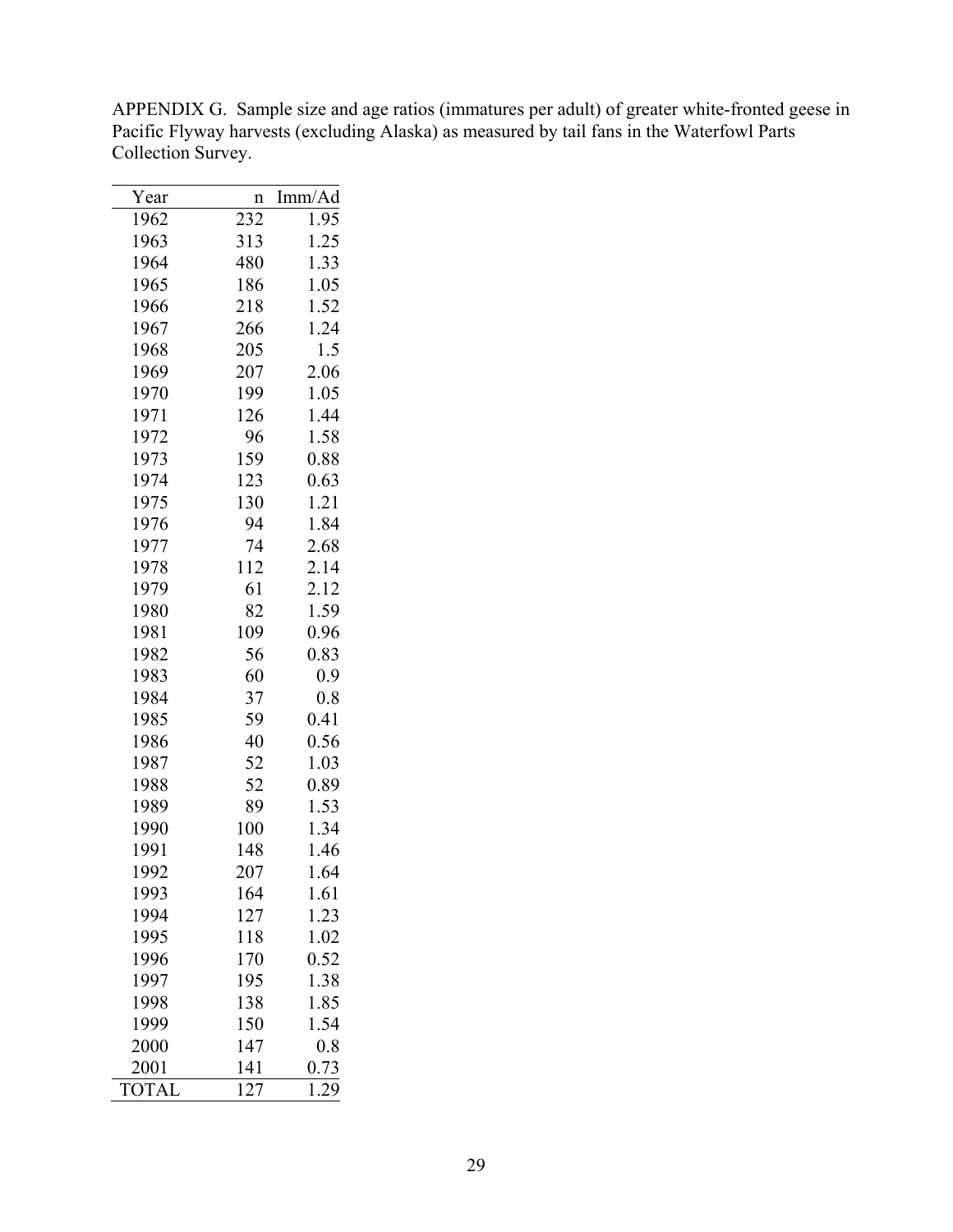## APPENDIX H.

# PACIFIC FLYWAY WHITE-FRONTED GEESE

# Harvest Strategy July 2003

The Pacific Flyway population of greater white-fronted geese is managed under a Pacific Flyway management plan and the Yukon-Kuskokwim Delta Goose Management Plan. Since 1984, care has been taken to ensure that the population objectives and harvest guidelines of both plans are reviewed in concert and made consistent. This strategy recognizes the importance of cooperation among the U.S. Fish and Wildlife Service, Pacific Flyway states, Alaska Migratory Bird Comanagement Council, and affected public interests to conserve and manage these geese.

**POPULATION GROWTH:** The current approach to harvest management practices for Pacific Flyway white-fronted geese stems, in part, from the restored abundance of the population in the 1990s. The Pacific Flyway population of white-fronted geese never reached the low population levels experienced by cackling Canada geese, nor have they increased quite as fast as cacklers (19.6%) during the last decade. The population surpassed the objective level in 1996 and continued increasing to 433,355 in 2001. Since the coordinated fall survey was begun in 1979, the Pacific Flyway population of white-fronted goose population increased by approximately 9.5% per year. From 1986 through 1996, the rate of increase averaged 13.4%.

**TRENDS IN HARVEST**: Historically and currently major harvest components have been the YKD subsistence harvest and fall/winter harvest in the Northeastern and Balance-of-State zones in California. Fall and winter harvests of Pacific Flyway white-fronted geese averaged nearly 35,000 until the late 1970s, but declined to less than 10,000 during hunting restrictions applied in the mid-1980s. As the population increased during the 1990s, hunting restrictions were reduced in moderate increments. Pacific Flyway harvest surpassed 20,000 by 1995 and has averaged about 25,000 over the past 5 years.

Subsistence harvest was not accurately measured until 1987, when village surveys indicated a harvest of less than 4,000. Since then, subsistence harvest has increased concurrent with population growth, to over 18,600 in 2001.

During the last decade, harvests have been maintained at a relatively low level, with subsistence and fall/winter harvests being nearly equal. Overall, the rate of increase in harvest has been less than the rate of increase in population size. During the last decade, the population has grown consistently, with the harvest rate index remaining below 10%.

# **HARVEST STRATEGY**

Based on the status and outlook for the Pacific white-fronted goose population, and in recognition that these birds are a shared resource throughout the flyway, the following harvest guidelines will apply: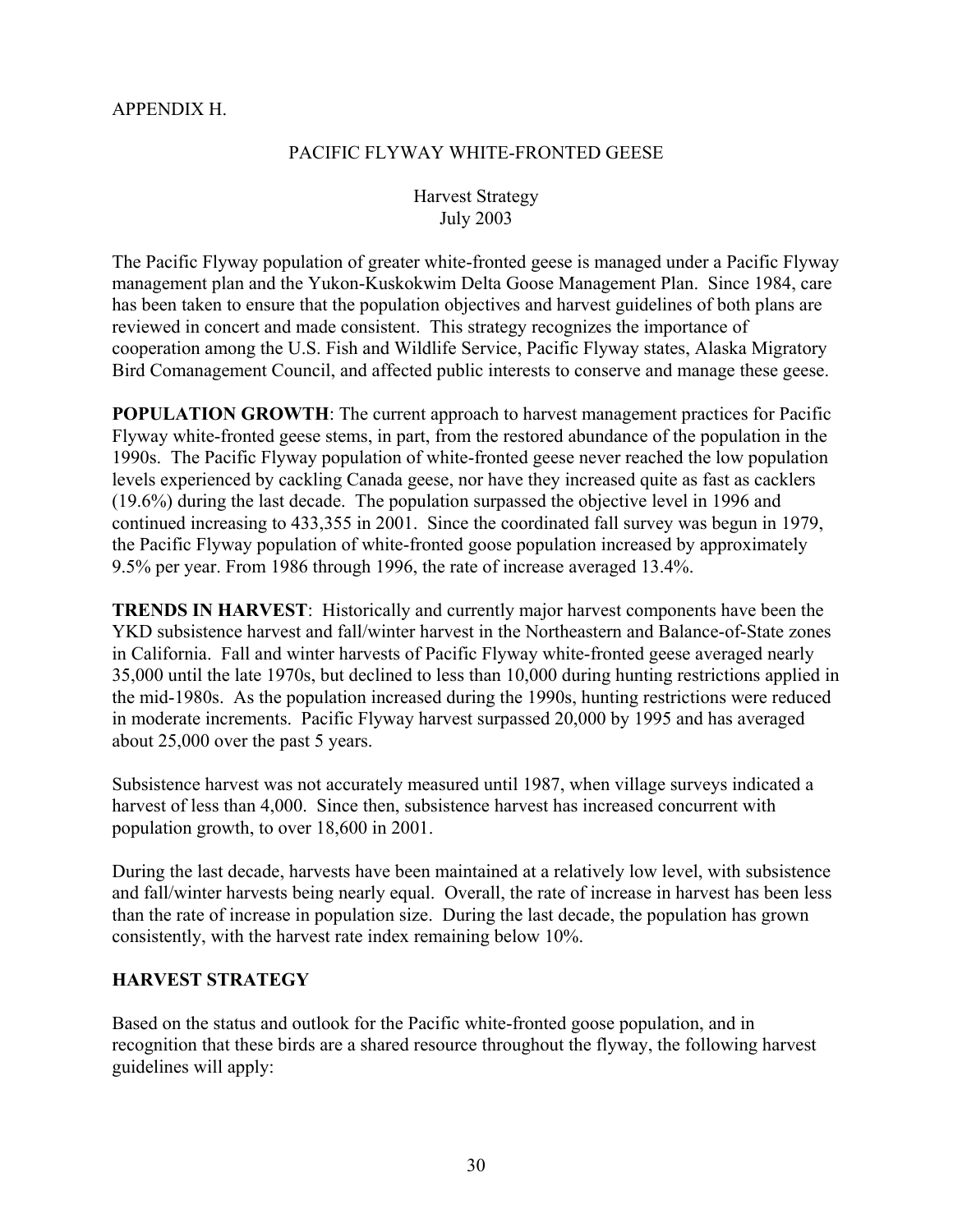- 1. Harvest management should promote maintenance of the population goal: a 3-year average projected fall index of 300,000 geese.
- 2. When the population is above objective, the harvest rate should not exceed 15% of the most recent 3-year average index (e.g., allowable harvest would be 57,300 for 2003).
- 3. If the population index drops below the objective level of 300,000, harvest rate should not exceed 10% of the most recent 3-year average projected fall population index.
- 4. If the 3-year average population index drops below 100,000 geese (1/3 of the objective), all hunting should be suspended throughout the flyway.
- 5. After a closure and when the population increases above a 3-year average index of 120,000, limited hunting may be considered.
- 6. The effects of changes in regulations and management programs should be evaluated annually.
- 7. This harvest strategy must be monitored through continuation of the breeding ground population surveys, state and federal harvest surveys, and subsistence harvest surveys.
- 8. Implementation of this strategy will include consideration of possible effects on the Pacific Flyway populations of Tule white-fronts and cackling Canada geese.
- 9. The parties recognize the need to support and maintain a long-term harvest strategy that ensures equitable harvests among users.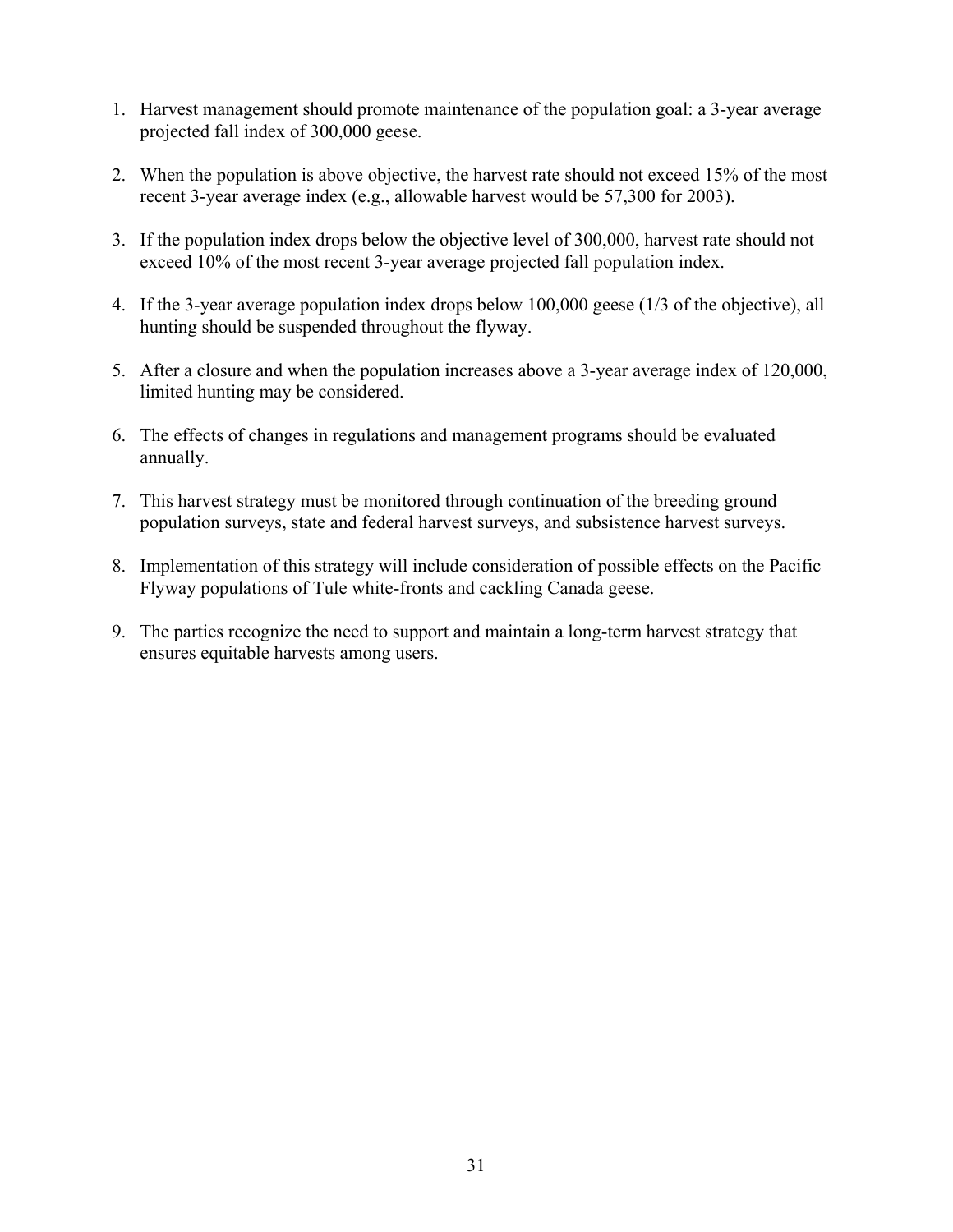| Appendix I. State-selected harvest regulations for dark geese* and white-fronted geese* in zones important to whitefronts, 1962-2002 |  |  |  |  |
|--------------------------------------------------------------------------------------------------------------------------------------|--|--|--|--|
|                                                                                                                                      |  |  |  |  |

| <b>AK</b> | Season Length<br>Bag limits (daily/possession) |               |                       | Comments    | <b>WA</b> | Season Length |                    |                       |                           | Bag limits (daily/possession) |             |             |                    | Comments    |             |             |                    |             |            |
|-----------|------------------------------------------------|---------------|-----------------------|-------------|-----------|---------------|--------------------|-----------------------|---------------------------|-------------------------------|-------------|-------------|--------------------|-------------|-------------|-------------|--------------------|-------------|------------|
|           |                                                | Northern Zone | Gulf Coast & SE Zones |             |           | Northern Zone |                    | Gulf Coast & SE Zones |                           |                               | Zone 2 (SW) |             | Remainder of State |             | Zone 2 (SW) |             | Remainder of State |             |            |
| Season    | Geese <sup>*</sup>                             | <b>WFGO</b>   | Geese                 | <b>WFGO</b> |           | Geese* WFGO   | Geese <sup>*</sup> | <b>WFGO</b>           |                           | Season                        | Geese*      | <b>WFGO</b> | Geese*             | <b>WFGO</b> | Geese'      | <b>WFGO</b> | Geese <sup>*</sup> | <b>WFGO</b> |            |
| 1962-63   | 105                                            | 105           | 105                   | 105         | 3/6       | 3/6           | 3/6                | 3/6                   |                           | 1962-63                       | 75          | 75          | 75                 | 75          | 3/6         | 3/6         | 3/6                | 3/6         |            |
| 1963-64   | 105                                            | 105           | 105                   | 105         | 3/6       | 3/6           | 3/6                | 3/6                   |                           | 1963-64                       | 90          | 90          | 90                 | 90          | 3/6         | 3/6         | 3/6                | 3/6         |            |
| 1964-65   | 105                                            | 105           | 105                   | 105         | 3/6       | 3/6           | 3/6                | 3/6                   |                           | 1964-65                       | 90          | 90          | 90                 | 90          | 3/6         | 3/6         | 3/6                | 3/6         |            |
| 1965-66   | 105                                            | 105           | 105                   | 105         | 3/6       | 3/6           | 3/6                | 3/6                   |                           | 1965-66                       | 90          | 90          | 90                 | 90          | 3/6         | 3/6         | 3/6                | 3/6         |            |
| 1966-67   | 105                                            | 105           | 105                   | 105         | 3/6       | 3/6           | 3/6                | 3/6                   |                           | 1966-67                       | 90          | 90          | 90                 | 90          | 3/6         | 3/6         | 3/6                | 3/6         |            |
| 1967-68   | 105                                            | 105           | 105                   | 105         | 3/6       | 3/6           | 3/6                | 3/6                   |                           | 1967-68                       | 90          | 90          | 90                 | 90          | 3/6         | 3/6         | 3/6                | 3/6         |            |
| 1968-69   | 105                                            | 105           | 105                   | 105         | 4/8       | 4/8           | 4/8                | 4/8                   |                           | 1968-69                       | 93          | 93          | 93                 | 93          | 3/6         | 3/6         | 3/6                | 3/6         |            |
| 1969-70   | 105                                            | 105           | 105                   | 105         | 4/8       | 4/8           | 4/8                | 4/8                   |                           | 1969-70                       | 93          | 93          | 93                 | 93          | 3/6         | 3/6         | 3/6                | 3/6         |            |
| 1970-71   | 105                                            | 105           | 105                   | 105         | 4/8       | 4/8           | 4/8                | 4/8                   |                           | 1970-71                       | 93          | 93          | 93                 | 93          | 3/6         | 3/6         | 3/6                | 3/6         |            |
| 1971-72   | 105                                            | 105           | 105                   | 105         | 4/8       | 4/8           | 4/8                | 4/8                   |                           | 1971-72                       | 93          | 93          | 93                 | 93          | 3/6         | 3/6         | 3/6                | 3/6         |            |
| 1972-73   | 105                                            | 105           | 105                   | 105         | 4/8       | 4/8           | 4/8                | 4/8                   |                           | 1972-73                       | 93          | 93          | 93                 | 93          | 3/6         | 3/6         | 3/6                | 3/6         |            |
| 1973-74   | 107                                            | 107           | 107                   | 107         | 4/8       | 4/8           | 4/8                | 4/8                   |                           | 1973-74                       | 93          | 93          | 93                 | 93          | 3/6         | 3/6         | 3/6                | 3/6         |            |
| 1974-75   | 107                                            | 107           | 107                   | 107         | 4/8       | 4/8           | 4/8                | 4/8                   |                           | 1974-75                       | 93          | 93          | 93                 | 93          | 3/6         | 3/6         | 3/6                | 3/6         |            |
| 1975-76   | 107                                            | 107           | 107                   | 107         | 4/8       | 4/8           | 4/8                | 4/8                   |                           | 1975-76                       | 93          | 93          | 93                 | 93          | 3/6         | 3/6         | 3/6                | 3/6         | Zone 1 (N) |
| 1976-77   | 107                                            | 107           | 107                   | 107         | 4/8       | 4/8           | 4/8                | 4/8                   |                           | 1976-77                       | 93          | 93          | 93                 | 93          | 3/6         | 3/6         | 3/6                | 3/6         | Zone 1 (N) |
| 1977-78   | 107                                            | 107           | 107                   | 107         | 4/8       | 4/8           | 4/8                | 4/8                   |                           | 1977-78                       | 93          | 93          | 93                 | 93          | 3/6         | 3/6         | 3/6                | 3/6         | Zone 1 (N) |
| 1978-79   | 107                                            | 107           | 107                   | 107         | 4/8       | 4/8           | 4/8                | 4/8                   |                           | 1978-79                       | 93          | 93          | 93                 | 93          | 3/6         | 3/6         | 3/6                | 3/6         | Zone 1 (N) |
| 1979-80   | 107                                            | 107           | 107                   | 107         | 4/8       | 4/8           | 4/8                | 4/8                   |                           | 1979-80                       | 93          | 93          | 93                 | 93          | 3/6         | 3/6         | 3/6                | 3/6         | Zone 1 (N) |
| 1980-81   | 107                                            | 107           | 107                   | 107         | 4/8       | 4/8           | 4/8                | 4/8                   |                           | 1980-81                       | 93          | 93          | 93                 | 93          | 3/6         | 3/6         | 3/6                | 3/6         | Zone 1 (N) |
| 1981-82   | 107                                            | 107           | 107                   | 107         | 4/8       | 4/8           | 4/8                | 4/8                   |                           | 1981-82                       | 93          | 93          | 93                 | 93          | 3/6         | 3/6         | 3/6                | 3/6         | Zone 1 (N) |
| 1982-83   | 107                                            | 107           | 107                   | 107         | 4/8       | 4/8           | 1/2                | 1/2                   |                           | 1982-83                       | 93          | 93          | 93                 | 93          | 3/6         | 3/6         | 3/6                | 3/6         | Zone 1 (N) |
| 1983-84   | 107                                            | 107           | 107                   | 107         | 4/8       | $4/8*$        | 2/4                | 2/4                   | Unit 18 Northern Zone 2/4 | 1983-84                       | 93          | 93          | 93                 | 93          | 3/6         | 3/6         | 3/6                | 3/6         | Zone 1 (N) |
| 1984-85   | 107                                            | 107           | 107                   | 107         | 4/8       | $4/8*$        | 2/4                | 2/4                   | Unit 18 Northern Zone 2/4 | 1984-85                       | 30          | 30          | 93                 | 93          | 3/6         | 3/6         | 3/6                | 3/6         | Zone 1 (N) |
| 1985-86   | 107                                            | 107           | 107                   | 107         | 4/8       | $4/8*$        | 2/4                | 2/4                   | Unit 18 Northern Zone 2/4 | 1985-86                       | 43          | 43          | 93                 | 93          | 3/6         | 3/6         | 3/6                | 3/6         | Zone 1 (N) |
| 1986-87   | 107                                            | 107           | 107                   | 107         | 4/8       | $4/8*$        | 2/4                | 2/4                   | Unit 18 Northern Zone 2/4 | 1986-87                       | 15          | 15          | 93                 | 93          | 3/6         | 3/6         | 3/6                | 3/6         | Zone 1 (N) |
| 1987-88   | 107                                            | 107           | 107                   | 107         | 4/8       | $4/8*$        | 2/4                | 2/4                   | Unit 18 Northern Zone 2/4 | 1987-88                       | 17          | 17          | 93                 | 93          | 3/6         | 3/6         | 3/6                | 3/6         | Zone 1 (N) |
| 1988-89   | 107                                            | 107           | 107                   | 107         | 4/8       | $4/8*$        | 2/4                | 2/4                   | Unit 18 Northern Zone 2/4 | 1988-89                       | 16          | 16          | 93                 | 93          | 3/6         | 3/6         | 3/6                | 3/6         | Zone 1 (N) |
| 1989-90   | 107                                            | 107           | 107                   | 107         | 4/8       | $4/8*$        | 2/4                | 2/4                   | Unit 18 Northern Zone 2/4 | 1989-90                       | 8           | 8           | 93                 | 93          | 3/6         | 3/6         | 3/6                | 3/6         | Zone 1 (N) |
| 1990-91   | 107                                            | 107           | 107                   | 107         | 4/8       | $4/8*$        | 2/4                | 2/4                   | Unit 18 Northern Zone 2/4 | 1990-91                       | 8           | 8           | 93                 | 93          | 3/6         | 3/6         | 3/6                | 3/6         | Zone 1 (N) |
| 1991-92   | 107                                            | 107           | 107                   | 107         | 4/8       | $4/8*$        | 2/4                | 2/4                   | Unit 18 Northern Zone 2/4 | 1991-92                       | 15          | 15          | 93                 | 93          | 3/6         | 3/6         | 3/6                | 3/6         | Zone 1 (N) |
| 1992-93   | 107                                            | 107           | 107                   | 107         | 4/8       | $4/8*$        | 2/4                | 2/4                   | Unit 18 Northern Zone 2/4 | 1992-93                       | 23          | 23          | 93                 | 93          | 3/6         | 3/6         | 3/6                | 3/6         | Zone 1 (N) |
| 1993-94   | 107                                            | 107           | 107                   | 107         | 4/8       | $4/8*$        | 2/4                | 2/4                   | Unit 18 Northern Zone 2/4 | 1993-94                       | 25          | 25          | 100                | 100         | 4/8         | 2/4         | 4/8                | 2/4         | Zone 1 (N) |
| 1994-95   | 107                                            | 107           | 107                   | 107         | 4/8       | 4/8           | 4/8                | 4/8                   |                           | 1994-95                       | 24          | 24          | 100                | 100         | 4/8         | 2/4         | 4/8                | 2/4         | Zone 1 (N) |
| 1995-96   | 107                                            | 107           | 107                   | 107         | 4/8       | 4/8           | 4/8                | 4/8                   |                           | 1995-96                       | 21          | 21          | 100                | 100         | 4/8         | 4/8         | 4/8                | 4/8         | Zone 1 (N) |
| 1996-97   | 107                                            | 107           | 107                   | 107         | 4/8       | 4/8           | 4/8                | 4/8                   |                           | 1996-97                       | 25          | 25          | 100                | 100         | 4/8         | 4/8         | 4/8                | 4/8         | Zone 1 (N) |
| 1997-98   | 107                                            | 107           | 107                   | 107         | 4/8       | 4/8           | 4/8                | 4/8                   |                           | 1997-98                       | 25          | 25          | 100                | 100         | 4/8         | 4/8         | 4/8                | 4/8         | Zone 1 (N) |
| 1998-99   | 107                                            | 107           | 107                   | 107         | 4/8       | 4/8           | 4/8                | 4/8                   |                           | 1998-99                       | 37          | 37          | 100                | 100         | 4/8         | 4/8         | 4/8                | 4/8         |            |
| 1999-00   | 107                                            | 107           | 107                   | 107         | 4/8       | 4/8           | 4/8                | 4/8                   |                           | 1999-00                       | 38          | 38          | 100                | 100         | 4/8         | 4/8         | 4/8                | 4/8         |            |
| 2000-01   | 107                                            | 107           | 107                   | 107         | 4/8       | 4/8           | 4/8                | 4/8                   |                           | 2000-01                       | 29          | 29          | 100                | 100         | 4/8         | 4/8         | 4/8                | 4/8         |            |
| 2001-02   | 107                                            | 107           | 107                   | 107         | 4/8       | 4/8           | 4/8                | 4/8                   |                           | 2001-02                       | 29          | 29          | 100                | 100         | 4/8         | 4/8         | 4/8                | 4/8         |            |
| 2002-03   | 107                                            | 107           | 107                   | 107         | 4/8       | 4/8           | 4/8                | 4/8                   |                           | 2002-03                       | 27          | 27          | 100                | 100         | 4/8         | 4/8         | 4/8                | 4/8         |            |

|    | eason Length                        |             |        |             | Bag limits (daily/possession) |             | Comments                  | <b>WA</b> |        |             | Season Length |                    |        |             | Bag limits (daily/possession) |                    | Comments                  |
|----|-------------------------------------|-------------|--------|-------------|-------------------------------|-------------|---------------------------|-----------|--------|-------------|---------------|--------------------|--------|-------------|-------------------------------|--------------------|---------------------------|
| e  | Gulf Coast & SE Zones Northern Zone |             |        |             | Gulf Coast & SE Zones         |             |                           |           |        | Zone 2 (SW) |               | Remainder of State |        | Zone 2 (SW) |                               | Remainder of State |                           |
| ЭO | Geese                               | <b>WFGO</b> | Geese* | <b>WFGO</b> | Geese*                        | <b>WFGO</b> |                           | Season    | Geese' | <b>WFGO</b> | Geese*        | <b>WFGO</b>        | Geese' | <b>WFGO</b> | Geese <sup>*</sup>            | <b>WFGO</b>        |                           |
|    | 105                                 | 105         | 3/6    | 3/6         | 3/6                           | 3/6         |                           | 1962-63   | 75     | 75          | 75            | 75                 | 3/6    | 3/6         | 3/6                           | 3/6                |                           |
|    | 105                                 | 105         | 3/6    | 3/6         | 3/6                           | 3/6         |                           | 1963-64   | 90     | 90          | 90            | 90                 | 3/6    | 3/6         | 3/6                           | 3/6                |                           |
|    | 105                                 | 105         | 3/6    | 3/6         | 3/6                           | 3/6         |                           | 1964-65   | 90     | 90          | 90            | 90                 | 3/6    | 3/6         | 3/6                           | 3/6                |                           |
|    | 105                                 | 105         | 3/6    | 3/6         | 3/6                           | 3/6         |                           | 1965-66   | 90     | 90          | 90            | 90                 | 3/6    | 3/6         | 3/6                           | 3/6                |                           |
|    | 105                                 | 105         | 3/6    | 3/6         | 3/6                           | 3/6         |                           | 1966-67   | 90     | 90          | 90            | 90                 | 3/6    | 3/6         | 3/6                           | 3/6                |                           |
|    | 105                                 | 105         | 3/6    | 3/6         | 3/6                           | 3/6         |                           | 1967-68   | 90     | 90          | 90            | 90                 | 3/6    | 3/6         | 3/6                           | 3/6                |                           |
|    | 105                                 | 105         | 4/8    | 4/8         | 4/8                           | 4/8         |                           | 1968-69   | 93     | 93          | 93            | 93                 | 3/6    | 3/6         | 3/6                           | 3/6                |                           |
|    | 105                                 | 105         | 4/8    | 4/8         | 4/8                           | 4/8         |                           | 1969-70   | 93     | 93          | 93            | 93                 | 3/6    | 3/6         | 3/6                           | 3/6                |                           |
|    | 105                                 | 105         | 4/8    | 4/8         | 4/8                           | 4/8         |                           | 1970-71   | 93     | 93          | 93            | 93                 | 3/6    | 3/6         | 3/6                           | 3/6                |                           |
|    | 105                                 | 105         | 4/8    | 4/8         | 4/8                           | 4/8         |                           | 1971-72   | 93     | 93          | 93            | 93                 | 3/6    | 3/6         | 3/6                           | 3/6                |                           |
|    | 105                                 | 105         | 4/8    | 4/8         | 4/8                           | 4/8         |                           | 1972-73   | 93     | 93          | 93            | 93                 | 3/6    | 3/6         | 3/6                           | 3/6                |                           |
|    | 107                                 | 107         | 4/8    | 4/8         | 4/8                           | 4/8         |                           | 1973-74   | 93     | 93          | 93            | 93                 | 3/6    | 3/6         | 3/6                           | 3/6                |                           |
|    | 107                                 | 107         | 4/8    | 4/8         | 4/8                           | 4/8         |                           | 1974-75   | 93     | 93          | 93            | 93                 | 3/6    | 3/6         | 3/6                           | 3/6                |                           |
|    | 107                                 | 107         | 4/8    | 4/8         | 4/8                           | 4/8         |                           | 1975-76   | 93     | 93          | 93            | 93                 | 3/6    | 3/6         | 3/6                           | 3/6                | Zone 1 (NW): 58 days      |
|    | 107                                 | 107         | 4/8    | 4/8         | 4/8                           | 4/8         |                           | 1976-77   | 93     | 93          | 93            | 93                 | 3/6    | 3/6         | 3/6                           | 3/6                | Zone 1 (NW): 58 days, 2/4 |
|    | 107                                 | 107         | 4/8    | 4/8         | 4/8                           | 4/8         |                           | 1977-78   | 93     | 93          | 93            | 93                 | 3/6    | 3/6         | 3/6                           | 3/6                | Zone 1 (NW): 79 days      |
|    | 107                                 | 107         | 4/8    | 4/8         | 4/8                           | 4/8         |                           | 1978-79   | 93     | 93          | 93            | 93                 | 3/6    | 3/6         | 3/6                           | 3/6                | Zone 1 (NW): 79 days      |
|    | 107                                 | 107         | 4/8    | 4/8         | 4/8                           | 4/8         |                           | 1979-80   | 93     | 93          | 93            | 93                 | 3/6    | 3/6         | 3/6                           | 3/6                | Zone 1 (NW): 80 days      |
|    | 107                                 | 107         | 4/8    | 4/8         | 4/8                           | 4/8         |                           | 1980-81   | 93     | 93          | 93            | 93                 | 3/6    | 3/6         | 3/6                           | 3/6                | Zone 1 (NW): 82 days      |
|    | 107                                 | 107         | 4/8    | 4/8         | 4/8                           | 4/8         |                           | 1981-82   | 93     | 93          | 93            | 93                 | 3/6    | 3/6         | 3/6                           | 3/6                | Zone 1 (NW): 86 days      |
|    | 107                                 | 107         | 4/8    | 4/8         | 1/2                           | 1/2         |                           | 1982-83   | 93     | 93          | 93            | 93                 | 3/6    | 3/6         | 3/6                           | 3/6                | Zone 1 (NW): 86 days      |
|    | 107                                 | 107         | 4/8    | $4/8*$      | 2/4                           | 2/4         | Unit 18 Northern Zone 2/4 | 1983-84   | 93     | 93          | 93            | 93                 | 3/6    | 3/6         | 3/6                           | 3/6                | Zone 1 (NW): 79 days      |
|    | 107                                 | 107         | 4/8    | $4/8*$      | 2/4                           | 2/4         | Unit 18 Northern Zone 2/4 | 1984-85   | 30     | 30          | 93            | 93                 | 3/6    | 3/6         | 3/6                           | 3/6                | Zone 1 (NW): 79 days      |
|    | 107                                 | 107         | 4/8    | $4/8*$      | 2/4                           | 2/4         | Unit 18 Northern Zone 2/4 | 1985-86   | 43     | 43          | 93            | 93                 | 3/6    | 3/6         | 3/6                           | 3/6                | Zone 1 (NW): 79 days      |
|    | 107                                 | 107         | 4/8    | $4/8*$      | 2/4                           | 2/4         | Unit 18 Northern Zone 2/4 | 1986-87   | 15     | 15          | 93            | 93                 | 3/6    | 3/6         | 3/6                           | 3/6                | Zone 1 (NW): 79 days      |
|    | 107                                 | 107         | 4/8    | $4/8*$      | 2/4                           | 2/4         | Unit 18 Northern Zone 2/4 | 1987-88   | 17     | 17          | 93            | 93                 | 3/6    | 3/6         | 3/6                           | 3/6                | Zone 1 (NW): 79 days      |
|    | 107                                 | 107         | 4/8    | $4/8*$      | 2/4                           | 2/4         | Unit 18 Northern Zone 2/4 | 1988-89   | 16     | 16          | 93            | 93                 | 3/6    | 3/6         | 3/6                           | 3/6                | Zone 1 (NW): 86 days      |
|    | 107                                 | 107         | 4/8    | $4/8*$      | 2/4                           | 2/4         | Unit 18 Northern Zone 2/4 | 1989-90   | 8      | 8           | 93            | 93                 | 3/6    | 3/6         | 3/6                           | 3/6                | Zone 1 (NW): 86 days      |
|    | 107                                 | 107         | 4/8    | $4/8*$      | 2/4                           | 2/4         | Unit 18 Northern Zone 2/4 | 1990-91   | 8      | 8           | 93            | 93                 | 3/6    | 3/6         | 3/6                           | 3/6                | Zone 1 (NW): 79 days      |
|    | 107                                 | 107         | 4/8    | $4/8*$      | 2/4                           | 2/4         | Unit 18 Northern Zone 2/4 | 1991-92   | 15     | 15          | 93            | 93                 | 3/6    | 3/6         | 3/6                           | 3/6                | Zone 1 (NW): 79 days      |
|    | 107                                 | 107         | 4/8    | $4/8*$      | 2/4                           | 2/4         | Unit 18 Northern Zone 2/4 | 1992-93   | 23     | 23          | 93            | 93                 | 3/6    | 3/6         | 3/6                           | 3/6                | Zone 1 (NW): 79 days      |
|    | 107                                 | 107         | 4/8    | $4/8*$      | 2/4                           | 2/4         | Unit 18 Northern Zone 2/4 | 1993-94   | 25     | 25          | 100           | 100                | 4/8    | 2/4         | 4/8                           | 2/4                | Zone 1 (NW): 79 days      |
|    | 107                                 | 107         | 4/8    | 4/8         | 4/8                           | 4/8         |                           | 1994-95   | 24     | 24          | 100           | 100                | 4/8    | 2/4         | 4/8                           | 2/4                | Zone 1 (NW): 79 days      |
|    | 107                                 | 107         | 4/8    | 4/8         | 4/8                           | 4/8         |                           | 1995-96   | 21     | 21          | 100           | 100                | 4/8    | 4/8         | 4/8                           | 4/8                | Zone 1 (NW): 79 days      |
|    | 107                                 | 107         | 4/8    | 4/8         | 4/8                           | 4/8         |                           | 1996-97   | 25     | 25          | 100           | 100                | 4/8    | 4/8         | 4/8                           | 4/8                | Zone 1 (NW): 79 days      |
|    | 107                                 | 107         | 4/8    | 4/8         | 4/8                           | 4/8         |                           | 1997-98   | 25     | 25          | 100           | 100                | 4/8    | 4/8         | 4/8                           | 4/8                | Zone 1 (NW): 86 days      |
|    | 107                                 | 107         | 4/8    | 4/8         | 4/8                           | 4/8         |                           | 1998-99   | 37     | 37          | 100           | 100                | 4/8    | 4/8         | 4/8                           | 4/8                |                           |
|    | 107                                 | 107         | 4/8    | 4/8         | 4/8                           | 4/8         |                           | 1999-00   | 38     | 38          | 100           | 100                | 4/8    | 4/8         | 4/8                           | 4/8                |                           |
|    | 107                                 | 107         | 4/8    | 4/8         | 4/8                           | 4/8         |                           | 2000-01   | 29     | 29          | 100           | 100                | 4/8    | 4/8         | 4/8                           | 4/8                |                           |
|    | 107                                 | 107         | 4/8    | 4/8         | 4/8                           | 4/8         |                           | 2001-02   | 29     | 29          | 100           | 100                | 4/8    | 4/8         | 4/8                           | 4/8                |                           |
|    | 107                                 | 107         | 4/8    | 4/8         | 4/8                           | 4/8         |                           | 2002-03   | 27     | 27          | 100           | 100                | 4/8    | 4/8         | 4/8                           | 4/8                |                           |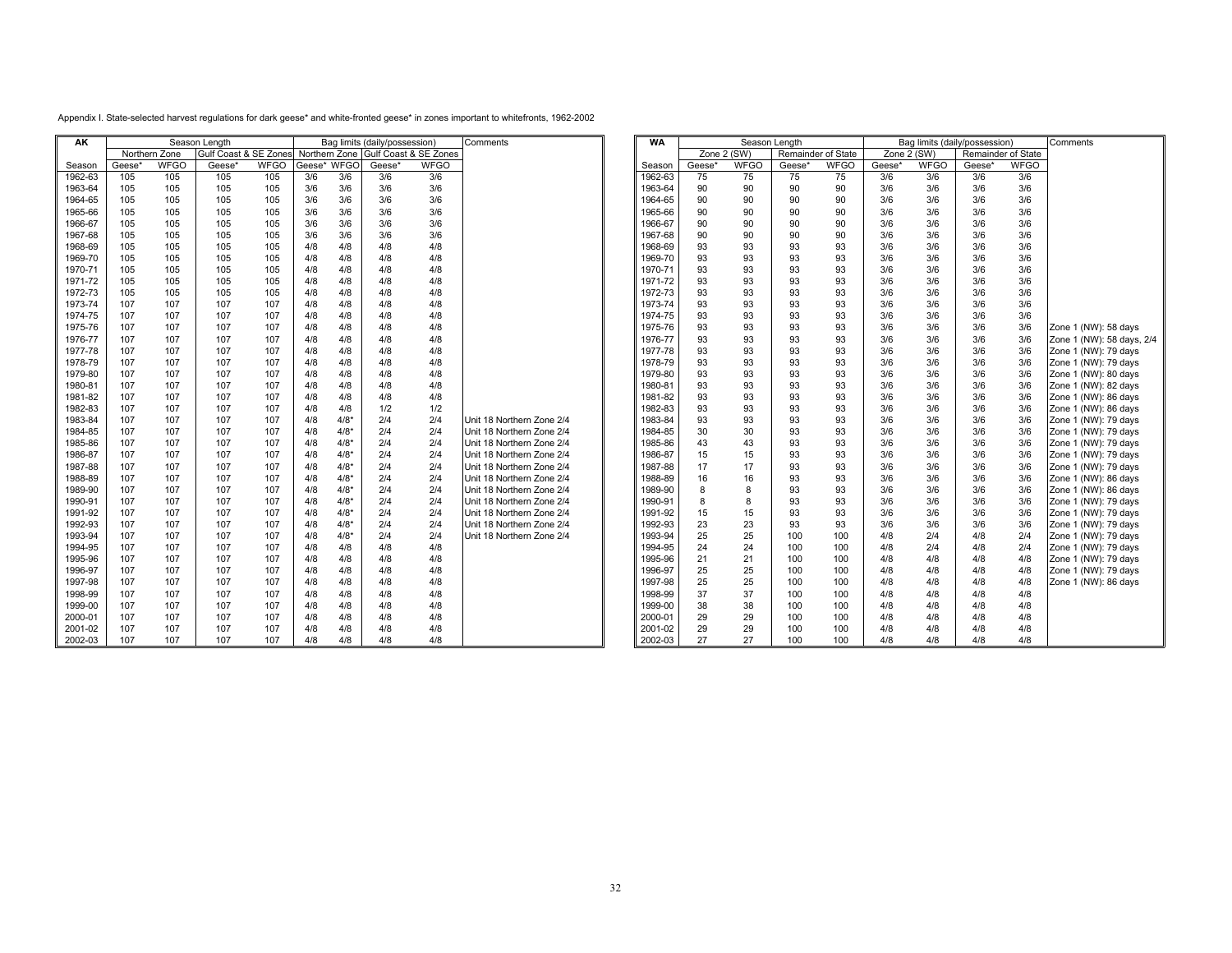Appendix I (continued). State-selected harvest regulations for dark geese\* and white-fronted geese\* in zones important to whitefronts, 1962-2002

| <b>OR</b>          |                    | Season Length       | <b>Bag limits</b> |                     | Comments                                                | CA                 |             |          | Season Length |                   |            | Bag limits (daily/possession) |                    |                   | Comments                                |
|--------------------|--------------------|---------------------|-------------------|---------------------|---------------------------------------------------------|--------------------|-------------|----------|---------------|-------------------|------------|-------------------------------|--------------------|-------------------|-----------------------------------------|
|                    |                    |                     |                   | (daily/possession)  |                                                         |                    | NE Zone     |          |               | Bal of State Zone | NE Zone    |                               |                    | Bal of State Zone |                                         |
|                    |                    | Lake / Klamath Area |                   | Lake / Klamath Area |                                                         | Season             | Geese* WFGO |          | Geese*        | <b>WFGO</b>       | Geese*     | <b>WFGO</b>                   | Geese <sup>®</sup> | <b>WFGO</b>       |                                         |
| Season             | Geese <sup>®</sup> | <b>WFGO</b>         | Geese'            | <b>WFGO</b>         |                                                         | 1962-63            | 84          | 84       | 67            | 67                | 3/6        | 3/6                           | 3/3                | 3/3               |                                         |
| 1962-63            | 75                 | 75                  | 3/6               | 3/6                 |                                                         | 1963-64            | 90          | 90       | 75            | 75                | 3/6        | 3/6                           | 3/3                | 3/3               |                                         |
| 1963-64            | 90                 | 90                  | 3/6               | 3/6                 |                                                         | 1964-65            | 90          | 90       | 79            | 79                | 3/6        | 3/6                           | 3/3                | 3/3               |                                         |
| 1964-65            | 90                 | 90                  | 3/6               | 3/6                 |                                                         | 1965-66            | 90          | 90       | 79            | 79                | 3/6        | 3/6                           | 3/3                | 3/3               |                                         |
| 1965-66            | 90                 | 90                  | 3/6               | 3/6                 |                                                         | 1966-67            | 90          | 90       | 79            | 79                | 3/6        | 3/6                           | 3/3                | 3/3               |                                         |
| 1966-67            | 90                 | 90                  | 3/6               | 3/6                 |                                                         | 1967-68            | 90          | 90       | 86            | 86                | 3/6        | 3/6                           | 3/3                | 3/3               |                                         |
| 1967-68            | 90                 | 90                  | 3/6               | 3/6                 |                                                         | 1968-69            | 86          | 86       | 86            | 86                | 3/6        | 3/6                           | 3/3                | 3/3               |                                         |
| 1968-69            | 86                 | 86                  | 3/6               | 3/6                 |                                                         | 1969-70            | 86          | 86       | 86            | 86                | 3/6        | 3/6                           | 3/3                | 3/3               |                                         |
| 1969-70            | 86                 | 86                  | 3/6               | 3/6                 |                                                         | 1970-71            | 93          | 93       | 93            | 93                | 3/6        | 3/6                           | 3/3                | 3/3               |                                         |
| 1970-71            | 93                 | 93                  | 3/6               | 3/6                 |                                                         | 1971-72            |             |          |               |                   |            |                               |                    |                   |                                         |
| 1971-72            | 93                 | 93                  | 3/6               | 3/6                 |                                                         | 1972-73            | 93          | 93       | 93            | 93                | 3/6        | 3/6                           | 3/3                | 3/3               |                                         |
| 1972-73            | 93                 | 93                  | 3/6               | 3/6                 |                                                         | 1973-74            | 93          | 93       | 93            | 93                | 3/6        | 3/6                           | 3/3                | 3/3               |                                         |
| 1973-74            | 93                 | 93                  | 3/6               | 3/6                 |                                                         | 1974-75            | 93          | 93       | 93            | 93                | 3/6        | 3/6                           | 3/3                | 3/3               |                                         |
| 1974-75            | 93                 | 93                  | 3/6               | 3/6                 |                                                         | 1975-76            | 93          | 93       | 93            | 93                | 3/6        | 3/6                           | 3/3                | 3/3               |                                         |
| 1975-76            | 93                 | 93                  | 3/6               | 3/6                 |                                                         | 1976-77            |             |          |               |                   |            |                               |                    |                   |                                         |
| 1976-77            | 93                 | 93                  | 3/6               | 3/6                 |                                                         | 1977-78            |             |          |               |                   |            |                               |                    |                   |                                         |
| 1977-78            | 93                 | 93                  | 3/6               | 3/6                 |                                                         | 1978-79            |             |          |               |                   |            |                               |                    |                   |                                         |
| 1978-79            | 93                 | 93                  | 3/6               | 3/6                 |                                                         | 1979-80            | 79          | 79       | 93            | 93                | 2/4        | 2/4                           | 2/2                | 1/1               | WFGO closed until 12/15 Sac V mgmt area |
| 1979-80            | 93                 | 93                  | 3/6               | 3/6                 |                                                         | 1980-81            | 93          | 93       | 79            | 79                | 1/1;3/3    | 1/1;2/2                       | 4/4                | 2/2               | WFGO closed until 12/15 Sac V mgmt area |
| 1980-81            | 93                 | 93                  | 3/6               | 3/6                 |                                                         |                    | 93          | 93       | 79            | 79                | 1/1:4/4    | 1/1:2/2                       | 5/5                | 2/2               | 1/1 first 14 days in NE                 |
| 1981-82            | 93                 | 93                  | 1/2 & 3/6         |                     | 1/2 & 3/6 Reduced bag limit for first 14 days of season | 1981-82            | 93          | 93       | 79            | 79                | 1/1;4/4    | 1/1;2/2                       | 5/5                | 2/2               | 1/1 first 14 days in NE                 |
| 1982-83            | 93                 | 93                  | 1/2 & 3/6         |                     | 1/2 & 3/6 Reduced bag limit for first 14 days of season | 1982-83            | 93          | 93       | 79            | 79                | 1/1:4/4    | 1/1:2/2                       | 5/5                | 2/2               | 1/1 first 14 days in NE                 |
| 1983-84            | 93<br>93           | 93<br>74            | 1/2 & 3/6         | 1/2 & 3/6           | Reduced bag limit for first 14 days of season           | 1983-84            | 93<br>93    | 23<br>23 | 79<br>79      | 65<br>65          | 3/3<br>3/6 | 1/2<br>1/2                    | 3/3<br>3/3         | 1/1<br>1/1        | 1/1 first 14 days in NE                 |
| 1984-85<br>1985-86 | 93                 | 79                  | 3/6<br>3/6        | 3/6<br>3/6          |                                                         | 1984-85<br>1985-86 | 93          | 23       | 79            | 65                | 3/6        | 1/2                           | 3/3                | 1/1               |                                         |
| 1986-87            | 93                 | 79                  | 3/6               | 3/6                 |                                                         | 1986-87            | 93          | 23       | 79            | 65                | 3/6        | 1/2                           | 3/3                | 1/1               | WFGO closed in Sac V sp mgmt area 11/30 |
| 1987-88            | 93                 | 79                  | 3/6               | 3/6                 |                                                         | 1987-88            | 93          | 23       | 79            | 65                | 3/6        | 1/2                           | 3/3                | 1/1               | WFGO closed in Sac V sp mgmt area 11/30 |
| 1988-89            | 93                 | 76                  | 3/6               | 3/6                 |                                                         | 1988-89            | 93          | 23       | 79            | 65                | 3/6        | 1/2                           | 3/3                | 1/1               | WFGO closed in Sac V sp mgmt area 11/30 |
| 1989-90            | 93                 | 75                  | 3/6               | 3/6                 |                                                         | 1989-90            | 93          | 23       | 79            | 65                | 3/6        | 1/2                           | 3/3                | 1/1               | WFGO closed in Sac V sp mgmt area 11/30 |
| 1990-91            | 93                 | 80                  | 3/6               | 3/6                 |                                                         | 1990-91            | 93          | 23       | 79            | 65                | 3/6        | 1/2                           | 3/3                | 1/1               | WFGO closed in Sac V sp mgmt area 11/30 |
| 1991-92            | 93                 | 79                  | 3/6               | 3/6                 |                                                         | 1991-92            | 93          | 23       | 79            | 65                | 3/6        | 2/4                           | 3/3                | 1/1               | WFGO closed in Sac V sp mgmt area 11/30 |
| 1992-93            | 100                | 86                  | 4/8               | 2/4                 |                                                         | 1992-93            | 93          | 23       | 79            | 65                | 3/6        | 2/4                           | 3/3                | 1/1               | WFGO closed in Sac V sp mgmt area 11/30 |
| 1993-94            | 100                | 86                  | 4/8               | 2/4                 |                                                         | 1993-94            | 93          | 23       | 79            | 65                | 3/6        | 2/4                           | 3/3                | 1/1               | WFGO closed in Sac V sp mgmt area 11/30 |
| 1994-95            | 100                | 90                  | 4/8               | 2/4                 |                                                         | 1994-95            | 93          | 23       | 79            | 65                | 3/6        | 2/4                           | 3/3                | 1/1               | WFGO closed in Sac V sp mgmt area 11/30 |
| 1995-96            | 100                | 100                 | 4/8               | 2/4                 |                                                         | 1995-96            | 93          | 23       | 79            | 65                | 3/6        | 2/4                           | 3/3                | 1/1               | WFGO closed in Sac V sp mgmt area 12/15 |
| 1996-97            | 100                | 100                 | 4/8               | 2/4                 |                                                         | 1996-97            | 93          | 23       | 79            | 79                | 3/6        | 2/4                           | 3/6                | 2/4               | WFGO closed in Sac V sp mgmt area 12/15 |
| 1997-98            | 99                 | 99                  | 4/8               | 2/4                 |                                                         | 1997-98            | 93          | 23       | 79            | 79                | 3/6        | 2/4                           | 3/6                | 2/4               | WFGO closed in Sac V sp mgmt area 12/15 |
| 1998-99            | 100                | 100                 | 4/8               | 2/4                 |                                                         | 1998-99            | 100         | 44       | 79            | 79                | 3/6        | 2/4                           | 3/6                | 2/4               | WFGO closed in Sac V sp mgmt area 12/15 |
| 1999-00            | 100                | 100                 | 4/8               | 2/4                 |                                                         | 1999-00            | 100         | 44       | 79            | 79                | 3/6        | 2/4                           | 3/6                | 2/4               | WFGO closed in Sac V sp mgmt area 12/15 |
| 2000-01            | 98                 | 98                  | 4/8               | 2/4                 |                                                         | 2000-01            | 100         | 44       | 79            | 79                | 3/6        | 2/4                           | 3/6                | 2/4               | WFGO closed in Sac V sp mgmt area 12/15 |
| 2001-02            | 98                 | 98                  | 4/8               | 2/4                 |                                                         | 2001-02            | 100         | 100      | 86            | 86                | 3/6        | 2/4                           | 3/6                | 2/4               | WFGO closed in Sac V sp mgmt area 12/15 |
| 2002-03            | 96                 | 96                  | 4/8               | 2/4                 |                                                         | 2002-03            | 100         | 100      | 86            | 86                | 3/6        | 2/4                           | 3/6                | 2/4               | WFGO closed in Sac V sp mgmt area 12/15 |

Source: state hunting regulations

\*Does not include additional restrictions for cackling or Aleutian Canada geese, brant, white geese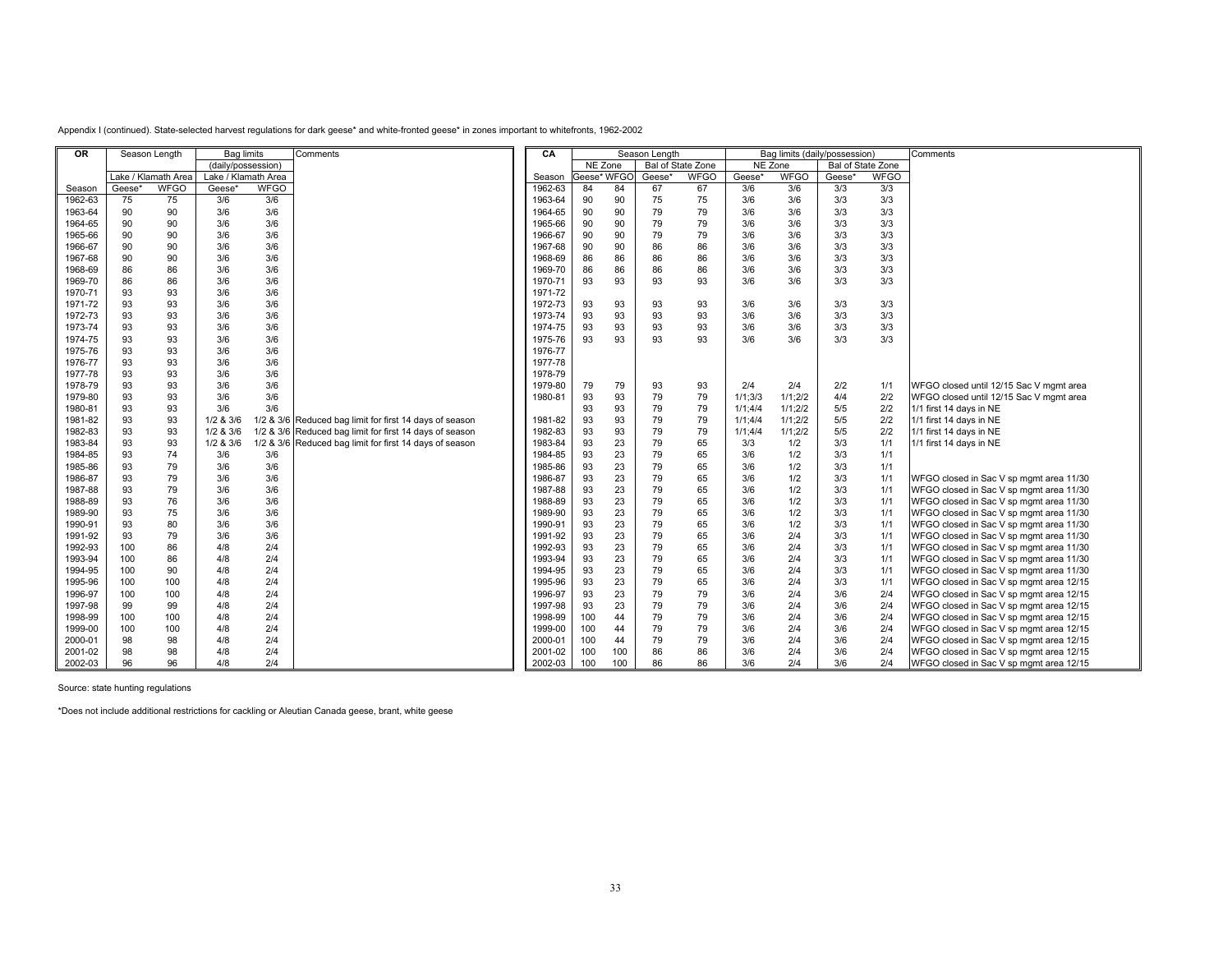| Year        | Location                               | Days                                                               | Dates                         | Bag/Possession Limits                                                                                 |
|-------------|----------------------------------------|--------------------------------------------------------------------|-------------------------------|-------------------------------------------------------------------------------------------------------|
| 1962-63     | Flyway (AK)                            | 75                                                                 | Oct. 6 (Sat.)-Jan. 6 (Sun.)   | 6/6 (WA 3/6) all geese, no more than 3 dark geese                                                     |
|             | AK                                     | 105 consecutive days or split into 2 periods not to exceed 95 days | Sep. $1 - Jan. 8$             | $6/12$ ; not more than 3 white-fronted or Canada geese singly or in aggregate                         |
| 1963-64     | Flyway (AK)                            | 90                                                                 | Oct. 5 (Sat.)-Jan. 5 (Sun.)   | 6/6 (WA, ID 3/6) all geese, no more than 3 dark geese                                                 |
|             | AK:                                    | 105                                                                | Sep. 1 - Jan. 15              | 6/12; not more than 3 white-fronted or Canada geese singly or in aggregate                            |
|             |                                        |                                                                    |                               |                                                                                                       |
|             | Pribilof and Aleutian Islands          | Any length within outside dates                                    | Oct. 15 - Jan. 15             |                                                                                                       |
| 1964-65     | Flyway (AK)                            | 90                                                                 | Oct. 10 (Sat.)-Jan. 10 (Sun.) | 6/6 (WA, ID 3/6) all geese, no more than 3 dark geese                                                 |
|             | AK:                                    | 105                                                                | Sep. 1 - Jan. 15              | 6/12; not more than 3 white-fronted or Canada geese singly or in aggregate                            |
|             |                                        |                                                                    |                               |                                                                                                       |
|             | Pribilof and Aleutian Islands          | Any length within outside dates                                    | Oct. 15 - Jan. 15             |                                                                                                       |
| 1965-66     | Flyway (AK)                            | 90                                                                 | Oct. 9 (Sat.) - Jan. 9 (Sun.) | 6/6 (WA, ID 3/6) all geese, no more than 3 dark geese                                                 |
|             | AK:                                    | 105                                                                | Sep. $1 - Jan. 15$            | 6/12; not more than 3 white-fronted or Canada geese singly or in aggregate                            |
|             |                                        |                                                                    |                               |                                                                                                       |
|             | Pribilof and Aleutian Islands          | Any length within outside dates                                    | Oct. 15 - Jan. 15             |                                                                                                       |
| 1966-67     | Flyway (AK)                            | 90                                                                 | Oct. 8 (Sat.) - Jan. 8 (Sun.) | 6/6 (WA, ID 3/6) all geese, no more than 3 dark geese                                                 |
|             | AK:                                    | 105                                                                | Sep. 1 - Jan. 27              | 6/12; not more than 3 white-fronted or Canada geese singly or in aggregate                            |
|             | Pribilof and Aleutian (Unimak) Islands |                                                                    | Oct. 15 - Jan. 27             |                                                                                                       |
|             |                                        |                                                                    |                               |                                                                                                       |
|             | Remainder & Unimak Island              |                                                                    |                               |                                                                                                       |
|             |                                        |                                                                    | Sep. 1 - Jan. 15              |                                                                                                       |
| 1967-68     | Flyway (AK)                            | 90                                                                 | Oct. 7 - Jan. 14              | 6/6 (WA, ID 3/6) all geese, no more than 3 dark geese                                                 |
|             | AK:                                    | 105                                                                | Sep. 1 - Jan. 26              | 6/12; not more than 3 white-fronted or Canada geese singly or in aggregate                            |
|             | Pribilof and Aleutian (Unimak) Islands |                                                                    | Oct. 14 - Jan. 26             |                                                                                                       |
|             |                                        |                                                                    |                               |                                                                                                       |
|             | Remainder & Unimak Island              |                                                                    |                               |                                                                                                       |
|             |                                        |                                                                    | Sep. 1 - Jan. 15              |                                                                                                       |
| 1968-69     | Flyway (AK) (except where noted)       | 93                                                                 | Oct. 5 - Jan. 12              | 6/6 (WA, ID 3/6) all geese, no more than 3 dark geese                                                 |
|             | WA:                                    |                                                                    |                               |                                                                                                       |
|             | Columbia Basin Area                    | 107                                                                | Oct. 5 - Jan. 19              |                                                                                                       |
|             | AK:                                    | 105                                                                | Sep. 1 - Jan. 26              | $6/12$ ; not more than 4 white-fronted or Canada geese singly or in aggregate, except Unit 6 where it |
|             | Pribilof and Aleutian (Unimak) Islands |                                                                    | Oct. 14 - Jan. 26             | is 2                                                                                                  |
|             |                                        |                                                                    |                               |                                                                                                       |
|             | Remainder & Unimak Island              |                                                                    |                               |                                                                                                       |
|             |                                        |                                                                    | Sep. 1 - Jan. 15              |                                                                                                       |
| 1969-70     | Flyway (AK) (except where noted)       | 93                                                                 | Oct. 4 - Jan. 11              |                                                                                                       |
|             | WA:                                    |                                                                    |                               |                                                                                                       |
|             | Columbia Basin Area                    | 107                                                                | Oct. 4 - Jan. 18              |                                                                                                       |
|             | AK:                                    | 105                                                                | Sep. 1 - Jan. 26              |                                                                                                       |
|             | Pribilof, Kodiak, & Aleutian (Unimak)  |                                                                    | Oct. 14 - Jan. 26             |                                                                                                       |
|             | Islands                                |                                                                    |                               |                                                                                                       |
|             |                                        |                                                                    |                               |                                                                                                       |
|             | Remainder & Unimak Island              |                                                                    | Sep. 1 - Jan. 15              |                                                                                                       |
| 1970-71     | Flyway (AK) (except where noted)       | 93                                                                 | Oct. 3 - Jan. 17              | 6/6 (WA, ID 3/6) all geese, no more than 3 dark geese                                                 |
|             | OR & WA:                               |                                                                    |                               |                                                                                                       |
|             | Columbia Basin Area                    | 107                                                                | Oct. 3 - Jan. 24              |                                                                                                       |
|             | AK:                                    | 105                                                                | Sep. 1 - Jan. 26              | 4/8                                                                                                   |
|             | Pribilof, Kodiak, & Aleutian (Unimak)  |                                                                    | Oct. 14 - Jan. 26             |                                                                                                       |
|             | Islands                                |                                                                    |                               |                                                                                                       |
|             |                                        |                                                                    |                               |                                                                                                       |
|             | Remainder & Unimak Island              |                                                                    | Sep. 1 - Jan. 15              |                                                                                                       |
| $1971 - 72$ | Flyway (AK) (except where noted)       | 93                                                                 | Oct. 2 - Jan. 16              | 6/6 (WA, ID 3/6) all geese, no more than 3 dark geese                                                 |
|             | OR & WA:                               |                                                                    |                               |                                                                                                       |
|             | Columbia Basin Area                    | 107                                                                | Oct. 2 - Jan. 23              |                                                                                                       |
|             | AK                                     | 105                                                                | Sep. 1 - Jan. 26              | 6/12; not more than 4 white-fronted or Canada geese singly or in aggregate                            |
| 1972-73     | Flyway (AK) (except where noted)       | 93                                                                 | Oct. 1 - Jan. 20              | 6/6 (WA, ID 3/6) all geese, no more than 3 dark geese                                                 |
|             | OR & WA:                               |                                                                    |                               |                                                                                                       |
|             | Columbia Basin Area                    | 107                                                                |                               |                                                                                                       |
|             | AK                                     | 105                                                                | Sep. 1 - Jan. 26              | 6/12; not more than 4 white-fronted or Canada geese singly or in aggregate                            |
| 1973-74     | Flyway (AK) (except where noted)       | 93                                                                 | Sep. 29 - Jan. 20             | 6/6 (WA, ID 3/6) all geese, no more than 3 dark geese                                                 |
|             | OR & WA:                               |                                                                    |                               |                                                                                                       |
|             | Columbia Basin Area                    | 100                                                                |                               |                                                                                                       |
|             | AK                                     | 107                                                                | Sep. 1 - Jan. 26              | 6/12; not more than 4 white-fronted or Canada geese singly or in aggregate                            |
| 1974-75     | Flyway (AK) (except where noted)       | 93                                                                 | Sep. 28 - Jan. 19             | 6/6 (WA, ID 3/6) all geese, no more than 3 dark geese                                                 |
|             | OR & WA:                               |                                                                    |                               |                                                                                                       |
|             |                                        |                                                                    |                               |                                                                                                       |

Appendix Ia. Federal frameworks relevant to Pacific white-fronted geese for the Pacific Flyway, 1962-63 to 2002-03.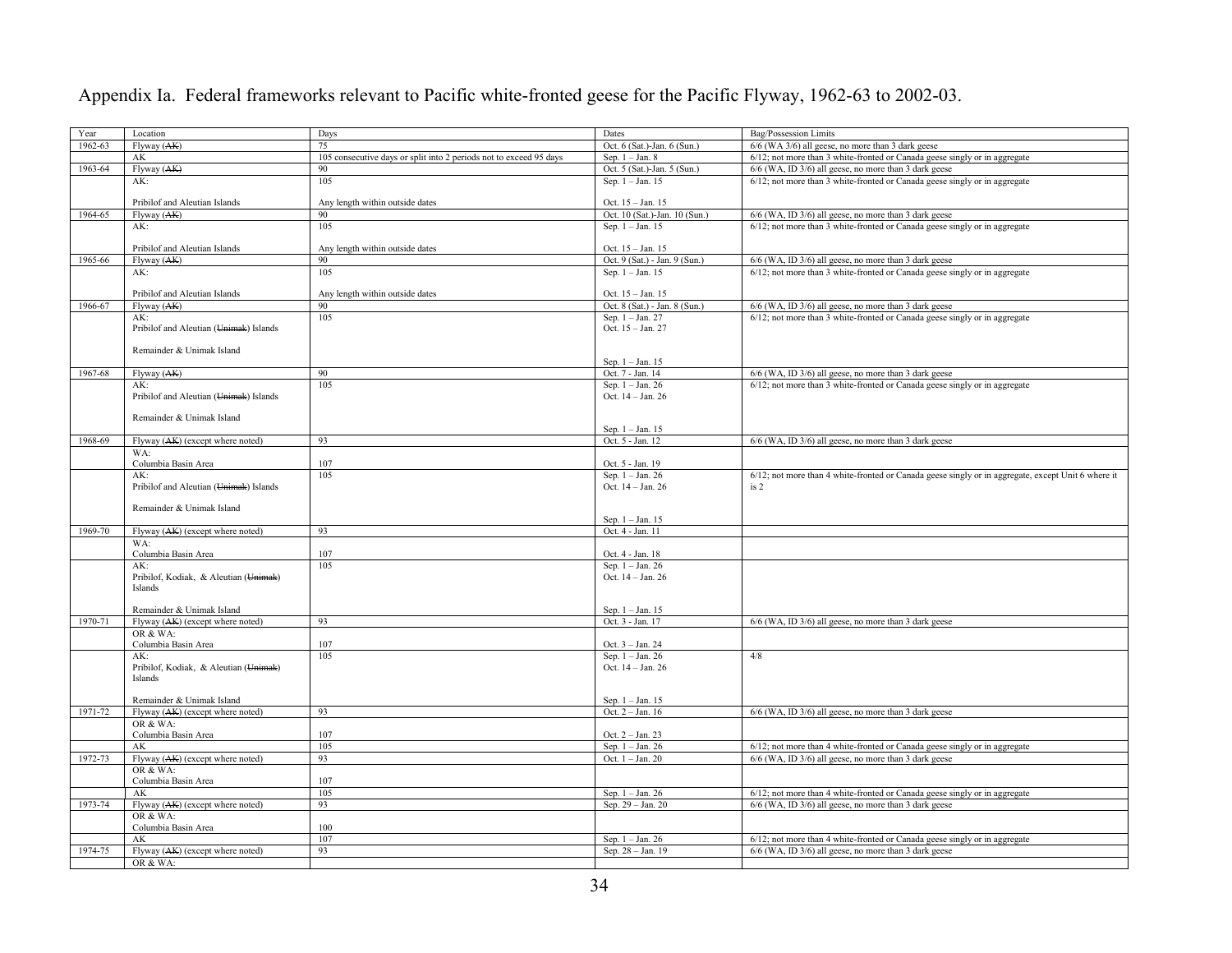|         | Columbia Basin Area              | 100                   |                    |                                                                                                                       |
|---------|----------------------------------|-----------------------|--------------------|-----------------------------------------------------------------------------------------------------------------------|
|         | AK                               | 107                   |                    |                                                                                                                       |
|         |                                  |                       | Sep. 1 - Jan. 26   | 6/12; not more than 4 white-fronted or Canada geese singly or in aggregate                                            |
| 1975-76 | Flyway (AK) (except where noted) | 93                    | Oct. 4 - Jan. 18   | 6/6 (WA, ID 3/6) all geese, no more than 3 light and 3 dark geese                                                     |
|         | OR & WA:                         |                       |                    |                                                                                                                       |
|         | Columbia Basin Area              | 100                   |                    |                                                                                                                       |
|         | AK                               | 107                   | Sep. 1 - Jan. 26   | 6/12; not more than 4 white-fronted or Canada geese singly or in aggregate                                            |
| 1976-77 | Flyway (AK) (except where noted) | 93                    | Oct. 2 - Jan. 23   | 6/6 (WA, ID 3/6) all geese, no more than 3 light and 3 dark geese                                                     |
|         | OR & WA:                         |                       |                    |                                                                                                                       |
|         | Columbia Basin Area              | 100                   |                    |                                                                                                                       |
|         |                                  |                       |                    |                                                                                                                       |
|         | AK                               | 107                   | Sep. 1 - Jan. 26   | 6/12; not more than 4 white-fronted or Canada geese singly or in aggregate                                            |
| 1977-78 | Flyway (AK) (except where noted) | 93                    | Oct. 1 - Jan. 22   | 6/6 (WA, ID 3/6) all geese, no more than 3 light and 3 dark geese                                                     |
|         | OR & WA:                         |                       |                    |                                                                                                                       |
|         | Columbia Basin Area              | 100                   |                    |                                                                                                                       |
|         | AK                               | 107                   | Sep. 1 - Jan. 26   | 6/12; not more than 4 white-fronted or Canada geese singly or in aggregate                                            |
| 1978-79 | Flyway (AK) (except where noted) | 93                    | Sep. 30 - Jan. 21  | 6/6 (WA, ID 3/6) all geese, no more than 3 light and 3 dark geese                                                     |
|         | OR & WA:                         |                       |                    |                                                                                                                       |
|         | Columbia Basin Area              | 100                   |                    |                                                                                                                       |
|         | AK                               | 107                   |                    |                                                                                                                       |
|         |                                  |                       | Sep. 1 - Jan. 26   | 6/12; not more than 4 white-fronted or Canada geese singly or in aggregate                                            |
| 1979-80 | Flyway (AK) (except where noted) | 93                    | Sep. 29 - Jan. 20  | 6/6 (WA, ID 3/6) all geese, no more than 3 light and 3 dark geese                                                     |
|         | CA:                              |                       |                    |                                                                                                                       |
|         | Northeastern                     |                       |                    | Must select 1 from 7 options of season length and bag/poss. limits constrained by general Flyway                      |
|         |                                  |                       |                    | frameworks                                                                                                            |
|         | Del Norte & Humboldt Counties    | Closed for dark geese |                    |                                                                                                                       |
|         |                                  |                       |                    |                                                                                                                       |
|         | Sacramento Valley                | Closed until Dec. 15  |                    |                                                                                                                       |
|         |                                  |                       |                    |                                                                                                                       |
|         | San Joaquin Valley               | Must close on Nov. 23 |                    |                                                                                                                       |
|         |                                  |                       |                    |                                                                                                                       |
|         |                                  |                       |                    |                                                                                                                       |
|         | Balance-of-State                 |                       |                    | Must select 1 from 7 options of season length and bag/poss. limits constrained by general Flyway                      |
|         |                                  |                       |                    | frameworks                                                                                                            |
|         | OR:                              |                       |                    |                                                                                                                       |
|         | Lake and Klamath Counties        |                       |                    | Must select 1 from 7 options of season length and bag/poss. limits constrained by general Flyway                      |
|         |                                  |                       |                    | frameworks                                                                                                            |
|         | OR & WA:                         |                       |                    |                                                                                                                       |
|         | Columbia Basin Area              | 100                   |                    |                                                                                                                       |
|         |                                  |                       |                    |                                                                                                                       |
|         |                                  |                       |                    |                                                                                                                       |
|         | AK                               | 107                   | Sep. 1 - Jan. 26   | 6/12; not more than 4 white-fronted or Canada geese singly or in aggregate                                            |
| 1980-81 | Flyway (AK) (except where noted) | 93                    | Oct. 4 - Jan. 18   | 6/6 (WA, ID 3/6) all geese, no more than 3 light and 3 dark geese                                                     |
|         | CA:                              |                       |                    |                                                                                                                       |
|         | Northeastern                     |                       |                    | Must select 1 from 5 options of season length and bag/poss. limits constrained by general Flyway                      |
|         |                                  |                       |                    | frameworks                                                                                                            |
|         | Del Norte & Humboldt Counties    | Closed for dark geese |                    |                                                                                                                       |
|         |                                  |                       |                    |                                                                                                                       |
|         | Sacramento Valley                | Closed until Dec. 15  |                    |                                                                                                                       |
|         |                                  |                       |                    |                                                                                                                       |
|         |                                  | Must close on Nov. 23 |                    |                                                                                                                       |
|         | San Joaquin Valley               |                       |                    |                                                                                                                       |
|         |                                  |                       |                    |                                                                                                                       |
|         | Balance-of-State                 |                       |                    | Must select 1 from 4 options of season length and bag/poss. limits constrained by general Flyway                      |
|         |                                  |                       |                    | frameworks                                                                                                            |
|         | OR:                              |                       |                    |                                                                                                                       |
|         | Lake and Klamath Counties        |                       |                    | Must select 1 from 5 options of season length and bag/poss. limits constrained by general Flyway                      |
|         |                                  |                       |                    | frameworks                                                                                                            |
|         | OR & WA:                         |                       |                    |                                                                                                                       |
|         | Columbia Basin Area              | 100                   |                    |                                                                                                                       |
|         | AK                               | 107                   | Sep. 1 - Jan. 26   | 6/12; not more than 4 white-fronted or Canada geese singly or in aggregate                                            |
| 1981-82 | Flyway (AK) (except where noted) | 93                    | Oct. 3 - Jan. 17   | 6/6 (WA, ID 3/6) all geese, no more than 3 light and 3 dark geese                                                     |
|         | CA:                              |                       |                    |                                                                                                                       |
|         | Northeastern                     |                       |                    |                                                                                                                       |
|         |                                  |                       |                    | 1 dark or 1 white with 2 in possession through Oct. 30; after may be 4/4 with no more than 2 dark                     |
|         |                                  |                       |                    | or 3 white geese                                                                                                      |
|         |                                  |                       |                    |                                                                                                                       |
|         | Balance-of-State                 | 79                    |                    | 5/5 with no more than 2 dark or 3 white geese                                                                         |
|         | OR:                              |                       |                    |                                                                                                                       |
|         | Lake and Klamath Counties        |                       |                    | 2/4 through Oct. 30 with no more than 1/2 dark geese; after returns to Flyway bag/poss. levels                        |
|         | OR & WA:                         |                       |                    |                                                                                                                       |
|         | Columbia Basin Area              | 100                   |                    |                                                                                                                       |
|         | AK                               | 107                   | Sep. $1 - Jan. 26$ | 6/12; not more than 4 white-fronted or Canada geese singly or in aggregate                                            |
| 1982-83 | Flyway (AK) (except where noted) | 93                    | Oct. 2 - Jan. 23   | 6/6 (WA, ID 3/6) all geese, no more than 3 light and 3 dark geese                                                     |
|         |                                  |                       |                    |                                                                                                                       |
|         | CA:                              |                       |                    |                                                                                                                       |
|         | Northeastern                     |                       |                    | 1 dark or 1 white with 2 in possession through Oct. 29; after may be 4/4 with no more than 2 dark<br>or 3 white geese |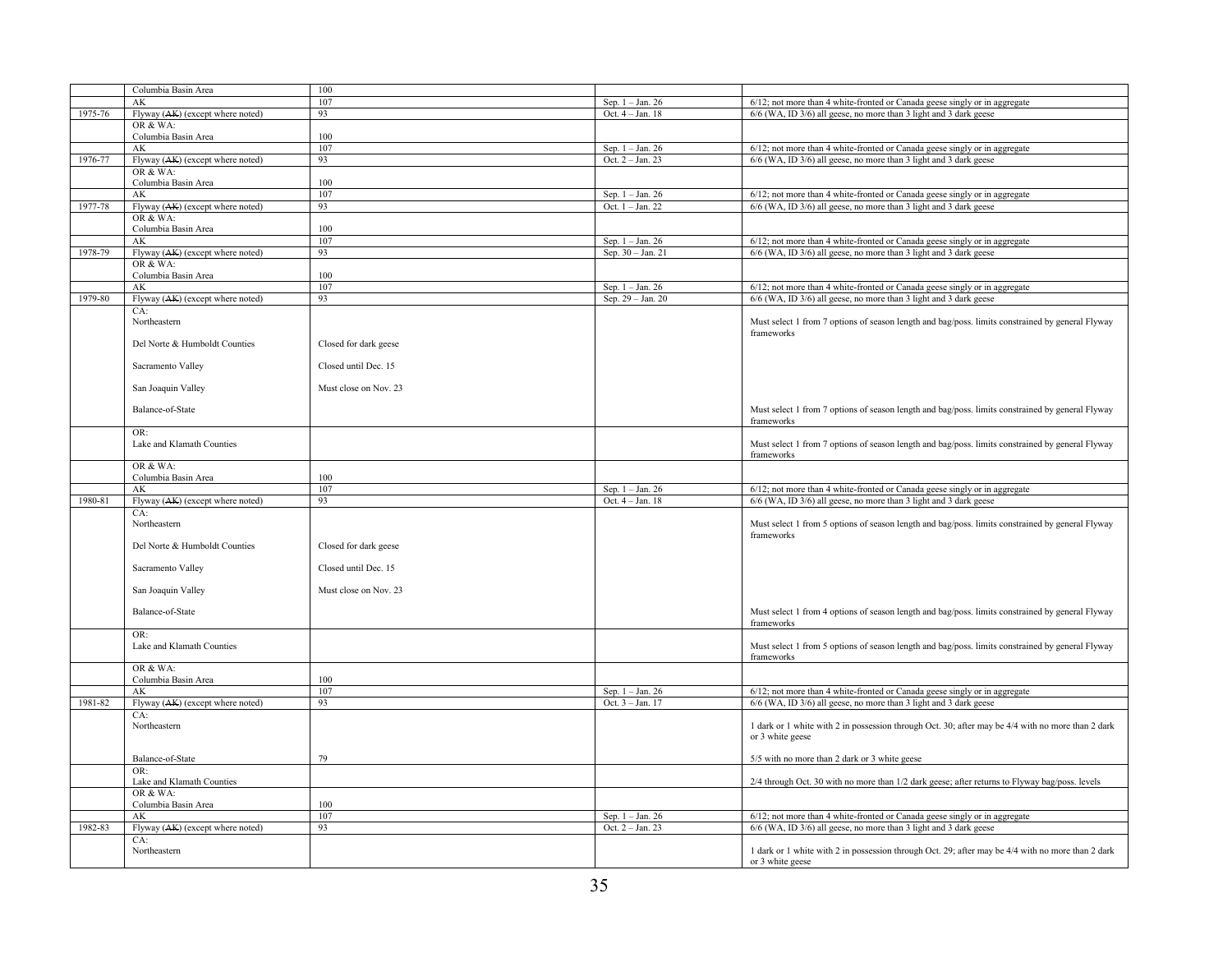|         | Balance-of-State                         | 79                                                                                                               |                                        | 5/5 with no more than 2 dark or 3 white geese                                                                                                   |
|---------|------------------------------------------|------------------------------------------------------------------------------------------------------------------|----------------------------------------|-------------------------------------------------------------------------------------------------------------------------------------------------|
|         | OR:<br>Lake and Klamath Counties         |                                                                                                                  |                                        | 2/4 through Oct. 29 with no more than 1/2 dark geese; after returns to Flyway bag/poss. levels                                                  |
|         | OR & WA:                                 | 100                                                                                                              |                                        |                                                                                                                                                 |
|         | Columbia Basin Area                      | 107                                                                                                              |                                        |                                                                                                                                                 |
| 1983-84 | AK<br>Flyway $(AK)$ (except where noted) | 93                                                                                                               | Sep. 1 - Jan. 26<br>Oct. $1 - Jan. 22$ | 6/12; not more than 4 white-fronted or Canada geese singly or in aggregate<br>6/6 (WA, ID 3/6) all geese, no more than 3 light and 3 dark geese |
|         | CA:                                      |                                                                                                                  |                                        |                                                                                                                                                 |
|         | Northeastern                             |                                                                                                                  |                                        | 1 dark or 1 white with 2 in possession through Oct. 28; after may be 4/4 with no more than 2 dark<br>or 3 white geese                           |
|         | Balance-of-State                         | 79                                                                                                               |                                        | 5/5 with no more than 2 dark or 3 white geese                                                                                                   |
|         | OR:<br>Lake and Klamath Counties         |                                                                                                                  |                                        | 2/4 through Oct. 28 with no more than 1/2 dark geese; after returns to Flyway bag/poss. levels                                                  |
|         | OR & WA:<br>Columbia Basin Area          | 100                                                                                                              |                                        |                                                                                                                                                 |
|         | AK                                       | 107                                                                                                              | Sep. 1 - Jan. 26                       | 6/12; not more than 4 white-fronted or Canada geese singly or in aggregate                                                                      |
| 1984-85 | Flyway $(AK)$ (except where noted)       | 93                                                                                                               | Sep. 29 - Jan. 20                      | 6/6 (WA, ID 3/6) all geese, no more than 3 light and 3 dark geese                                                                               |
|         | CA:                                      |                                                                                                                  |                                        |                                                                                                                                                 |
|         | Northeastern                             | First 23 days of goose season                                                                                    |                                        | 3/6 all geese, no more than 1 white-fronted goose or 2 Canada geese                                                                             |
|         | Balance-of-State                         | First 65 days of goose season, which is 79 days                                                                  |                                        | 3/3 all geese, not more than 1 dark goose. May be 2 dark geese if they are Canada geese                                                         |
|         | OR:<br>Lake and Klamath Counties         | Dark geese cannot open until 2 weeks post white goose opener and<br>must be 2 weeks less than white goose season |                                        |                                                                                                                                                 |
|         | OR & WA:<br>Columbia Basin Area          | 100                                                                                                              |                                        |                                                                                                                                                 |
|         | AK                                       | 107                                                                                                              | Sep. 1 - Jan. 26                       | 6/12; not more than 4 white-fronted or Canada geese singly or in aggregate                                                                      |
| 1985-86 | Flyway (AK) (except where noted)         | 93                                                                                                               | Sep. 28 - Jan. 19                      | 6/6 (WA, ID 3/6) all geese, no more than 3 light and 3 dark geese                                                                               |
|         | CA:                                      |                                                                                                                  |                                        |                                                                                                                                                 |
|         | Northeastern                             | First 23 days of goose season                                                                                    |                                        | 3/6 all geese, no more than 1 white-fronted goose or 2 Canada geese                                                                             |
|         | Balance-of-State                         | First 65 days of goose season, which is 79 days                                                                  |                                        | 3/3 all geese, not more than 1 dark goose. May be 2 dark geese if they are Canada geese                                                         |
|         | OR:<br>Lake and Klamath Counties         | No white-front harvest until 2 weeks post regular goose season opener                                            |                                        |                                                                                                                                                 |
|         | OR & WA:                                 |                                                                                                                  |                                        |                                                                                                                                                 |
|         | Columbia Basin Area                      | 100                                                                                                              |                                        |                                                                                                                                                 |
|         | AK                                       | 107                                                                                                              | Sep. 1 - Jan. 26                       | 6/12; not more than 4 white-fronted or Canada geese singly or in aggregate                                                                      |
| 1986-87 | Flyway (AK) (except where noted)         | 93                                                                                                               | Oct. $4 - Jan. 18$                     | 6/6 (WA, ID 3/6) all geese, no more than 3 light and 3 dark geese                                                                               |
|         | CA:<br>Northeastern                      | First 23 days of goose season                                                                                    |                                        | 3/6 all geese, no more than 1 white-fronted goose or 2 Canada geese                                                                             |
|         | Balance-of-State:                        | First 65 days of goose season, which is 79 days                                                                  |                                        | 3/3 all geese, not more than 1 dark goose. May be 2 dark geese if they are Canada geese                                                         |
|         | Sacramento Valley Area                   | Must end on or before Nov. 30 for white-fronts                                                                   |                                        |                                                                                                                                                 |
|         | OR:<br>Lake and Klamath Counties         | No white-front harvest until 2 weeks post regular goose season opener                                            |                                        |                                                                                                                                                 |
|         | OR & WA:                                 |                                                                                                                  |                                        |                                                                                                                                                 |
|         | Columbia Basin Area                      | 100                                                                                                              |                                        |                                                                                                                                                 |
|         | AK                                       | 107                                                                                                              | Sep. 1 - Jan. 26                       | 6/12; not more than 4 white-fronted or Canada geese singly or in aggregate                                                                      |
| 1987-88 | Flyway (AK) (except where noted)         | 93                                                                                                               | Oct. 1 - Jan. 22                       | 6/6 (WA, ID 3/6) all geese, no more than 3 light and 3 dark geese                                                                               |
|         | CA:<br>Northeastern                      | First 23 days of goose season                                                                                    |                                        | 3/6 all geese, no more than 1 white-fronted goose or 2 Canada geese                                                                             |
|         | Balance-of-State:                        | First 65 days of goose season, which is 79 days                                                                  |                                        | 3/3 all geese, not more than 1 dark goose. May be 2 dark geese if they are Canada geese                                                         |
|         | Sacramento Valley Area                   | Must end on or before Nov. 30 for white-fronts                                                                   |                                        |                                                                                                                                                 |
|         | OR:<br>Lake and Klamath Counties         | No white-front harvest until 2 weeks post regular goose season opener                                            |                                        |                                                                                                                                                 |
|         | OR & WA:                                 |                                                                                                                  |                                        |                                                                                                                                                 |
|         | Columbia Basin Area                      | 100                                                                                                              |                                        |                                                                                                                                                 |
|         | AK                                       | 107                                                                                                              | Sep. 1 - Jan. 26                       | 6/12; not more than 4 white-fronted or Canada geese singly or in aggregate                                                                      |
| 1988-89 | Flyway (AK) (except where noted)         | 93                                                                                                               | Oct. $1 - Jan. 22$                     | 6/6 (WA, ID 3/6) all geese, no more than 3 light and 3 dark geese                                                                               |
|         | CA:<br>Northeastern                      | First 23 days of goose season                                                                                    |                                        | 3/6 all geese, no more than 1 white-fronted goose or 2 Canada geese                                                                             |
|         |                                          |                                                                                                                  |                                        |                                                                                                                                                 |
|         | Balance-of-State:                        | First 65 days of goose season, which is 79 days                                                                  |                                        | 3/3 all geese, not more than 1 dark goose. May be 2 dark geese if they are Canada geese                                                         |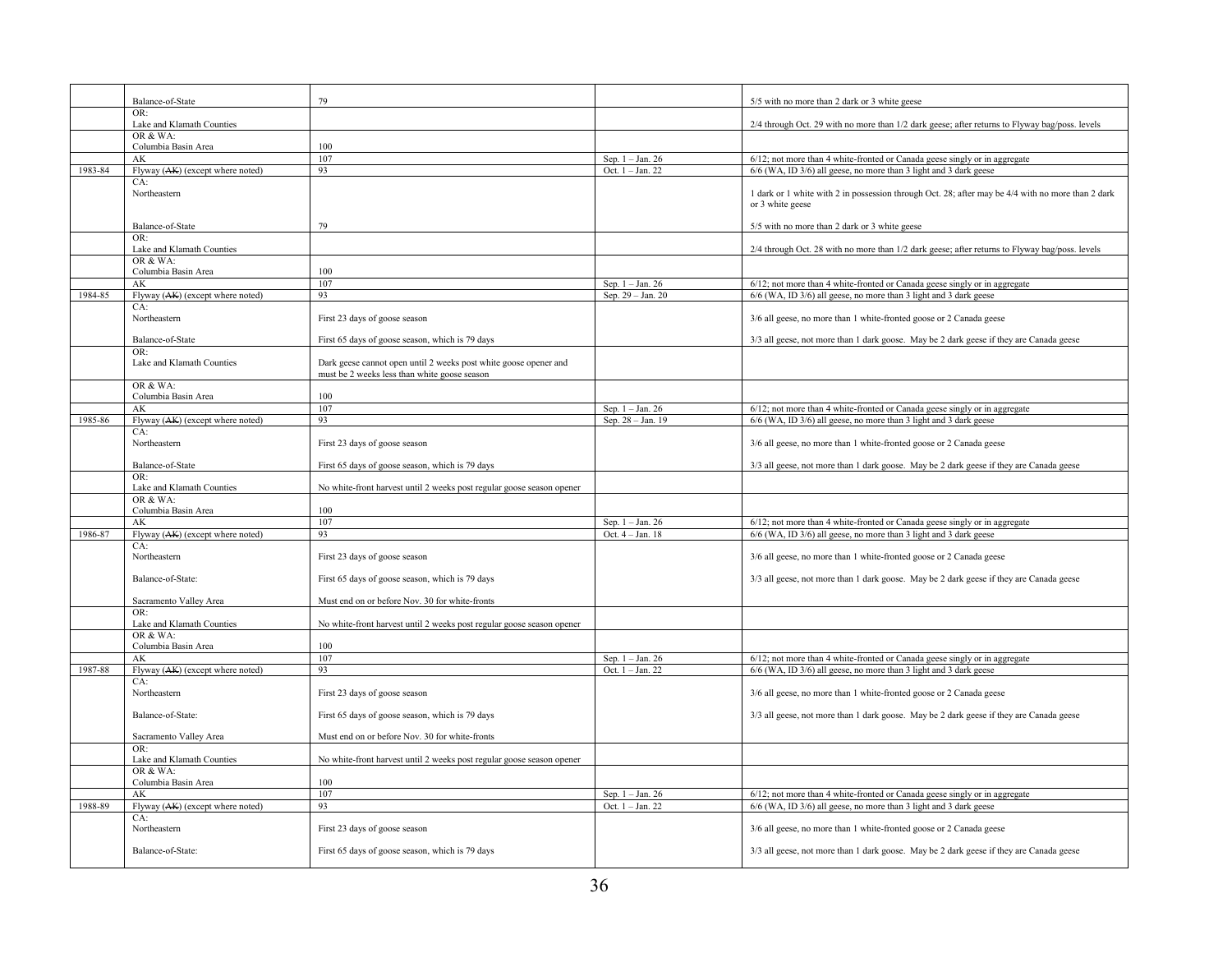|         | Sacramento Valley Area                                | Must end on or before Nov. 30 for white-fronts      |                                                                        |                                                                                         |
|---------|-------------------------------------------------------|-----------------------------------------------------|------------------------------------------------------------------------|-----------------------------------------------------------------------------------------|
|         | OR:<br>Lake and Klamath Counties                      | No white-front harvest before Nov. 1                |                                                                        |                                                                                         |
|         | OR & WA:<br>Columbia Basin Area                       | 100                                                 |                                                                        |                                                                                         |
|         | $\mathbf{A}\mathbf{K}$                                | 107                                                 | Sep. 1 - Jan. 26                                                       | 6/12; not more than 4 white-fronted or Canada geese singly or in aggregate              |
| 1989-90 |                                                       | 93                                                  | Sep. 30 - Jan. 21                                                      | 6/6 (WA, ID 3/6) all geese, no more than 3 light and 3 dark geese                       |
|         | CA:<br>Northeastern                                   | First 23 days of goose season                       |                                                                        | 3/6 all geese, no more than 1 white-fronted goose or 2 Canada geese                     |
|         | Balance-of-State:                                     | First 65 days of goose season, which is 79 days     |                                                                        | 3/3 all geese, not more than 1 dark goose. May be 2 dark geese if they are Canada geese |
|         | Sacramento Valley Area<br>OR:                         | Must end on or before Nov. 30 for white-fronts      |                                                                        |                                                                                         |
|         | Lake and Klamath Counties<br>OR & WA:                 | No white-front harvest before Nov. 1                |                                                                        |                                                                                         |
|         | Columbia Basin Area                                   | 100                                                 |                                                                        |                                                                                         |
|         | $\mathbf{A}\mathbf{K}$                                | 107                                                 | Sep. 1 - Jan. 26                                                       | 6/12; not more than 4 white-fronted or Canada geese singly or in aggregate              |
| 1990-91 | Flyway (AK)<br>(except where noted)                   | 93                                                  | Saturday nearest Oct. 1 (Sep. 29 -<br>Sunday nearest Jan. 20 (Jan. 20) | 6/6 all geese, no more than 3 light and 3 dark geese                                    |
|         | CA:<br>Northeastern                                   | First 23 days of goose season                       |                                                                        | 3/6 all geese, no more than 1 white-fronted goose or 2 Canada geese                     |
|         | Balance-of-State:                                     | First 65 days of goose season, which is 79 days     |                                                                        | 3/3 all geese, not more than 1 dark goose. May be 2 dark geese if they are Canada geese |
|         | Sacramento Valley Area<br>OR:                         | Must end on or before Nov. 30 for white-fronts      |                                                                        |                                                                                         |
|         | Lake and Klamath Counties<br>OR & WA:                 | No white-front harvest before Nov. 1                |                                                                        |                                                                                         |
|         | Columbia Basin Area                                   | 100<br>107                                          |                                                                        | $6/12$ ; not more than 4 white-fronted or Canada geese singly or in aggregate           |
|         | AK                                                    |                                                     | Sep. $1 -$ Jan. 26                                                     |                                                                                         |
| 1991-92 | Flyway (AK)<br>(except where noted)                   | 93                                                  | Saturday nearest Oct. 1 (Sep. 28 -<br>Sunday nearest Jan. 20 (Jan. 19) | 6/6 all geese, no more than 3 light and 3 dark geese                                    |
|         | CA:<br>Northeastern                                   | First 23 days of goose season                       |                                                                        | 3/6 all geese, no more than 1 white-fronted goose or 2 Canada geese, but not 1 of each  |
|         | Southern San Joaquin Valley and Balance-<br>of-State: | First 65 days of goose season, which is 79 days     |                                                                        | 3/3 all geese, not more than 1 dark goose. May be 2 dark geese if they are Canada geese |
|         | Sacramento Valley Area<br>OR:                         | Must end on or before Nov. 30 for white-fronts      |                                                                        |                                                                                         |
|         | Lake and Klamath Counties                             | No white-front harvest before Nov. 1                |                                                                        |                                                                                         |
|         | OR & WA:<br>Columbia Basin Area                       | 100                                                 |                                                                        |                                                                                         |
|         | AK                                                    | 107                                                 | Sep. $1 -$ Jan. 26                                                     | $6/12$ ; not more than 4 white-fronted or Canada geese singly or in aggregate           |
| 1992-93 | Flyway (AK)<br>(except where noted)                   | 93                                                  | Saturday nearest Oct. 1 (Oct. 3) -<br>Sunday nearest Jan. 20 (Jan. 17) | 6/6 all geese, no more than 3 light and 3 dark geese                                    |
|         | CA:<br>Northeastern                                   | First 23 days of goose season                       |                                                                        | 3/6 all geese, no more than 2 white-fronted or 2 Canada geese                           |
|         | Balance-of-State:                                     | First 65 days of goose season, which is 79 days     |                                                                        | 3/3 all geese, not more than 1 dark goose. May be 2 dark geese if they are Canada geese |
|         | Sacramento Valley Area                                | Must end on or before Nov. 30 for white-fronts      |                                                                        |                                                                                         |
|         | OR:<br>Malheur County                                 | Must end on or before first Sunday in Jan. (Jan. 2) |                                                                        |                                                                                         |
|         | Lake, Klamath, & Harney Counties<br>OR & WA:          | 100; No white-front harvest before Oct. 24          |                                                                        | 4/8 dark geese, including not more than 2 white-fronted geese                           |
|         | Columbia Basin Area                                   | 100                                                 |                                                                        |                                                                                         |
|         | AK                                                    | 107                                                 | Sep. 1 - Jan. 26                                                       | 6/12; not more than 4 white-fronted or Canada geese singly or in aggregate              |
| 1993-94 | Flyway (AK)<br>(except where noted)                   | 100                                                 | Saturday nearest Oct. 1 (Oct. 2) -<br>Sunday nearest Jan. 20 (Jan. 23) | 3/6 dark geese, including no more than 2 white-fronted geese                            |
|         | CA:<br>Northeastern                                   | First 23 days of goose season                       |                                                                        | 3/6 all geese, no more than 2 white-fronted or 2 Canada geese                           |
|         | Southern                                              |                                                     |                                                                        | 2/2 dark geese                                                                          |
|         | Balance-of-State:                                     | First 65 days of goose season, which is 79 days     |                                                                        | 3/3 all geese, not more than 1 dark goose. May be 2 dark geese if they are Canada geese |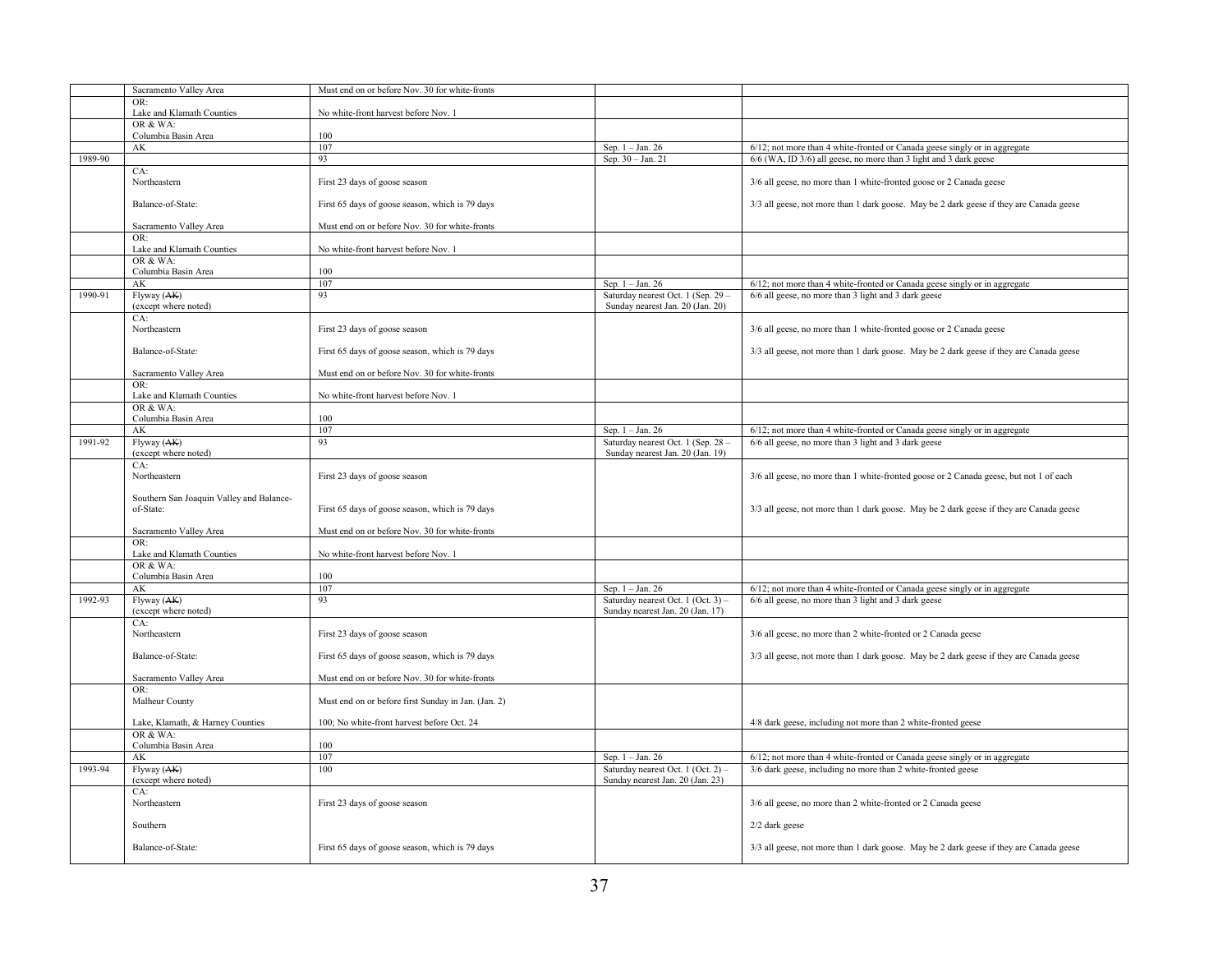|         | Sacramento Valley Area                          | Must end on or before Nov. 30 for white-fronts      |                                     |                                                                                                                                |
|---------|-------------------------------------------------|-----------------------------------------------------|-------------------------------------|--------------------------------------------------------------------------------------------------------------------------------|
|         | ID:                                             |                                                     |                                     |                                                                                                                                |
|         | Northern                                        |                                                     |                                     | 4/8 dark geese, including not more than 2 white-fronted geese                                                                  |
|         |                                                 |                                                     |                                     | 3/6 all geese, including not more than 2 dark geese                                                                            |
|         | Southwest                                       | Must end on or before first Sunday in Jan. (Jan. 2) |                                     | 3/6 all geese, including not more than 2 white-fronted geese                                                                   |
|         | Southeastern                                    |                                                     |                                     |                                                                                                                                |
|         | MT:                                             |                                                     |                                     |                                                                                                                                |
|         | West of Divide                                  |                                                     |                                     | 4/8 dark geese, including not more than 2 white-fronted geese                                                                  |
|         | OR:                                             |                                                     |                                     | 4/8 dark geese, including not more than 2 white-fronted geese                                                                  |
|         | Malheur County                                  | Must end on or before first Sunday in Jan. (Jan. 2) |                                     |                                                                                                                                |
|         |                                                 |                                                     |                                     |                                                                                                                                |
|         | Lake, Klamath, & Harney Counties<br><b>WA</b>   | No white-front harvest before Oct. 17               |                                     | 4/8 dark geese, including not more than 2 white-fronted geese                                                                  |
|         | AK                                              | 107                                                 | Sep. 1 - Jan. 26                    | 6/12; not more than 4 white-fronted or Canada geese singly or in aggregate                                                     |
| 1994-95 | Flyway (AK)                                     | 100                                                 | Saturday nearest Oct. 1 (Oct. 1) -  | 3/6 dark geese, including no more than 2 white-fronted geese                                                                   |
|         | (except where noted)                            |                                                     | Sunday nearest Jan. 20 (Jan. 22)    |                                                                                                                                |
|         | CA:                                             |                                                     |                                     |                                                                                                                                |
|         | Northeastern                                    | First 23 days of goose season                       |                                     | 3/6 all geese, no more than 2 dark geese (not more than 1 cackling Canada goose)                                               |
|         |                                                 |                                                     |                                     |                                                                                                                                |
|         | Southern                                        |                                                     |                                     | 2/2 dark geese                                                                                                                 |
|         | Balance-of-State:                               |                                                     |                                     |                                                                                                                                |
|         |                                                 | First 65 days of goose season, which is 79 days     |                                     | 3/3 all geese, not more than 1 dark goose. May be 2 dark geese if they are Canada geese but not<br>cackling (daily limit of 1) |
|         | Sacramento Valley Area                          | Must end on or before Nov. 30                       |                                     |                                                                                                                                |
|         | ID:                                             |                                                     |                                     |                                                                                                                                |
|         | Northern                                        |                                                     |                                     | 4/8 dark geese, including not more than 2 white-fronted geese                                                                  |
|         |                                                 |                                                     |                                     |                                                                                                                                |
|         | Southwest                                       |                                                     |                                     | 4/8 dark geese, including not more than 2 white-fronted geese                                                                  |
|         | Southeastern                                    |                                                     |                                     | 3/6 dark geese, including not more than 2 white-fronted geese                                                                  |
|         | MT                                              |                                                     |                                     |                                                                                                                                |
|         | West of Divide                                  |                                                     |                                     | 4/8 dark geese, including not more than 2 white-fronted geese                                                                  |
|         | OR:                                             |                                                     |                                     | 4/8 dark geese, including not more than 2 white-fronted geese                                                                  |
|         | Harney, Lake, Klamath, & Malheur Counties       | No white-front harvest before Oct. 17               |                                     |                                                                                                                                |
|         | WA                                              |                                                     |                                     | 4/8 dark geese, including not more than 2 white-fronted geese                                                                  |
|         |                                                 |                                                     |                                     |                                                                                                                                |
|         | AK                                              | 107                                                 | Sep. 1 - Jan. 26                    | 6/12; not more than 4 white-fronted or Canada geese singly or in aggregate                                                     |
|         |                                                 |                                                     |                                     | $1/2$ ; Units $9(E)$ and 18                                                                                                    |
| 1995-96 | Flyway (AK)                                     | 100                                                 | Saturday nearest Oct. 1 (Oct. 1) -  | 3/6                                                                                                                            |
|         | (except where noted)                            |                                                     | Sunday nearest Jan. 20 (Jan. 21)    |                                                                                                                                |
|         | CA:<br>Northeastern                             | First 23 days of goose season                       |                                     | 3/6 all geese, no more than 2 dark geese (not more than 1 cackling Canada goose)                                               |
|         |                                                 |                                                     |                                     |                                                                                                                                |
|         | Southern                                        |                                                     |                                     | $2/2$ dark geese                                                                                                               |
|         |                                                 |                                                     |                                     |                                                                                                                                |
|         | Balance-of-State:                               | First 65 days of goose season, which is 79 days     |                                     | 3/3 all geese, not more than 1 dark goose. May be 2 dark geese if they are Canada geese but not                                |
|         |                                                 |                                                     |                                     | cackling (daily limit of 1)                                                                                                    |
|         | Sacramento Valley Area<br>OR:                   | Must end on or before Dec. 14                       |                                     |                                                                                                                                |
|         | Harney, Lake, Klamath, & Malheur Counties       |                                                     |                                     | 4/8 dark geese, including not more than 2 white-fronted geese and 1 cackling Canada goose                                      |
|         | AK                                              | 107                                                 | Sep. 1 - Jan. 26                    | 6/12; not more than 4 white-fronted or Canada geese singly or in aggregate                                                     |
|         |                                                 |                                                     |                                     | $1/2$ ; Units $9(E)$ and 18                                                                                                    |
| 1996-97 | Flyway (AK)                                     | 100                                                 | Saturday nearest Oct. 1 (Sep. 28) - | 4/8                                                                                                                            |
|         | (except where noted)                            |                                                     | Sunday nearest Jan. 20 (Jan. 19)    |                                                                                                                                |
|         | CA:                                             |                                                     |                                     |                                                                                                                                |
|         | Northeastern                                    | First 23 days of goose season                       |                                     | 3/6 all geese, no more than 2 dark geese (not more than 1 cackling Canada goose)                                               |
|         | Southern                                        |                                                     |                                     | 2/2 dark geese, including not more than 1 cackling Canada goose                                                                |
|         |                                                 |                                                     |                                     |                                                                                                                                |
|         | Balance-of-State:                               | First 65 days of goose season, which is 79 days     |                                     | 3/3 all geese, not more than 1 dark goose. May be 2 dark geese if they are Canada geese but not                                |
|         |                                                 |                                                     |                                     | cackling (daily limit of 1)                                                                                                    |
|         | Sacramento Valley Area                          | Must end on or before Dec. 14                       |                                     |                                                                                                                                |
|         | OR                                              |                                                     |                                     |                                                                                                                                |
|         | Harney, Lake, Klamath, & Malheur Counties<br>AK | 107                                                 | Sep. 1 - Jan. 26                    | 4/8 dark geese, including not more than 2 white-fronted geese and 1 cackling Canada goose<br>4/8                               |
|         |                                                 |                                                     |                                     | $1/2$ ; Units $9(E)$ and 18                                                                                                    |
| 1997-98 | Flyway (AK)                                     | 100                                                 | Saturday nearest Oct. 1 (Oct. 4) -  | 4/8                                                                                                                            |
|         | (except where noted)                            |                                                     | Sunday nearest Jan. 20 (Jan. 18)    |                                                                                                                                |
|         | CA:<br>Northeastern                             | First 23 days of goose season                       |                                     | 3/6 all geese, no more than 2 dark geese (not more than 1 cackling Canada goose)                                               |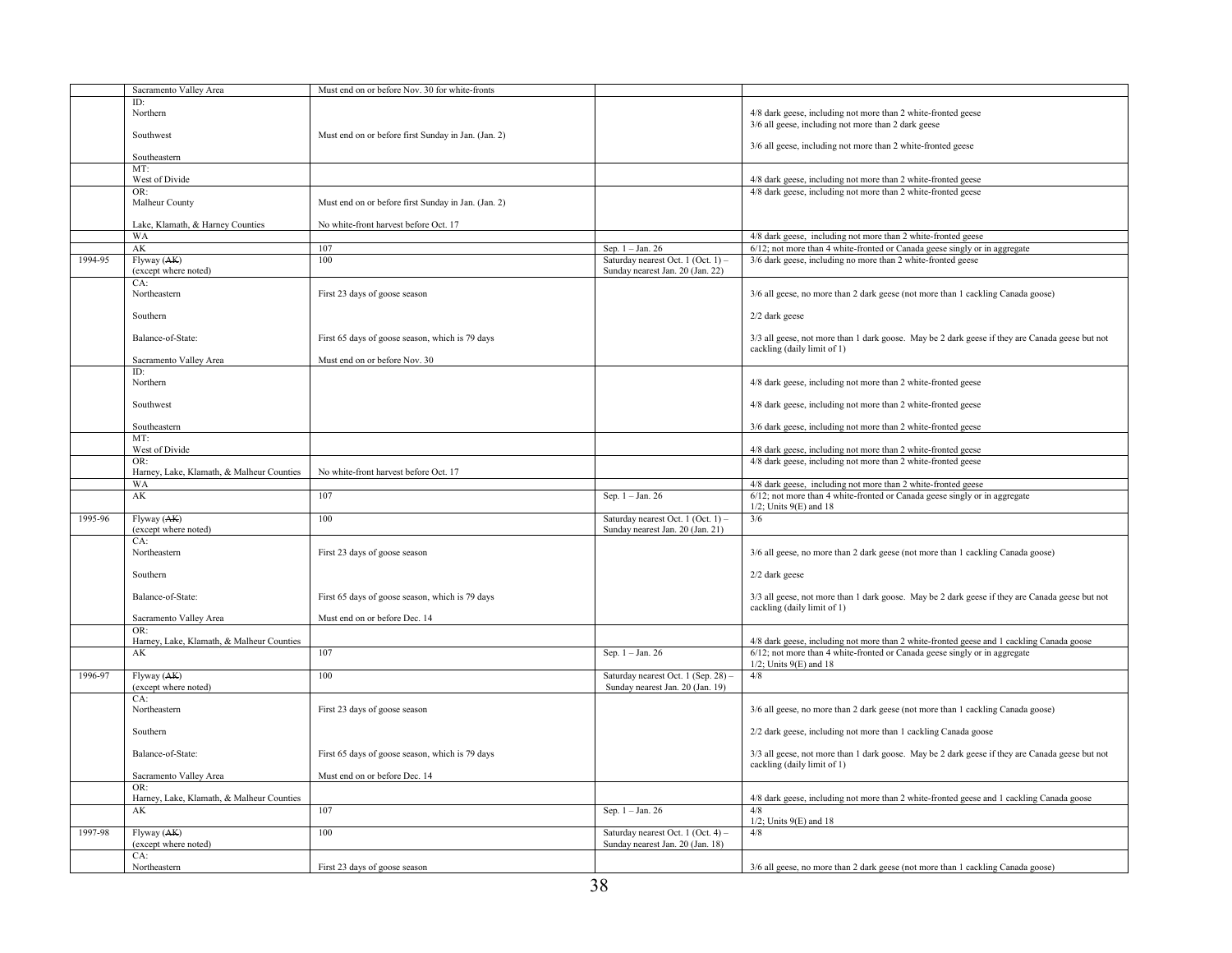|               | Southern                                         |                               |                                                                         | 2/2 dark geese, including not more than 1 cackling Canada goose                                  |
|---------------|--------------------------------------------------|-------------------------------|-------------------------------------------------------------------------|--------------------------------------------------------------------------------------------------|
|               | Balance-of-State:                                | 79                            |                                                                         | 3/6 all geese, not more than 2/4 white-fronted geese and 1/2 cackling Canada geese               |
|               | Sacramento Valley Area                           | Must end on or before Dec. 14 |                                                                         |                                                                                                  |
|               | OR:<br>Harney, Lake, Klamath, & Malheur Counties |                               |                                                                         | 4/8 dark geese, including not more than 2 white-fronted geese and 1 cackling Canada goose        |
|               | AK                                               | 107                           | Sep. 1 - Jan. 26                                                        | 4/8<br>6/12; Unit 9(D), Unimak Island portion Unit 10                                            |
|               |                                                  |                               |                                                                         | $1/2$ ; Units $9(E)$ and 18                                                                      |
| 1998-99       | Flyway (AK)<br>(except where noted)              | 100                           | Saturday nearest Oct. 1 (Oct. 3) -<br>Sunday nearest Jan. 20 (Jan. 17)  | 4/8                                                                                              |
|               | CA:<br>Northeastern                              | First 23 days of goose season |                                                                         | 3/6 all geese, no more than 2 dark geese (not more than 1 cackling Canada goose)                 |
|               | Southern                                         |                               |                                                                         | 2/4 dark geese, including not more than 1 cackling Canada goose                                  |
|               | Balance-of-State:                                | 79                            |                                                                         | 3/6 all geese, not more than 2/4 white-fronted geese and 1/2 cackling Canada geese               |
|               | Sacramento Valley Area                           | Must end on or before Dec. 14 |                                                                         |                                                                                                  |
|               | OR:<br>Harney, Lake, Klamath, & Malheur Counties |                               |                                                                         | 4/8 dark geese, including not more than 2 white-fronted geese and 1 cackling Canada goose        |
|               | AK                                               | 107                           | Sep. $1 - Jan. 26$                                                      | 4/8<br>6/12; Unit 9(D), Unimak Island portion Unit 10                                            |
| 1999-<br>2000 | Flyway (AK)<br>(except where noted)              | 100                           | Saturday nearest Oct. 1 (Oct. 2) -<br>Sunday nearest Jan. 20 (Jan. 23)  | 4/8                                                                                              |
|               | CA:<br>Northeastern                              | First 44 days of goose season |                                                                         | 3/6 all geese, no more than 2 dark geese (not more than 1 cackling Canada goose)                 |
|               | Southern                                         |                               |                                                                         | 3/6 dark geese, including not more than 1 cackling Canada goose                                  |
|               | Balance-of-State:                                | 79                            |                                                                         | 3/6 all geese, not more than 2/4 white-fronted geese and 1/2 cackling Canada geese               |
|               | Sacramento Valley Area                           | Must end on or before Dec. 14 |                                                                         |                                                                                                  |
|               | OR:<br>Lake County                               |                               |                                                                         | 4/8 dark geese, including not more than 2 white-fronted geese and 1 cackling Canada goose        |
|               | AK                                               | 107                           | Sep. 1 - Jan. 26                                                        | 4/8<br>6/12; Unit 9(D), Unimak Island portion Unit 10                                            |
| 2000-01       | Flyway (AK)<br>(except where noted)              | 100                           | Saturday nearest Oct. 1 (Sep. 30) -<br>Sunday nearest Jan. 20 (Jan. 21) | 4/8                                                                                              |
|               | CA:<br>Northeastern                              | First 44 days of goose season |                                                                         | 3/6 all geese, no more than 2 dark geese (not more than 1 cackling Canada goose)                 |
|               | Southern                                         |                               |                                                                         | 3/6 dark geese                                                                                   |
|               | Balance-of-State:                                | 79                            |                                                                         |                                                                                                  |
|               |                                                  |                               |                                                                         | 3/6 all geese, not more than 2/4 white-fronted geese and 1/2 cackling Canada geese               |
|               | Sacramento Valley Area<br>OR:                    | Must end on or before Dec. 14 |                                                                         |                                                                                                  |
|               | Lake County<br>AK                                | 107                           | Sep. 1 - Jan. 26                                                        | 4/8 dark geese, including not more than 2 white-fronted geese and 1 cackling Canada goose<br>4/8 |
| 2001-02       | Flyway (AK)                                      | 100                           | Saturday nearest Oct. 1 (Sep. 29) -                                     | 6/12; Unit 9(D), Unimak Island portion Unit 10<br>4/8                                            |
|               | (except where noted)<br>CA:                      |                               | Sunday nearest Jan. 20 (Jan. 20)                                        |                                                                                                  |
|               | Northeastern                                     | First 44 days of goose season |                                                                         | 3/6 all geese, no more than 2 dark geese (not more than 1 cackling or Aleutian Canada goose)     |
|               | Balance-of-State:                                | 79                            |                                                                         | 3/6 all geese, not more than 2/4 white-fronted geese and 1/2 cackling Canada geese               |
|               | Sacramento Valley Area                           | Must end on or before Dec. 14 |                                                                         |                                                                                                  |
|               | OR:<br>Lake County                               |                               |                                                                         | 4/8 dark geese, including not more than 2 white-fronted geese and 1 cackling Canada goose        |
|               | AK                                               | 107                           | Sep. $1 - Jan. 26$                                                      | 4/8<br>6/12; Unit 9(D), Unimak Island portion Unit 10                                            |
| 2002-03       | CA, OR, & WA                                     | 100                           | Saturday nearest Oct. 1 (Sep. 28) -<br>last Sunday in Jan. (Jan. 26)    | 4/8                                                                                              |
|               | CA:<br>Northeastern                              |                               |                                                                         | 3/6 all geese, no more than 2 dark geese (not more than 1 cackling or Aleutian Canada goose)     |
|               |                                                  |                               |                                                                         |                                                                                                  |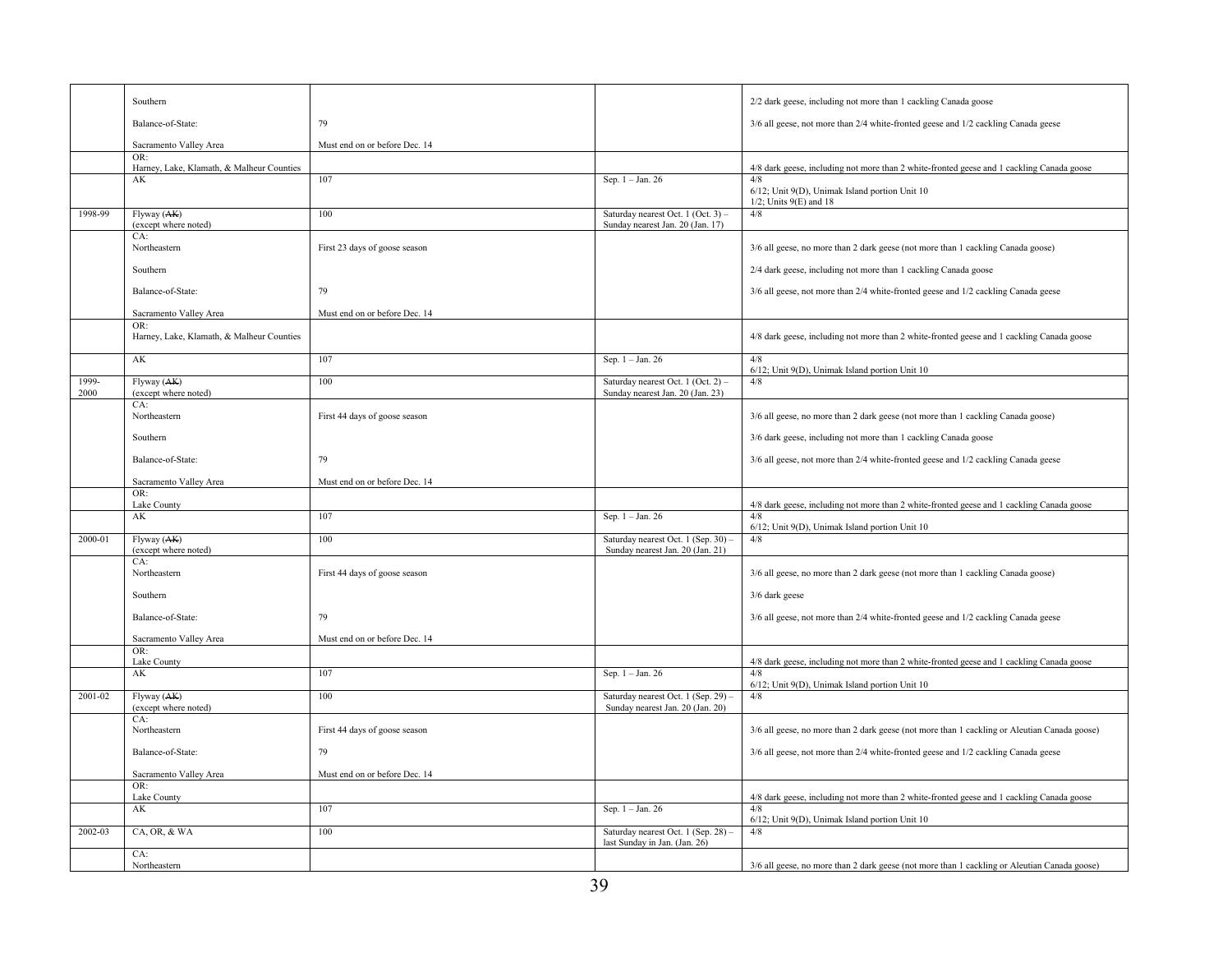| Balance-of-State:      | 86                            |                                    | 3/6 all geese, not more than 2 white-fronted geese and 1 cackling or Aleutian Canada goose |
|------------------------|-------------------------------|------------------------------------|--------------------------------------------------------------------------------------------|
| Sacramento Valley Area | Must end on or before Dec. 14 |                                    |                                                                                            |
| OR:                    |                               |                                    |                                                                                            |
| Lake County            |                               |                                    | 4/8 dark geese, including not more than 2 white-fronted geese                              |
| <b>Interior States</b> | 107                           | Saturday nearest Sep. 24 (Sep. 21) | 4/8                                                                                        |
|                        |                               | - last Sunday in Jan. (Jan. 26)    |                                                                                            |
| AK                     | 107                           | Sep. $1 -$ Jan. 26                 | 4/8                                                                                        |
|                        |                               |                                    | 6/12; Unit 9(D), Unimak Island portion Unit 10                                             |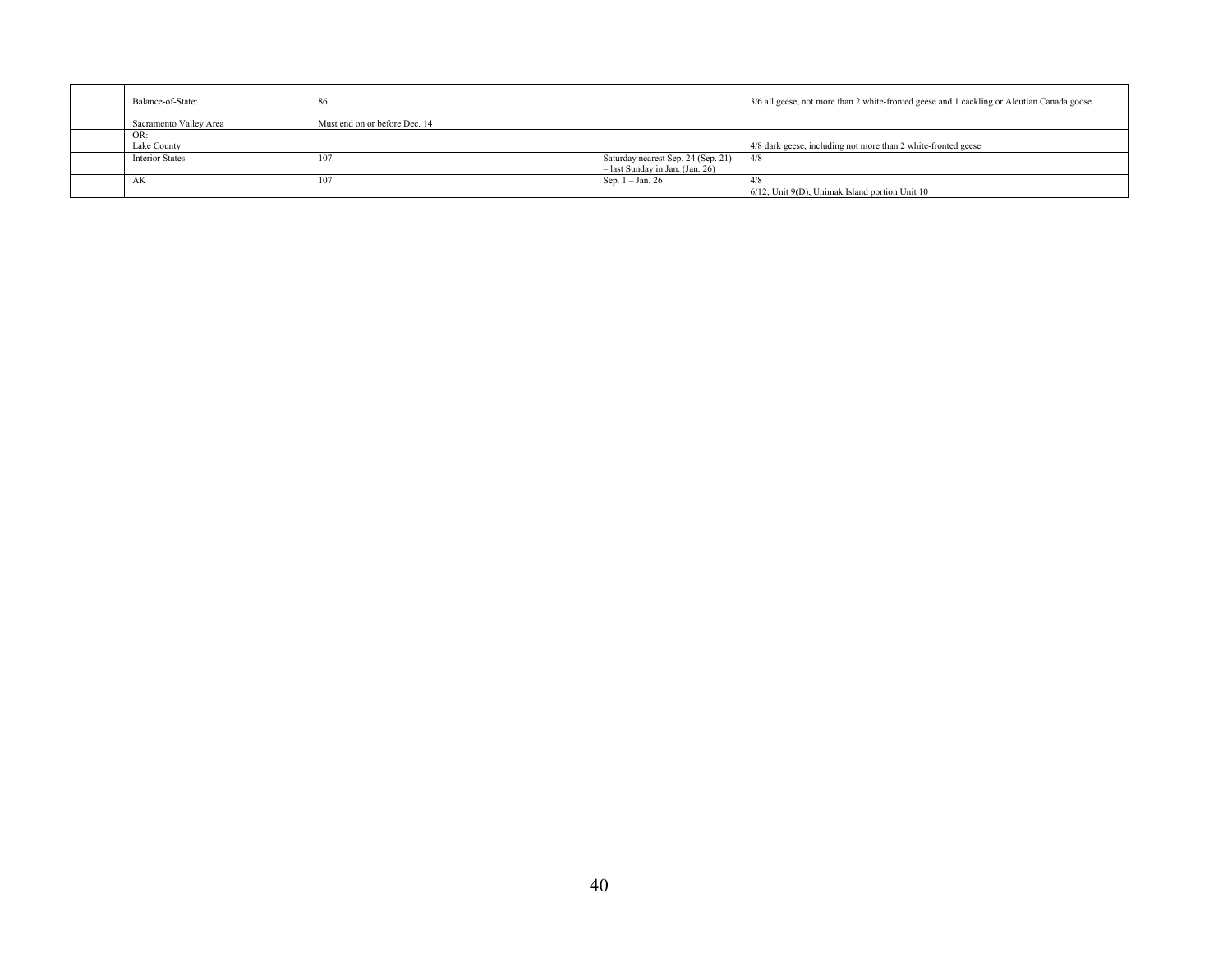| Year | WA               | <b>OR</b>        | ID               | <b>MT</b>        | WY               | <b>CA</b> | <b>NV</b>        | <b>UT</b>        | CO               |                  | AZ NM            | PF Tot. | AK    | Subsist. | <b>Total</b> |
|------|------------------|------------------|------------------|------------------|------------------|-----------|------------------|------------------|------------------|------------------|------------------|---------|-------|----------|--------------|
| 1962 | 300              | 1,267            | $\boldsymbol{0}$ | $\boldsymbol{0}$ | $\boldsymbol{0}$ | 50,088    | $\boldsymbol{0}$ | $\boldsymbol{0}$ | $\boldsymbol{0}$ | $\boldsymbol{0}$ | $\boldsymbol{0}$ | 51,655  |       |          |              |
| 1963 | 64               | 6,140            | $\boldsymbol{0}$ | $\boldsymbol{0}$ | $\boldsymbol{0}$ | 56,694    | 147              | $\boldsymbol{0}$ | $\boldsymbol{0}$ | $\boldsymbol{0}$ | $\boldsymbol{0}$ | 63,045  |       |          |              |
| 1964 | 140              | 4,710            | $\boldsymbol{0}$ | $\boldsymbol{0}$ | $\boldsymbol{0}$ | 51,735    | 982              | $\mathbf{0}$     | $\boldsymbol{0}$ | $\boldsymbol{0}$ | $\boldsymbol{0}$ | 57,567  |       |          |              |
| 1965 | 531              | 3,251            | 248              | $\boldsymbol{0}$ | $\boldsymbol{0}$ | 42,211    | 94               | 55               | $\boldsymbol{0}$ | $\boldsymbol{0}$ | $\boldsymbol{0}$ | 46,390  |       |          |              |
| 1966 | 368              | 6,015            | 161              | $\boldsymbol{0}$ | 21               | 65,321    | $\boldsymbol{0}$ | $\mathbf{0}$     | $\boldsymbol{0}$ | 38               | $\boldsymbol{0}$ | 71,924  | 75    |          |              |
| 1967 | $\boldsymbol{0}$ | 5,141            | $\boldsymbol{0}$ | $\boldsymbol{0}$ | $\boldsymbol{0}$ | 62,819    | $\boldsymbol{0}$ | 84               | $\boldsymbol{0}$ | $\boldsymbol{0}$ | $\boldsymbol{0}$ | 68,044  | 699   |          |              |
| 1968 | 438              | 3,723            | 112              | $\boldsymbol{0}$ | $\boldsymbol{0}$ | 47,345    | $\boldsymbol{0}$ | $\boldsymbol{0}$ | $\boldsymbol{0}$ | $\boldsymbol{0}$ | $\mathbf{0}$     | 51,618  | 856   |          |              |
| 1969 | 1,464            | 2,080            | $\boldsymbol{0}$ | $\boldsymbol{0}$ | $\boldsymbol{0}$ | 68,443    | $\boldsymbol{0}$ | $\boldsymbol{0}$ | $\boldsymbol{0}$ | $\boldsymbol{0}$ | $\mathbf{0}$     | 71,987  | 1,204 |          |              |
| 1970 | 862              | 2,516            | 215              | 110              | $\boldsymbol{0}$ | 70,639    | 304              | 142              | 30               | 255              | $\boldsymbol{0}$ | 75,073  | 1,267 |          |              |
| 1971 | $\boldsymbol{0}$ | 484              | $\boldsymbol{0}$ | $\boldsymbol{0}$ | $\boldsymbol{0}$ | 34,216    | 298              | $\boldsymbol{0}$ | $\boldsymbol{0}$ | 52               | $\mathbf{0}$     | 35,050  | 2,815 |          |              |
| 1972 | 203              | 1,304            | 289              | $\boldsymbol{0}$ | $\boldsymbol{0}$ | 51,813    | $\boldsymbol{0}$ | $\boldsymbol{0}$ | $\boldsymbol{0}$ | $\boldsymbol{0}$ | $\boldsymbol{0}$ | 53,609  | 716   |          |              |
| 1973 | $\boldsymbol{0}$ | 963              | $\boldsymbol{0}$ | $\boldsymbol{0}$ | $\boldsymbol{0}$ | 44,615    | 1640             | 126              | $\boldsymbol{0}$ | $\boldsymbol{0}$ | $\boldsymbol{0}$ | 47,344  | 754   |          |              |
| 1974 | 321              | 251              | $\boldsymbol{0}$ | $\boldsymbol{0}$ | $\boldsymbol{0}$ | 40,682    | $\boldsymbol{0}$ | $\boldsymbol{0}$ | $\boldsymbol{0}$ | $\boldsymbol{0}$ | $\boldsymbol{0}$ | 41,254  | 338   |          |              |
| 1975 | 2,167            | 4,574            | $\boldsymbol{0}$ | 249              | $\boldsymbol{0}$ | 30,193    | $\boldsymbol{0}$ | $\boldsymbol{0}$ | $\boldsymbol{0}$ | 85               | $\boldsymbol{0}$ | 37,268  | 1,217 |          |              |
| 1976 | $\boldsymbol{0}$ | 678              | $\boldsymbol{0}$ | $\boldsymbol{0}$ | $\boldsymbol{0}$ | 44,044    | $\boldsymbol{0}$ | $\overline{0}$   | $\boldsymbol{0}$ | $\boldsymbol{0}$ | $\mathbf{0}$     | 44,722  | 1,288 |          |              |
| 1977 | 289              | $\boldsymbol{0}$ | $\boldsymbol{0}$ | $\boldsymbol{0}$ | $\boldsymbol{0}$ | 33,572    | $\boldsymbol{0}$ | 364              | $\boldsymbol{0}$ | 150              | $\boldsymbol{0}$ | 34,375  | 1,191 |          |              |
| 1978 | 658              | 1,474            | $\boldsymbol{0}$ | $\boldsymbol{0}$ | $\boldsymbol{0}$ | 34,719    | $\boldsymbol{0}$ | $\boldsymbol{0}$ | $\boldsymbol{0}$ | $\boldsymbol{0}$ | $\mathbf{0}$     | 36,851  | 1,170 |          |              |
| 1979 | 592              | 1,390            | 78               | 73               | $\boldsymbol{0}$ | 21,399    | 94               | $\boldsymbol{0}$ | $\boldsymbol{0}$ | 170              | $\boldsymbol{0}$ | 23,796  | 599   |          |              |
| 1980 | 584              | 1,304            | $\boldsymbol{0}$ | $\boldsymbol{0}$ | $\boldsymbol{0}$ | 18,693    | $\boldsymbol{0}$ | $\boldsymbol{0}$ | $\boldsymbol{0}$ | $\boldsymbol{0}$ | $\boldsymbol{0}$ | 20,581  | 293   |          |              |
| 1981 | $\boldsymbol{0}$ | 645              | 58               | $\boldsymbol{0}$ | $\boldsymbol{0}$ | 21,781    | 222              | $\overline{0}$   | $\boldsymbol{0}$ | $\overline{0}$   | $\mathbf{0}$     | 22,706  | 145   |          |              |
| 1982 | 991              | 204              | $\boldsymbol{0}$ | $\boldsymbol{0}$ | $\boldsymbol{0}$ | 15,004    | 68               | $\boldsymbol{0}$ | $\boldsymbol{0}$ | $\boldsymbol{0}$ | $\boldsymbol{0}$ | 16,267  | 505   |          |              |
| 1983 | 115              | 267              | $\boldsymbol{0}$ | 78               | $\boldsymbol{0}$ | 16,157    | 73               | $\boldsymbol{0}$ | $\boldsymbol{0}$ | $\boldsymbol{0}$ | $\boldsymbol{0}$ | 16,690  | 446   |          |              |
| 1984 | 481              | 468              | $\boldsymbol{0}$ | $\boldsymbol{0}$ | $\boldsymbol{0}$ | 6,686     | $\boldsymbol{0}$ | $\boldsymbol{0}$ | $\boldsymbol{0}$ | $\boldsymbol{0}$ | $\boldsymbol{0}$ | 7,635   | 671   |          |              |
| 1985 | 170              | $\boldsymbol{0}$ | $\boldsymbol{0}$ | $\boldsymbol{0}$ | $\boldsymbol{0}$ | 15,157    | $\boldsymbol{0}$ | $\boldsymbol{0}$ | $\boldsymbol{0}$ | $\boldsymbol{0}$ | $\boldsymbol{0}$ | 15,327  | 343   | 3803     | 19130        |
| 1986 | 149              | $\boldsymbol{0}$ | 110              | $\mathbf{0}$     | $\boldsymbol{0}$ | 7,542     | $\boldsymbol{0}$ | $\overline{0}$   | $\boldsymbol{0}$ | 67               | $\overline{0}$   | 7,868   | 968   | 2808     | 10676        |
| 1987 | 135              | 93               | $\boldsymbol{0}$ | $\boldsymbol{0}$ | $\boldsymbol{0}$ | 9,634     | 84               | $\boldsymbol{0}$ | 56               | $\boldsymbol{0}$ | $\boldsymbol{0}$ | 10,002  | 960   | 3721     | 13723        |
| 1988 | 103              | 367              | $\boldsymbol{0}$ | $\mathbf{0}$     | $\boldsymbol{0}$ | 4,707     | $\boldsymbol{0}$ | $\boldsymbol{0}$ | $\boldsymbol{0}$ | 49               | $\boldsymbol{0}$ | 5,226   | 1,129 |          | 5226         |
| 1989 | 91               | 94               | $\mathbf{0}$     | $\boldsymbol{0}$ | $\boldsymbol{0}$ | 9,519     | $\boldsymbol{0}$ | $\boldsymbol{0}$ | $\boldsymbol{0}$ | $\boldsymbol{0}$ | $\boldsymbol{0}$ | 9,704   | 1,776 | 5323     | 15027        |
| 1990 | 172              | 354              | 75               | 30               | $\boldsymbol{0}$ | 5,795     | $\boldsymbol{0}$ | $\boldsymbol{0}$ | $\boldsymbol{0}$ | $\boldsymbol{0}$ | $\boldsymbol{0}$ | 6,426   | 649   | 8288     | 14714        |
| 1991 | $\boldsymbol{0}$ | 547              | $\boldsymbol{0}$ | $\boldsymbol{0}$ | $\boldsymbol{0}$ | 9,826     | 56               | $\boldsymbol{0}$ | $\boldsymbol{0}$ | $\boldsymbol{0}$ | $\mathbf{0}$     | 10,429  | 1,230 | 5709     | 16138        |
| 1992 | 260              | 1,111            | 41               | $\boldsymbol{0}$ | $\boldsymbol{0}$ | 11,706    | $\boldsymbol{0}$ | $\boldsymbol{0}$ | $\boldsymbol{0}$ | $\boldsymbol{0}$ | $\boldsymbol{0}$ | 13,118  | 1,101 | 9,237    | 22,355       |
| 1993 | 56               | 800              | $\boldsymbol{0}$ | 49               | $\boldsymbol{0}$ | 12,311    | 65               | $\boldsymbol{0}$ | $\boldsymbol{0}$ | $\boldsymbol{0}$ | $\boldsymbol{0}$ | 13,281  | 558   | 8,206    | 21,487       |
| 1994 | 268              | 209              | 92               | $\boldsymbol{0}$ | $\boldsymbol{0}$ | 12,599    | 122              | $\boldsymbol{0}$ | $\boldsymbol{0}$ | $\boldsymbol{0}$ | $\boldsymbol{0}$ | 13,290  | 841   | 9,570    | 22,860       |
| 1995 | $\boldsymbol{0}$ | 882              | $\boldsymbol{0}$ | $\boldsymbol{0}$ | $\boldsymbol{0}$ | 11,671    | $\boldsymbol{0}$ | $\boldsymbol{0}$ | 116              | $\boldsymbol{0}$ | $\boldsymbol{0}$ | 12,669  | 752   | 13,079   | 25,779       |
| 1996 | 683              | 4,170            | $\overline{0}$   | $\overline{0}$   | $\overline{0}$   | 16,442    | 35               | $\overline{0}$   | $\mathbf{0}$     | $\overline{0}$   | $\mathbf{0}$     | 21,330  | 822   | 15,417   | 36,836       |

APPENDIX J. Estimates of GREATER WHITE-FRONTED GOOSE harvests in the Pacific Flyway (federal / subsistence surveys)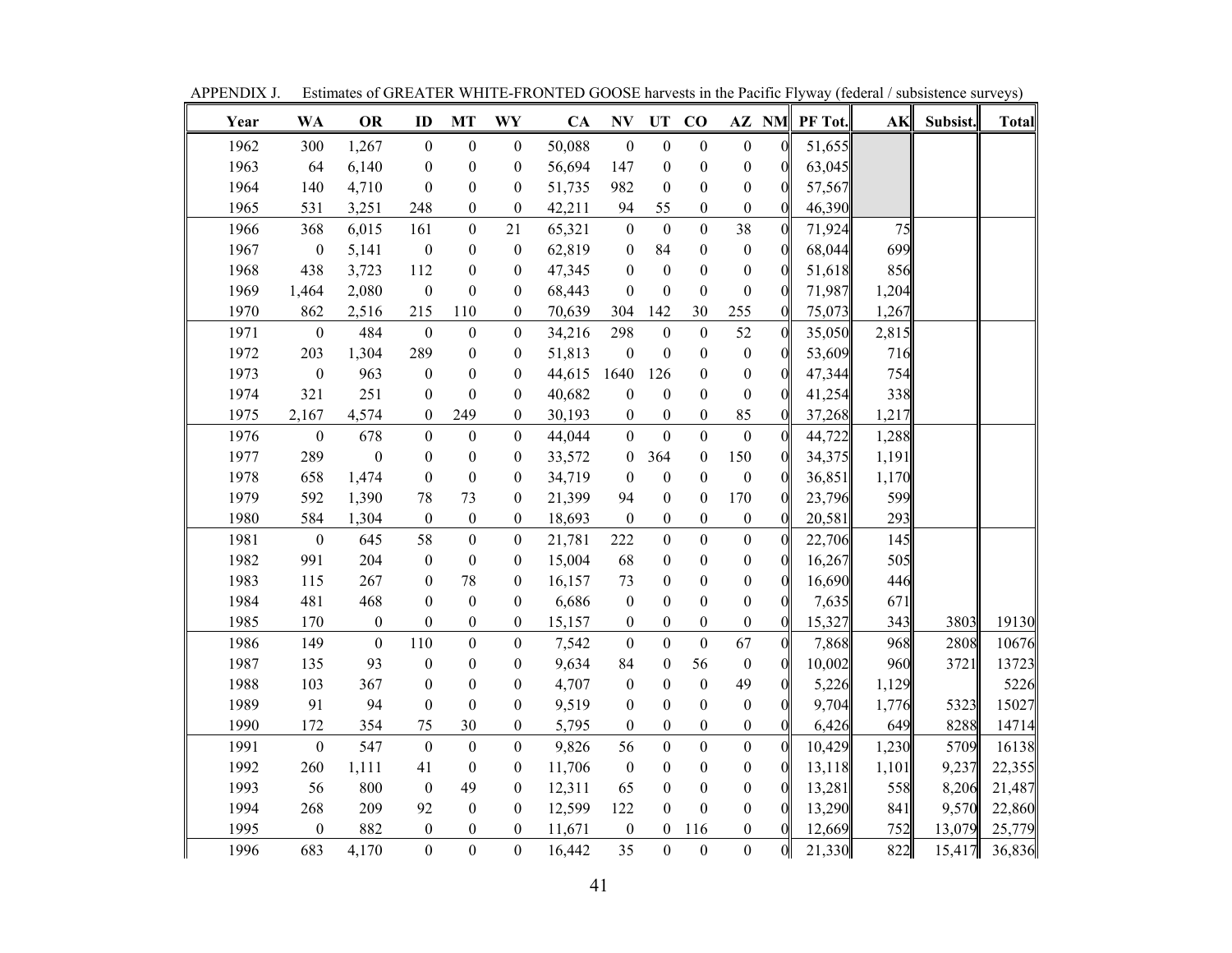| Year              | WA           | <b>OR</b> | ID               | MT               | WY               | <b>CA</b> | NV             | UT               | $\bf CO$       |              |                | AZ NM PF Tot. | AK    | Subsist. | <b>Total</b> |
|-------------------|--------------|-----------|------------------|------------------|------------------|-----------|----------------|------------------|----------------|--------------|----------------|---------------|-------|----------|--------------|
| 1997              | 686          | 3,895     | $\overline{0}$   | $\boldsymbol{0}$ | $\mathbf{0}$     | 22,301    | $\theta$       | $\theta$         | $\theta$       | $\mathbf{0}$ | $\overline{0}$ | 26,882        | 223   | 9,961    | 36,943       |
| 1998              | 972          | 1,522     | 309              | $\theta$         | $\overline{0}$   | 21,850    | $\theta$       | $\theta$         | $\theta$       | 351          | 0              | 25,004        | 134   | 13,002   | 38,164       |
| 1999              | 241          | 986       | 108              | $\mathbf{0}$     | $\mathbf{0}$     | 23,066    | 63             | $\mathbf{0}$     | $\theta$       | $\mathbf{0}$ | $\overline{0}$ | 24,464        | 1,789 | 14,982   | 40,248       |
| 2000              | 2,433        | 4,389     | $\boldsymbol{0}$ | 330              | 0                | 21,184    | 27             | $\boldsymbol{0}$ | $\mathbf{0}$   | $\mathbf{0}$ | 0              | 28,593        | 1,014 | 16,797   | 45,390       |
| 2001              | $\mathbf{0}$ | 1,800     | $\boldsymbol{0}$ | $\boldsymbol{0}$ | $\boldsymbol{0}$ | 23,764    | $\overline{0}$ | $\theta$         | $\mathbf{0}$   | 189          | $\theta$       | 25,753        | 507   | 18,183   | 43,936       |
|                   | Averages:    |           |                  |                  |                  |           |                |                  |                |              |                |               |       |          |              |
| 1962-80           | 473          | 2,488     | 58               | 23               |                  | 45,750    | 187            | 41               | $\overline{2}$ | 39           | $\overline{0}$ | 49,061        | 965   |          |              |
| 1981-90           | 241          | 249       | 24               | 11               | $\overline{0}$   | 11,198    | 45             | $\mathbf{0}$     | 6              | 12           | $\overline{0}$ | 11,785        | 759   | 4,789    | 13,083       |
| 1991-00           | 509          | 1,846     | 50               | 34               | $\overline{0}$   | 16.975    | 33             | $\boldsymbol{0}$ | 11             | 49           | $\overline{0}$ | 19,528        | 816   | 12,195   | 31,831       |
| All years         | 425          | 1,752     | 47               | 23               |                  | 29,199    | 109            | 19               | 5              | 35           | $\Omega$       | 31,620        | 862   | 9,880    | 25,214       |
| % Flyway Harvest: |              |           |                  |                  |                  |           |                |                  |                |              |                |               |       |          |              |
| 1962-80           | $1\%$        | 5%        | $0\%$            | $0\%$            | $0\%$            | 93%       | $0\%$          | $0\%$            | $0\%$          | $0\%$        | 0%             |               |       |          |              |
| 1981-90           | 2%           | 2%        | $0\%$            | $0\%$            | $0\%$            | 95%       | $0\%$          | $0\%$            | $0\%$          | $0\%$        | 0%             |               |       |          |              |
| 1991-00           | 3%           | 9%        | $0\%$            | $0\%$            | $0\%$            | 87%       | $0\%$          | $0\%$            | $0\%$          | $0\%$        | 0%             |               |       |          |              |
| All years         | $1\%$        | 6%        | $0\%$            | $0\%$            | $0\%$            | 92%       | $0\%$          | $0\%$            | $0\%$          | $0\%$        | 0%             |               |       |          |              |

Alaska data include harvest from Pacific and midcontinent populations.

2001 data are preliminary.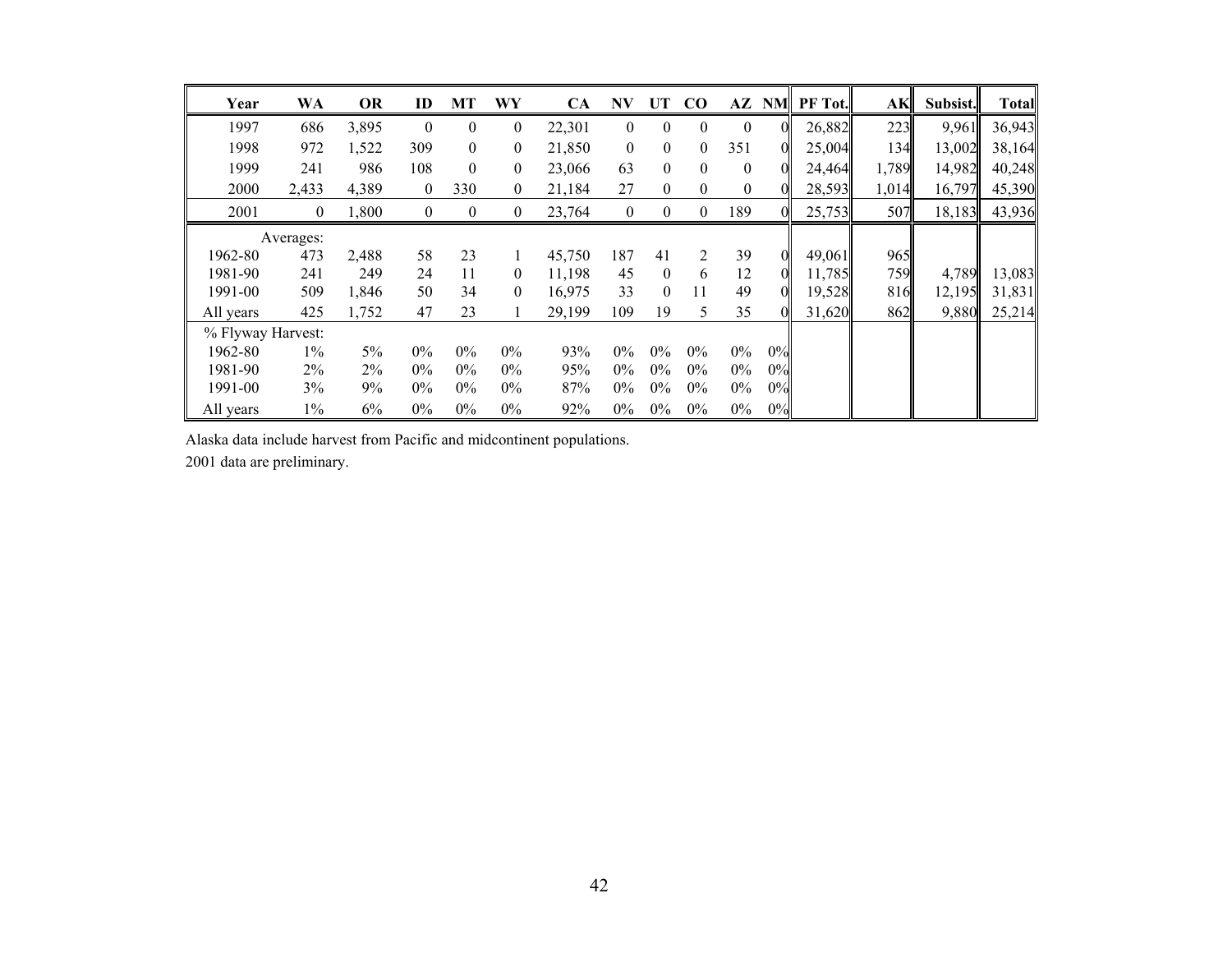APPENDIX K. Estimates of Pacific and mid-continent white-fronted goose harvests in Alaska from state mail questionnaire surveys 1972-97. The state survey was replaced by HIP in 1998.

| Region             |           | 1972     | 1973     | 1974     | 1975           | 1976         | 1982     | 1983     | 1984     | 1985     | 1987     | 1988         | 1989     | 1990         | 1992     | 1993         | 1994     | 1995     | 1996     | 1997     | <b>AVG</b> |
|--------------------|-----------|----------|----------|----------|----------------|--------------|----------|----------|----------|----------|----------|--------------|----------|--------------|----------|--------------|----------|----------|----------|----------|------------|
| North Slope        |           | $\theta$ | 146      | 0        | $\theta$       | $\theta$     | $\theta$ | 81       | $\Omega$ |          |          | 52           | $\Omega$ |              | $\Omega$ | $\theta$     | $\Omega$ | 50       |          | 20       | 18         |
| Seward Peninsula   |           | 16       | $\theta$ | 0        | 122            | $\theta$     | 118      | 54       | 188      |          | 4        | $\mathbf{0}$ | 0        | $\theta$     | $\Omega$ | 25           | 8        | $\Omega$ |          | $\theta$ | 28         |
| Yukon Valley       |           | 96       | 146      | 366      | 168            | 67           | 165      | 81       | 52       |          | 19       | $\theta$     |          | 45           | 108      | 25           | 8        | 50       | 123      | 50       | 83         |
| Central            |           | 286      | 291      | 152      | 108            | 281          | 187      | 566      | 1030     | 254      | 186      | 588          | 833      | 537          | 910      | 262          | 200      | 243      | 254      | 343      | 395        |
| MID-CONTINENT      |           | 398      | 583      | 518      | 398            | 348          | 470      | 782      | 1270     | 254      | 209      | 640          | 833      | 582          | 1018     | 312          | 216      | 343      | 377      | 413      | 524        |
|                    | $\%$ M-C  | 62%      | 51%      | 69%      | 43%            | 40%          | 43%      | 67%      | 63%      | 52%      | 55%      | 70%          | 77%      | 75%          | 87%      | 62%          | 32%      | 55%      | 54%      | 59%      | 59%        |
| Yukon Delta        |           | 64       | $\theta$ | $\theta$ | 168            | 117          | 281      | 81       | 147      | 18       | 30       | $\theta$     | 9        | 22           | 58       | $\theta$     | 240      | 109      | 0        | 20       | 72         |
| Cook Inlet         |           | 144      | 218      | 168      | 199            | 183          | 293      | 148      | 133      | 127      | 97       | 237          | 227      | 101          | 75       | 148          | 168      | 134      | 146      | 242      | 168        |
| <b>Gulf Coast</b>  |           | 0        | $\theta$ | $\theta$ | 91             | 117          | 12       | 27       | 26       | 0        | 15       | 10           | $\theta$ | 11           | 17       | $\Omega$     | $\theta$ | $\theta$ | 46       | 0        | 20         |
| Southeast          |           | 0        | 146      | 15       | 77             | $\theta$     | $\Omega$ | $\theta$ | 67       | 18       | 11       | $\mathbf{0}$ | $\theta$ | 56           | 8        | 33           | 8        | 17       | 38       | $\theta$ | 26         |
| Kodiak             |           | $\theta$ | $\theta$ | $\theta$ | $\mathbf{0}$   | $\mathbf{0}$ | $\Omega$ | 14       | $\Omega$ | $\Omega$ | $\theta$ | $\mathbf{0}$ | 19       | $\mathbf{0}$ | $\theta$ | $\mathbf{0}$ | $\Omega$ | 17       | $\theta$ | $\theta$ |            |
| Alaska Peninsula   |           | 32       | 194      | 46       | $\theta$       | 99           | 35       | 108      | 372      | 73       | 15       | 21           | 0        | $\theta$     | $\bf{0}$ | 8            | 48       | $\theta$ | 92       | 20       | 61         |
| Aleutian Is.       |           | 0        | $\theta$ | $\theta$ | $\overline{0}$ | $\mathbf{0}$ | $\theta$ | $\theta$ | $\Omega$ |          | $\theta$ | $\theta$     | $\theta$ | $\theta$     | $\theta$ | $\theta$     | $\theta$ | $\theta$ | 0        | 0        | $\theta$   |
| <b>PACIFIC</b>     |           | 240      | 558      | 229      | 535            | 516          | 62       | 378      | 745      | 236      | 168      | 268          | 255      | 190          | 158      | 189          | 464      | 277      | 322      | 282      | 349        |
|                    | % Pacific | 38%      | 49%      | 31%      | 57%            | 60%          | 57%      | 33%      | 37%      | 48%      | 45%      | 30%          | 23%      | 25%          | 13%      | 38%          | 68%      | 45%      | 46%      | 41%      | 41%        |
| <b>STATE TOTAL</b> |           | 638      | 1141     | 747      | 933            | 864          | 1091     | 1160     | 2015     | 490      | 377      | 908          | 1088     | 772          | 1176     | 501          | 680      | 620      | 699      | 695      | 873        |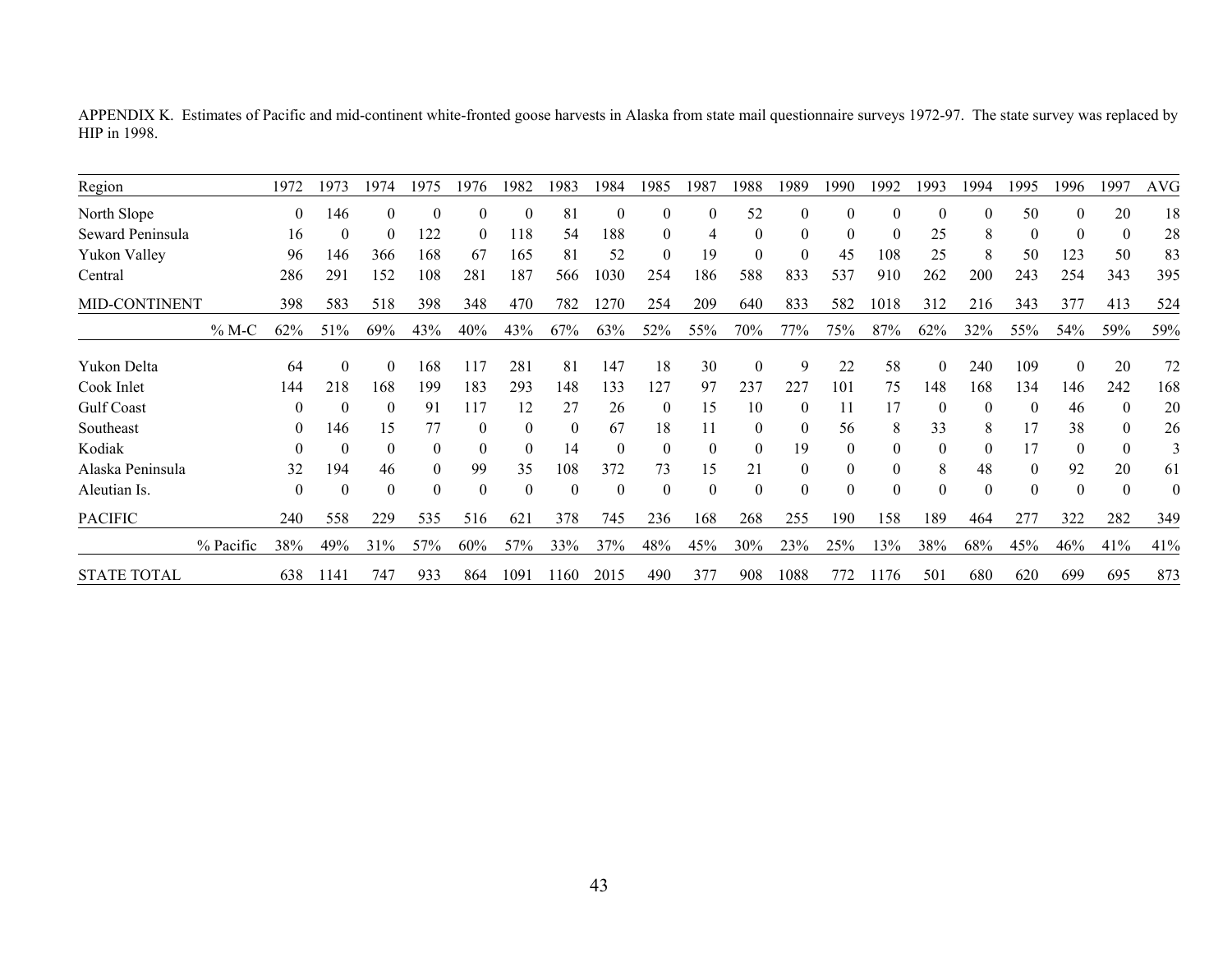|             |               | Early  | Mid              | Late   |       |        |
|-------------|---------------|--------|------------------|--------|-------|--------|
| Year        | <b>Spring</b> | Summer | Summer           | Summer | Fall  | Total  |
| 1985        | 2,582         | 818    | 11               | 92     | 300   | 3,803  |
| 1986        | 1,865         | 560    | 81               | 99     | 203   | 2,808  |
| 1987        | 2,640         | 221    | $\boldsymbol{0}$ | 272    | 588   | 3,721  |
| 1988        |               |        |                  |        |       |        |
| 1989        | 3,431         | 1,034  | 239              | 215    | 404   | 5,323  |
| 1990        | 3,620         | 741    | 497              | 1,229  | 2,201 | 8,288  |
| 1991        | 4,661         | 376    | 85               | 194    | 393   | 5,709  |
| 1992        | 7,223         | 740    | 134              | 583    | 557   | 9,237  |
| 1993        | 4,773         | 442    | 52               | 346    | 2,593 | 8,206  |
| 1994        | 5,294         | 623    | 281              | 1,313  | 2,059 | 9,570  |
| 1995        | 5,921         | 2,216  | 645              | 926    | 1,680 | 11,388 |
| 1996        | 8,587         | 1,005  | 193              | 1,511  | 3,289 | 14,585 |
| 1997        | 5,537         | 1,039  | 200              | 906    | 848   | 8,530  |
| 1998        | 7,536         | 1,184  | 356              | 1,420  | 1,863 | 12,359 |
| 1999        | 9,614         | 1,910  | 626              | 518    | 652   | 13,320 |
| 2000        |               |        |                  |        |       | 15,438 |
| 2001        |               |        |                  |        |       | 18,183 |
| Avg 1985-99 | 5,235         | 922    | 243              | 687    | 1,259 | 8,346  |
| Season Prop | 62.7%         | 11.0%  | 2.9%             | 8.2%   | 15.1% | 100.0% |

APPENDIX L. Seasonal and annual subsistence harvest of Pacific white-fronted geese on the Y-K Delta, Alaska from village household surveys. From Wentworth and Seim (1996); Wentworth (2001).

No survey in 1988

Average subsistence harvest in the Bristol Bay region during 1995-98 is 1,550 white-fronts.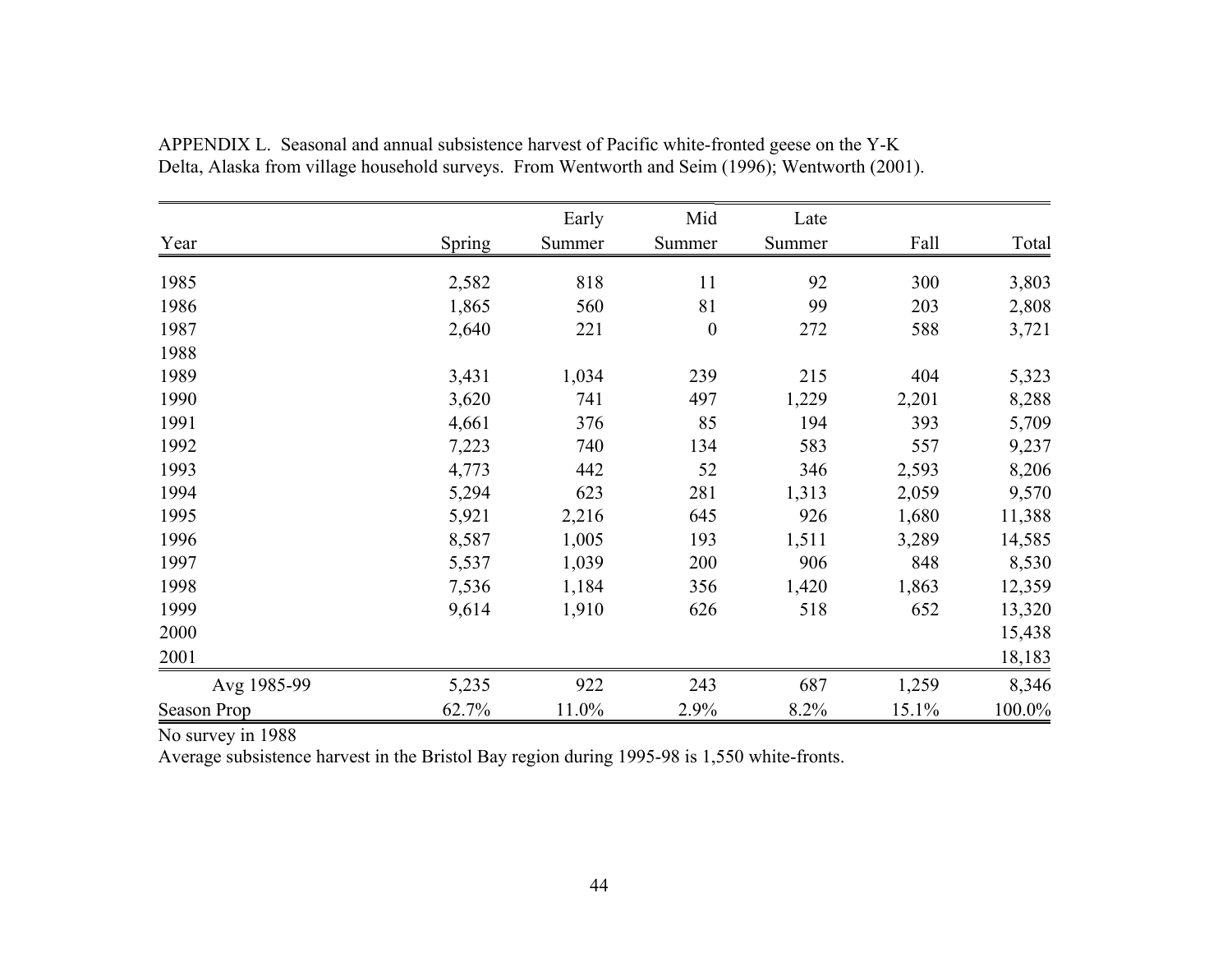|      | $Y-K$  | Togiak     | <b>Bristol</b> | AK        |        |
|------|--------|------------|----------------|-----------|--------|
| Year | Delta  | <b>NWR</b> | Bay            | Peninsula | Total  |
|      |        |            |                |           |        |
| 1985 | 3,803  |            |                |           | 3,803  |
| 1986 | 2,808  |            |                |           | 2,808  |
| 1987 | 3,721  |            |                |           | 3,721  |
| 1988 |        |            |                |           |        |
| 1989 | 5,323  |            |                |           | 5,323  |
| 1990 | 8,288  |            |                |           | 8,288  |
| 1991 | 5,709  |            |                |           | 5,709  |
| 1992 | 9,237  |            |                |           | 9,237  |
| 1993 | 8,206  |            |                |           | 8,206  |
| 1994 | 9,570  |            |                |           | 9,570  |
| 1995 | 11,388 | 553        | 980            | 158       | 13,079 |
| 1996 | 14,585 | 669        |                | 163       | 15,417 |
| 1997 | 8,530  | 664        | 644            | 123       | 9,961  |
| 1998 | 12,359 | 526        |                | 117       | 13,002 |
| 1999 | 13,320 | 889        | 647            | 126       | 14,982 |
| 2000 | 15,438 | 1,135      |                | 224       | 16,797 |
| 2001 | 18,183 |            |                |           | 18,183 |

APPENDIX M. Subsistence harvest of Pacific white-fronted geese on the Y-K Delta and Bristol Bay regions of Alaska from village surveys. Wentworth and Seim (1996); Wong and Wentworth (1999); Wentworth (2001).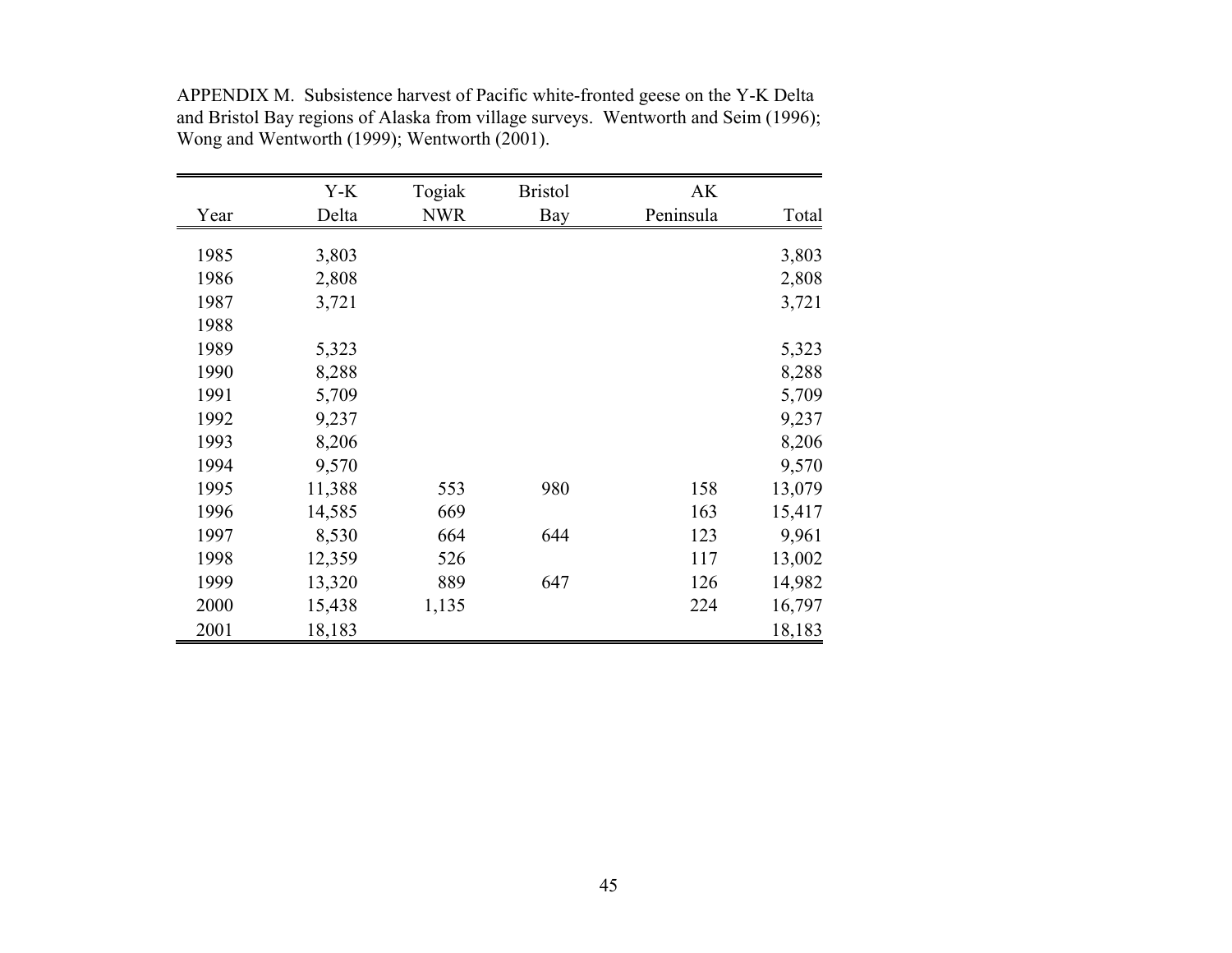|         | Percent of public area harvest<br>Percent of total statewide harvest |                  |         |                  |        |               |                 |         |          |              |           |           |           |      |        |
|---------|----------------------------------------------------------------------|------------------|---------|------------------|--------|---------------|-----------------|---------|----------|--------------|-----------|-----------|-----------|------|--------|
|         |                                                                      | Northeastern CA  | Central | S.               | total  |               | Northeastern CA | Central | Southern |              |           |           |           |      | total  |
| Season  | <b>KB NWR</b>                                                        | State WA         | Valley  | Zones            | public | <b>KB NWR</b> | State WA        | Valley  | Zones    | <b>State</b> | <b>KB</b> | <b>NE</b> | <b>CV</b> | S    | public |
| 1961-62 |                                                                      | $\boldsymbol{0}$ | 2,908   | 54               |        |               |                 |         |          |              |           |           |           |      |        |
| 1962-63 | 7,400                                                                | 6                | 2,620   | 35               | 10,061 | 74%           | $0\%$           | 26%     |          | 50,088       | 14.8%     | $0.0\%$   | 5.2%      | 0.1% | 20.1%  |
| 1963-64 | 11,150                                                               | 19               | 1,416   | 49               | 12,634 | 88%           | $0\%$           | 11%     |          | 56,694       | 19.7%     | $0.0\%$   | 2.5%      | 0.1% | 22.3%  |
| 1964-65 | 5,740                                                                | 11               | 2,867   | 27               | 8,645  | 66%           | $0\%$           | 33%     |          | 51,735       | 11.1%     | $0.0\%$   | 5.5%      | 0.1% | 16.7%  |
| 1965-66 | 11,360                                                               | $\overline{4}$   | 2,407   | 35               | 13,806 | 82%           | $0\%$           | 17%     |          | 42,211       | 26.9%     | $0.0\%$   | 5.7%      | 0.1% | 32.7%  |
| 1966-67 | 10,800                                                               | 6                | 2,172   | 56               | 13,034 | 83%           | $0\%$           | 17%     |          | 65,321       | 16.5%     | $0.0\%$   | 3.3%      | 0.1% | 20.0%  |
| 1967-68 | 9,080                                                                | $\overline{2}$   | 2,635   | 49               | 11,766 | 77%           | $0\%$           | 22%     |          | 62,819       | 14.5%     | $0.0\%$   | 4.2%      | 0.1% | 18.7%  |
| 1968-69 | 17,830                                                               | 17               | 1,665   | 7                | 19,519 | 91%           | $0\%$           | 9%      |          | 47,345       | 37.7%     | $0.0\%$   | 3.5%      | 0.0% | 41.2%  |
| 1969-70 | 19,100                                                               | 11               | 1,862   | 7                | 20,980 | 91%           | $0\%$           | 9%      |          | 68,443       | 27.9%     | $0.0\%$   | 2.7%      | 0.0% | 30.7%  |
| 1970-71 | 14,930                                                               | 8                | 886     | 9                | 15,833 | 94%           | $0\%$           | 6%      |          | 70,639       | 21.1%     | $0.0\%$   | 1.3%      | 0.0% | 22.4%  |
| 1971-72 |                                                                      | $\overline{4}$   | 1,844   | 13               | 1,861  |               | $0\%$           |         |          | 34,216       | $0.0\%$   | $0.0\%$   | 5.4%      | 0.0% | 5.4%   |
| 1972-73 | 9,740                                                                | 14               | 1,392   | 9                | 11,155 | 87%           | $0\%$           | 12%     |          | 51,813       | 18.8%     | $0.0\%$   | 2.7%      | 0.0% | 21.5%  |
| 1973-74 | 9,500                                                                | 24               | 1,453   | $\overline{4}$   | 10,981 | 87%           | $0\%$           | 13%     |          | 44,615       | 21.3%     | 0.1%      | 3.3%      | 0.0% | 24.6%  |
| 1974-75 | 7,330                                                                | $\overline{4}$   | 1,609   | $\overline{2}$   | 8,945  | 82%           | $0\%$           | 18%     |          | 40,682       | 18.0%     | $0.0\%$   | 4.0%      | 0.0% | 22.0%  |
| 1975-76 | 9,700                                                                | 8                | 1,121   | 11               | 10,840 | 89%           | $0\%$           | 10%     |          | 30,193       | 32.1%     | $0.0\%$   | 3.7%      | 0.0% | 35.9%  |
| 1976-77 | 11,550                                                               | $\overline{4}$   | 2,005   | 7                | 13,566 | 85%           | $0\%$           | 15%     |          | 44,044       | 26.2%     | $0.0\%$   | 4.6%      | 0.0% | 30.8%  |
| 1977-78 | 8,410                                                                | 18               | 543     | $\boldsymbol{0}$ | 8,971  | 94%           | $0\%$           | 6%      |          | 33,572       | 25.1%     | 0.1%      | 1.6%      | 0.0% | 26.7%  |
| 1978-79 | 7,270                                                                | 13               | 903     | $\overline{2}$   | 8,188  | 89%           | $0\%$           | 11%     |          | 34,719       | 20.9%     | $0.0\%$   | 2.6%      | 0.0% | 23.6%  |
| 1979-80 | 2,990                                                                | 9                | 621     | $\overline{2}$   | 3,622  | 83%           | $0\%$           | 17%     |          | 21,399       | 14.0%     | $0.0\%$   | 2.9%      | 0.0% | 16.9%  |
| 1980-81 | 4,520                                                                | 6                | 311     | 5                | 4,842  | 93%           | $0\%$           | 6%      |          | 18,693       | 24.2%     | $0.0\%$   | 1.7%      | 0.0% | 25.9%  |
| 1981-82 | 3,700                                                                | $\mathbf{0}$     | 761     | 10               | 4,471  | 83%           | $0\%$           | 17%     |          | 21,781       | 17.0%     | $0.0\%$   | 3.5%      | 0.0% | 20.5%  |
| 1982-83 | 2,188                                                                | $\boldsymbol{0}$ | 793     | 3                | 2,984  | 73%           | $0\%$           | 27%     |          | 15,004       | 14.6%     | $0.0\%$   | 5.3%      | 0.0% | 19.9%  |
| 1983-84 | 2,734                                                                | 21               | 580     | 3                | 3,338  | 82%           | $1\%$           | 17%     |          | 16,157       | 16.9%     | 0.1%      | 3.6%      | 0.0% | 20.7%  |
| 1984-85 | 1,150                                                                | 12               | 393     | $\mathbf{1}$     | 1,556  | 74%           | $1\%$           | 25%     |          | 6,686        | 17.2%     | 0.2%      | 5.9%      | 0.0% | 23.3%  |
| 1985-86 | 580                                                                  | $\overline{3}$   | 608     | $\theta$         | 1,191  | 49%           | $0\%$           | 51%     |          | 15,157       | 3.8%      | $0.0\%$   | 4.0%      | 0.0% | 7.9%   |
| 1986-87 | 900                                                                  | 14               | 200     | $\overline{0}$   | 1,114  | 81%           | $1\%$           | 18%     |          | 7,542        | 11.9%     | 0.2%      | 2.7%      | 0.0% | 14.8%  |
| 1987-88 | 1,130                                                                | $\mathbf{1}$     | 175     | $\boldsymbol{0}$ | 1,306  | 87%           | $0\%$           | 13%     |          | 9,634        | 11.7%     | $0.0\%$   | 1.8%      | 0.0% | 13.6%  |
| 1988-89 | 1,439                                                                | 9                | 138     | 5                | 1,591  | 90%           | $1\%$           | 9%      |          | 4,707        | 30.6%     | 0.2%      | 2.9%      | 0.1% | 33.8%  |
| 1989-90 | 1,151                                                                | 9                | 622     | 5                | 1,787  | 64%           | $1\%$           | 35%     |          | 9,519        | 12.1%     | 0.1%      | 6.5%      | 0.1% | 18.8%  |
| 1990-91 | 793                                                                  | 6                | 505     | 7                | 1,311  | 60%           | $0\%$           | 39%     |          | 5,795        | 13.7%     | 0.1%      | 8.7%      | 0.1% | 22.6%  |
| 1991-92 | 1,200                                                                | 23               | 757     | 3                | 1,983  | 61%           | $1\%$           | 38%     |          | 9,826        | 12.2%     | 0.2%      | 7.7%      | 0.0% | 20.2%  |
| 1992-93 | 1,651                                                                | 14               | 560     | 13               | 2,238  | 74%           | $1\%$           | 25%     |          | 11,706       | 14.1%     | 0.1%      | 4.8%      | 0.1% | 19.1%  |

Appendix N. White-fronted goose harvest on State and Federal managed public hunting areas in California.